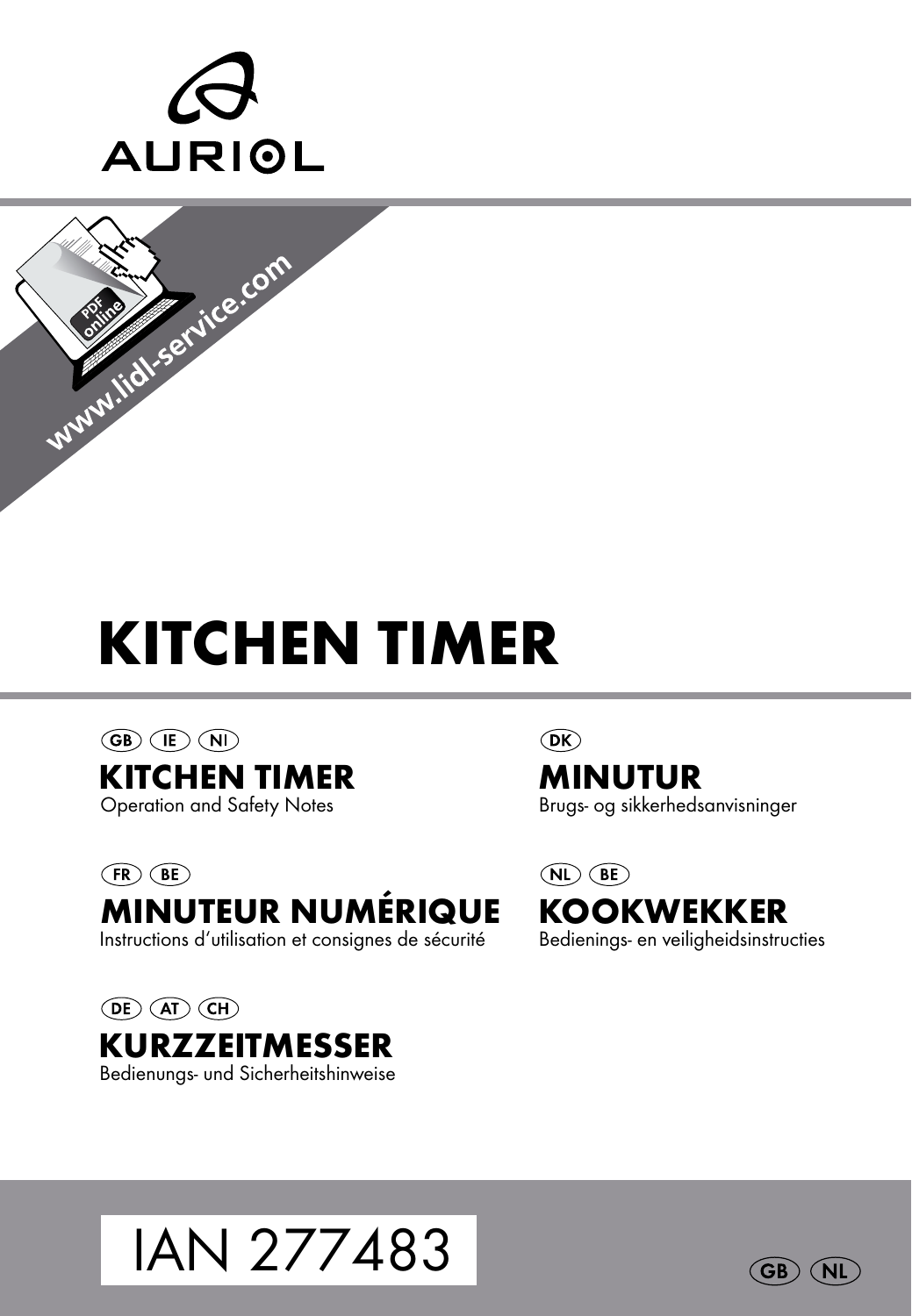

| GB/IE/NI | Operation and Safety Notes                          | Page      | 5  |
|----------|-----------------------------------------------------|-----------|----|
| DK       | Brugs- og sikkerhedsanvisninger                     | Side      | 20 |
| FR/BE    | Instructions d'utilisation et consignes de sécurité | Page      | 35 |
| N L / BE | Bedienings- en veiligheidsinstructies               | Pagina 52 |    |
| DE/AT/CH | Bedienungs- und Sicherheitshinweise                 | Seite     | 68 |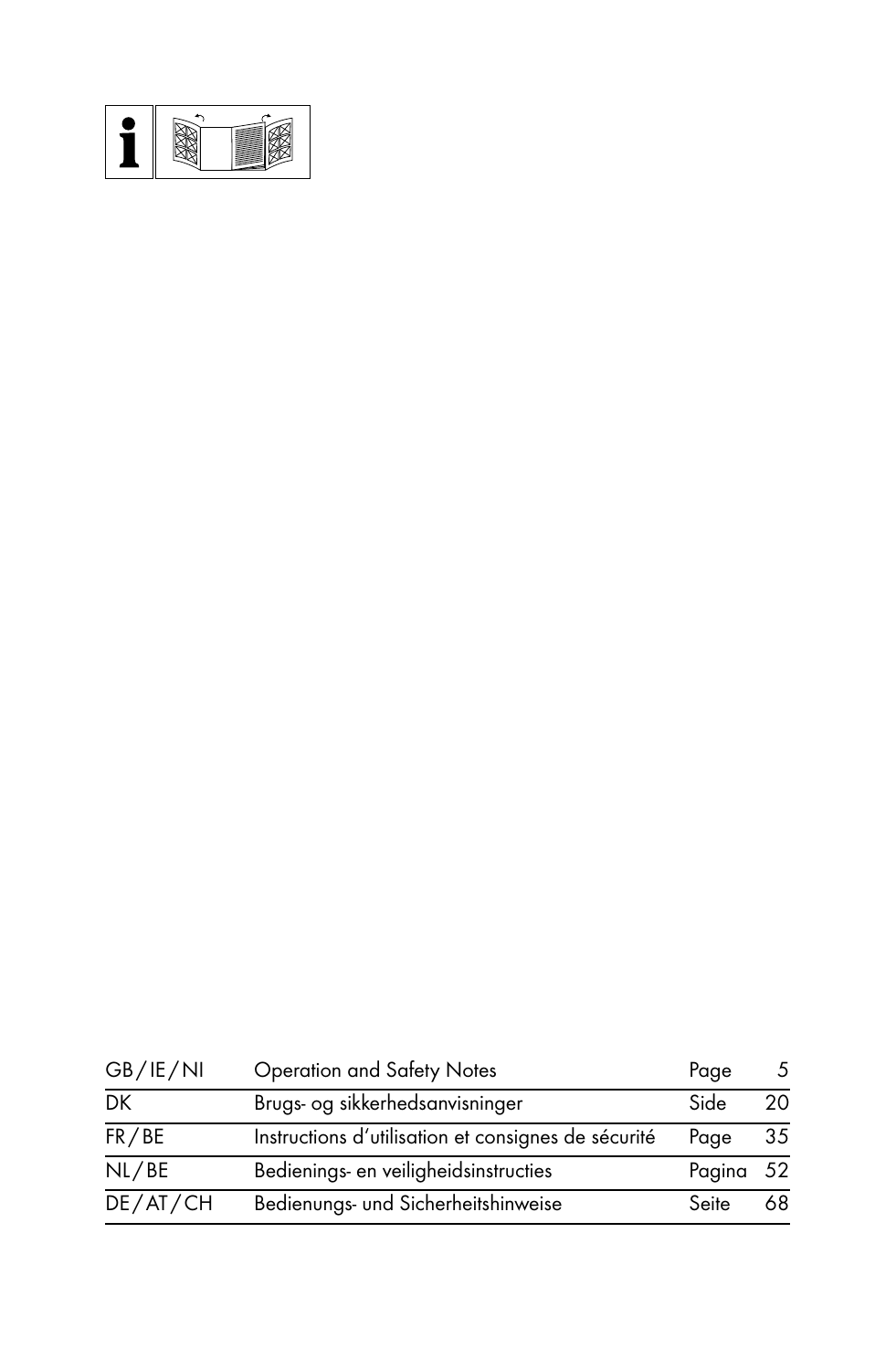

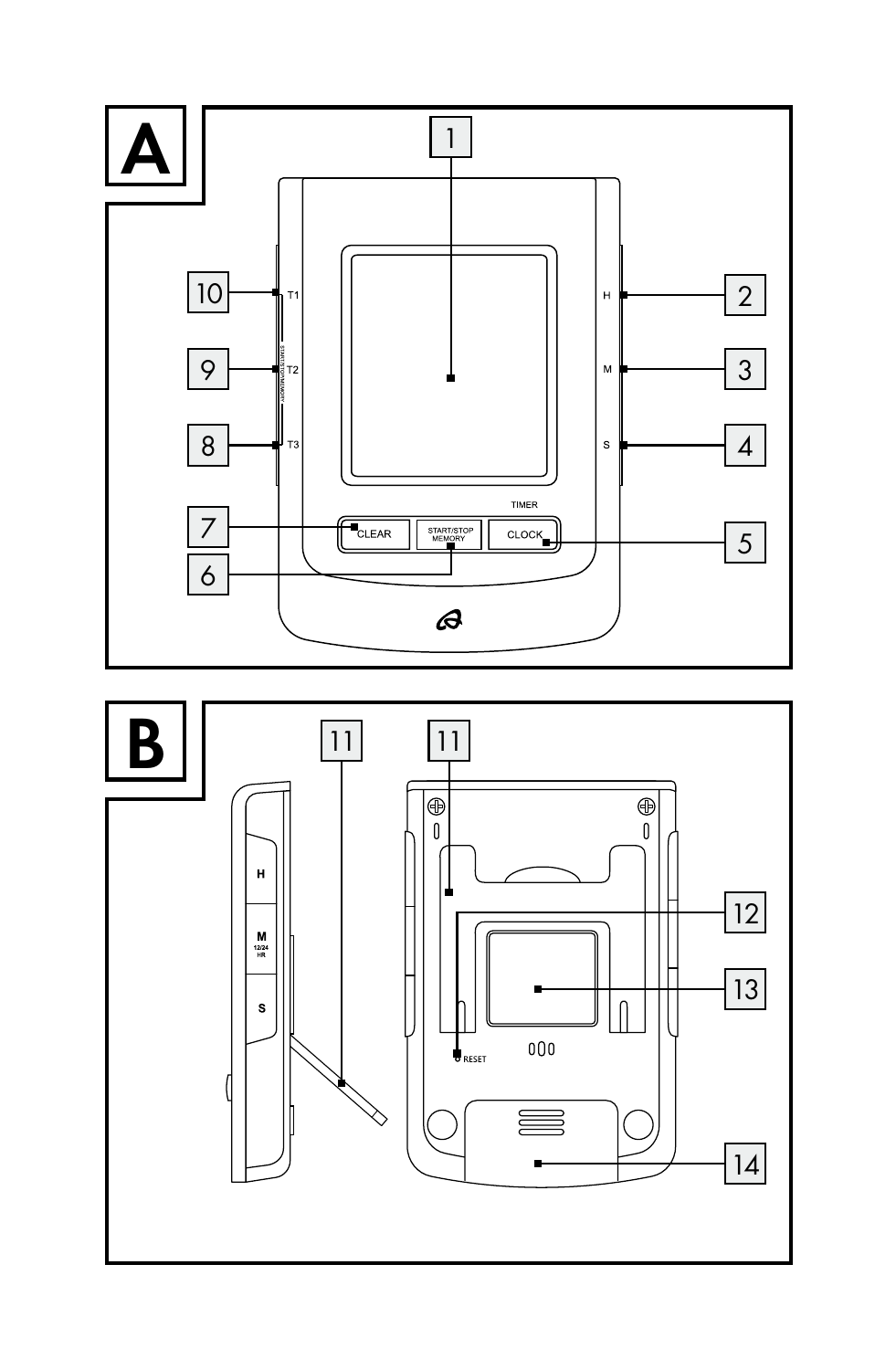

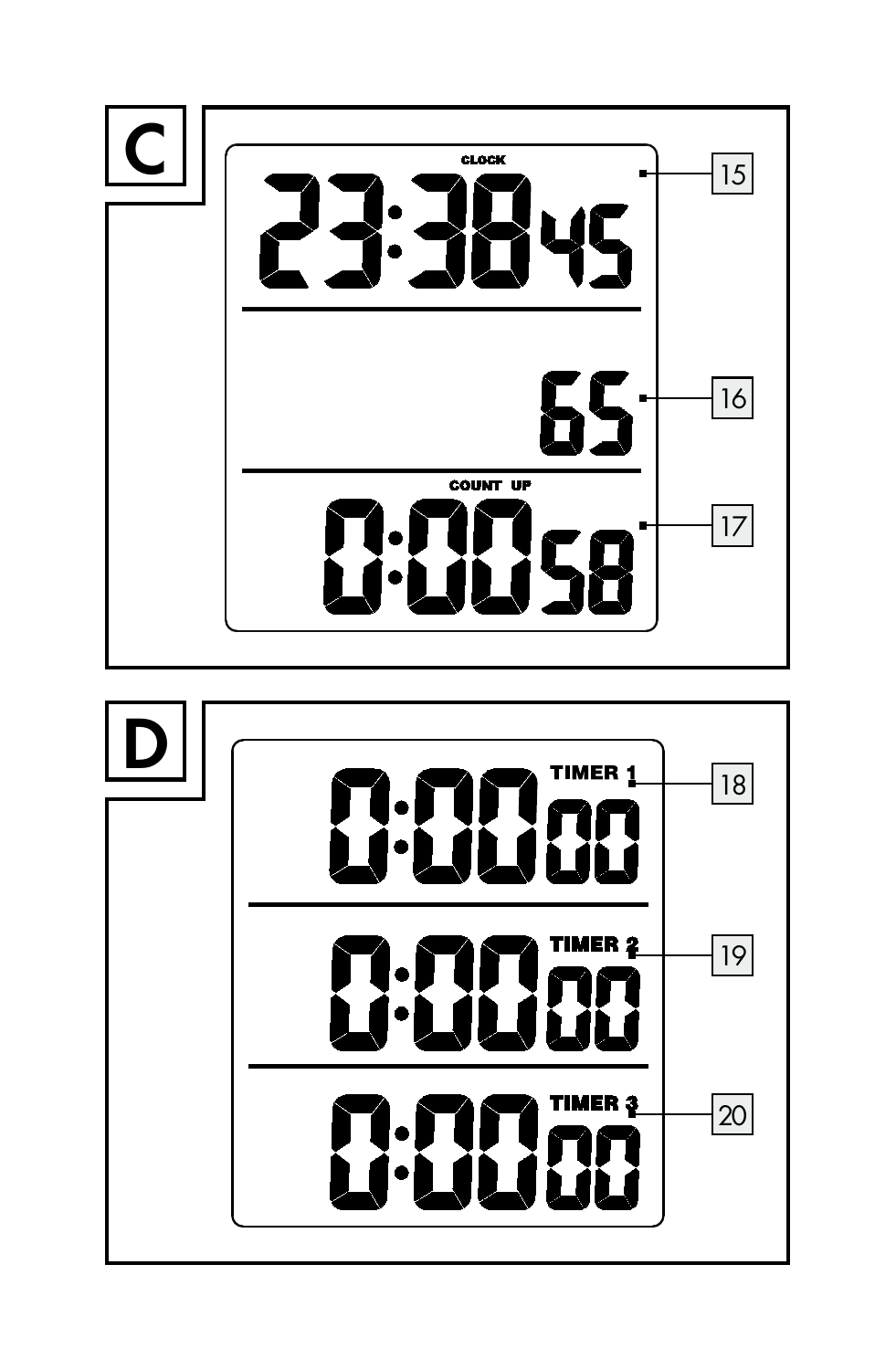|                                                 | 6<br>6<br>6<br>7<br>8 |
|-------------------------------------------------|-----------------------|
| General safety instructions  Page               | 8                     |
| <b>Safety instructions for batteries</b> Page 9 |                       |
|                                                 |                       |
|                                                 |                       |
|                                                 |                       |
|                                                 |                       |
|                                                 |                       |
|                                                 |                       |
|                                                 |                       |
|                                                 |                       |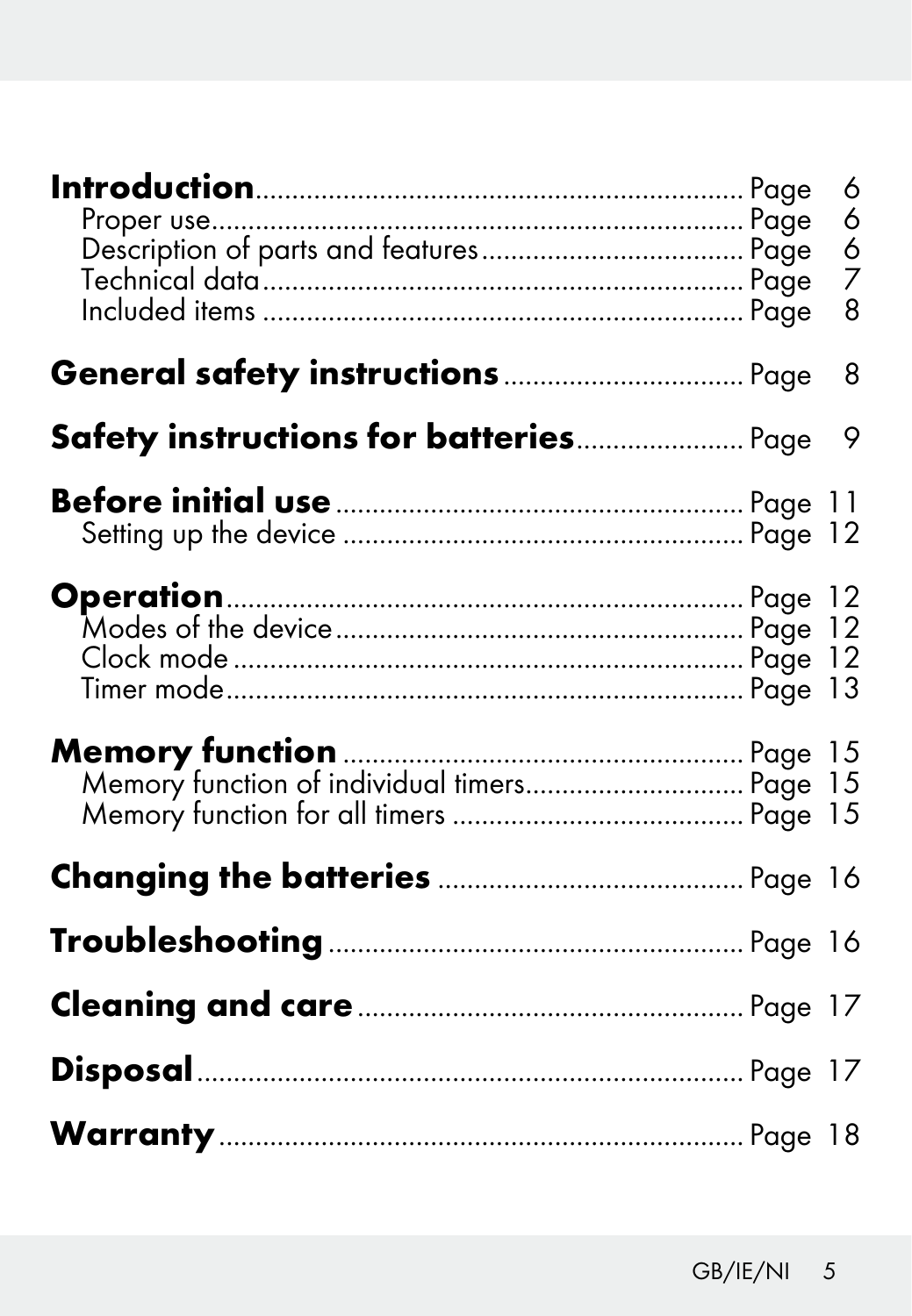#### Kitchen Timer

#### Introduction

We congratulate you on the purchase of your new product. You have chosen a high quality product. The instructions for use are part of the product. They contain important information concerning safety, use and disposal. Before using the product, please familiarise yourself with all of the safety information and instructions for use. Only use the unit as described and for the specified applications. If you pass the product on to anyone else, please ensure that you also pass on all the documentation with it.

#### Proper use

The digital timer is suitable for the acoustic display of simultaneous running of various time periods. In addition, it has a time display as well as a stopwatch. The device is suitable for indoor use at normal room temperature.

#### Description of parts and features

| 1 Display                       |
|---------------------------------|
| $\boxed{2}$ H key               |
| $\overline{3}$ M (12/24 HR) key |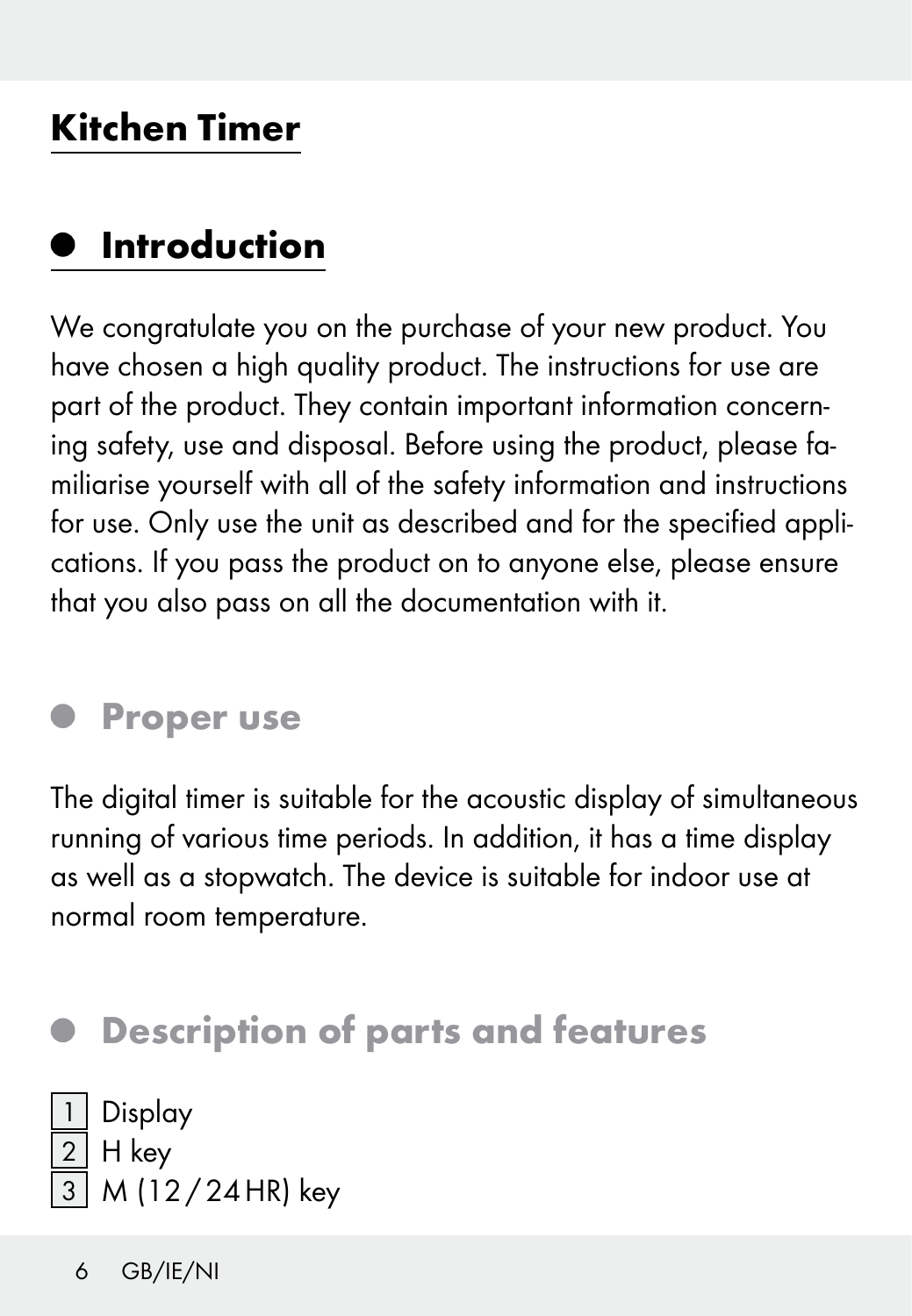| 4               | S key                                                             |
|-----------------|-------------------------------------------------------------------|
|                 |                                                                   |
|                 | 5 CLOCK (TIMER) key<br>6 START / STOP (MEMORY) key<br>7 CLEAR key |
|                 |                                                                   |
|                 |                                                                   |
|                 | $\frac{8}{9}$ T3 key<br>9 T2 key                                  |
|                 | $\overline{10}$ T1 key                                            |
| $\overline{11}$ | Stand                                                             |
|                 | 12 RESET hole                                                     |
|                 | 13 Magnet                                                         |
|                 | 14 Battery compartment cover                                      |
|                 | $\overline{15}$ Time                                              |
|                 | 16 Hundredths of a Second                                         |
|                 | 17 Stopwatch                                                      |
| 8               | Timer 1                                                           |
|                 | $\overline{19}$ Timer 2                                           |
|                 | $\overline{20}$ Timer 3                                           |

#### **•** Technical data

| Operating voltage: |
|--------------------|
| Battery type:      |
| Countdown area:    |
| Count up area:     |

 $3V$   $\rightarrow$  (direct current)  $2 \times 1.5$  V, button cells, type LR44 99h: 59 M: 59 s – 1 s 1 s - 99 h: 59 M: 59 s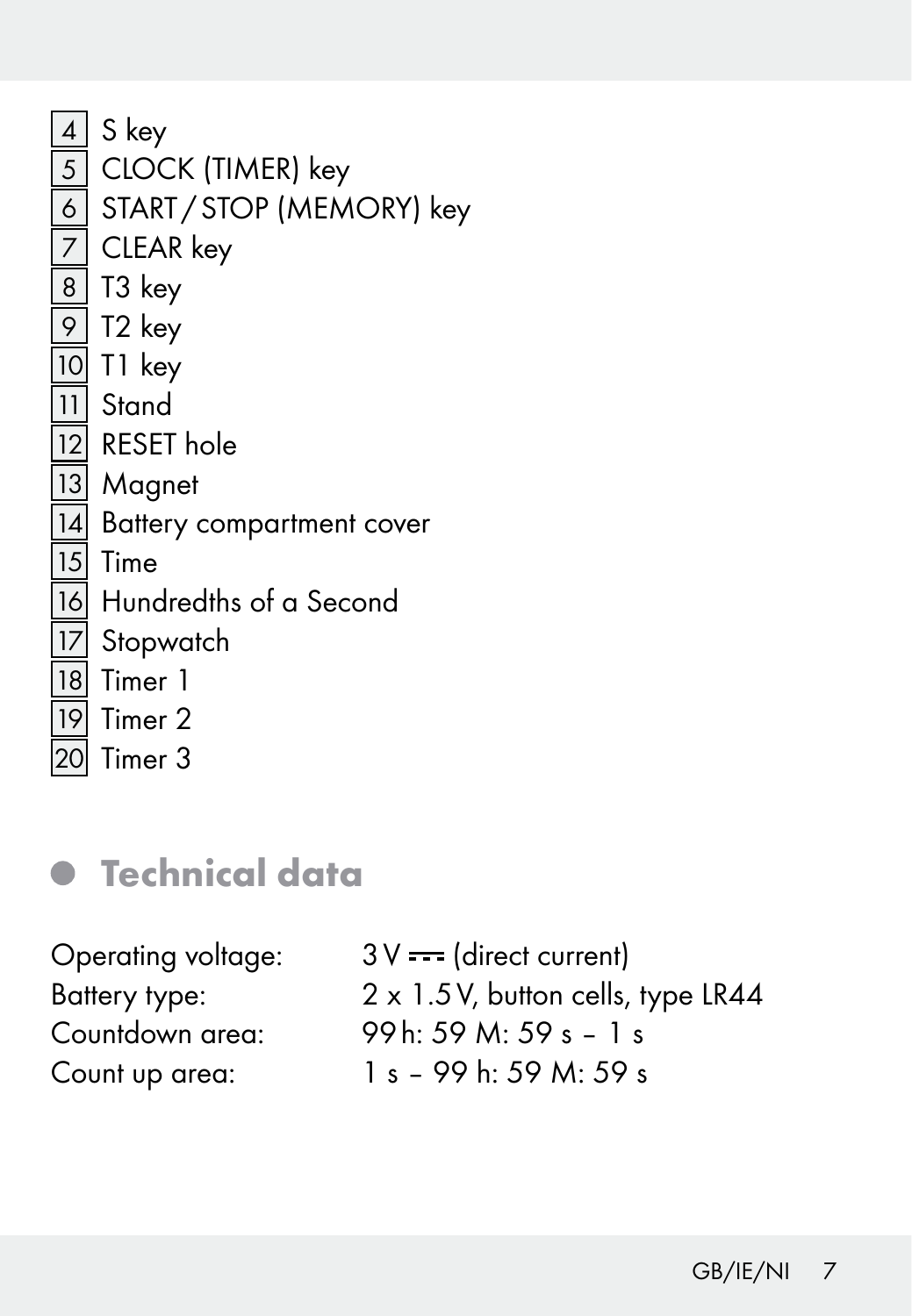

- 1 digital timer
- 2 batteries, type LR44 (already installed)
- 1 set of operating instructions



Before using the product, please familiarise yourself with all of the safety information and instructions for use! When passing this product on to others, please also include all the documents!

- Check the product for damage before use! Never use a damaged product!
- Do not expose the product to moisture! This may damage it.
- This appliance may be used by children age 8 years and up, as well as by persons with reduced physical, sensory or mental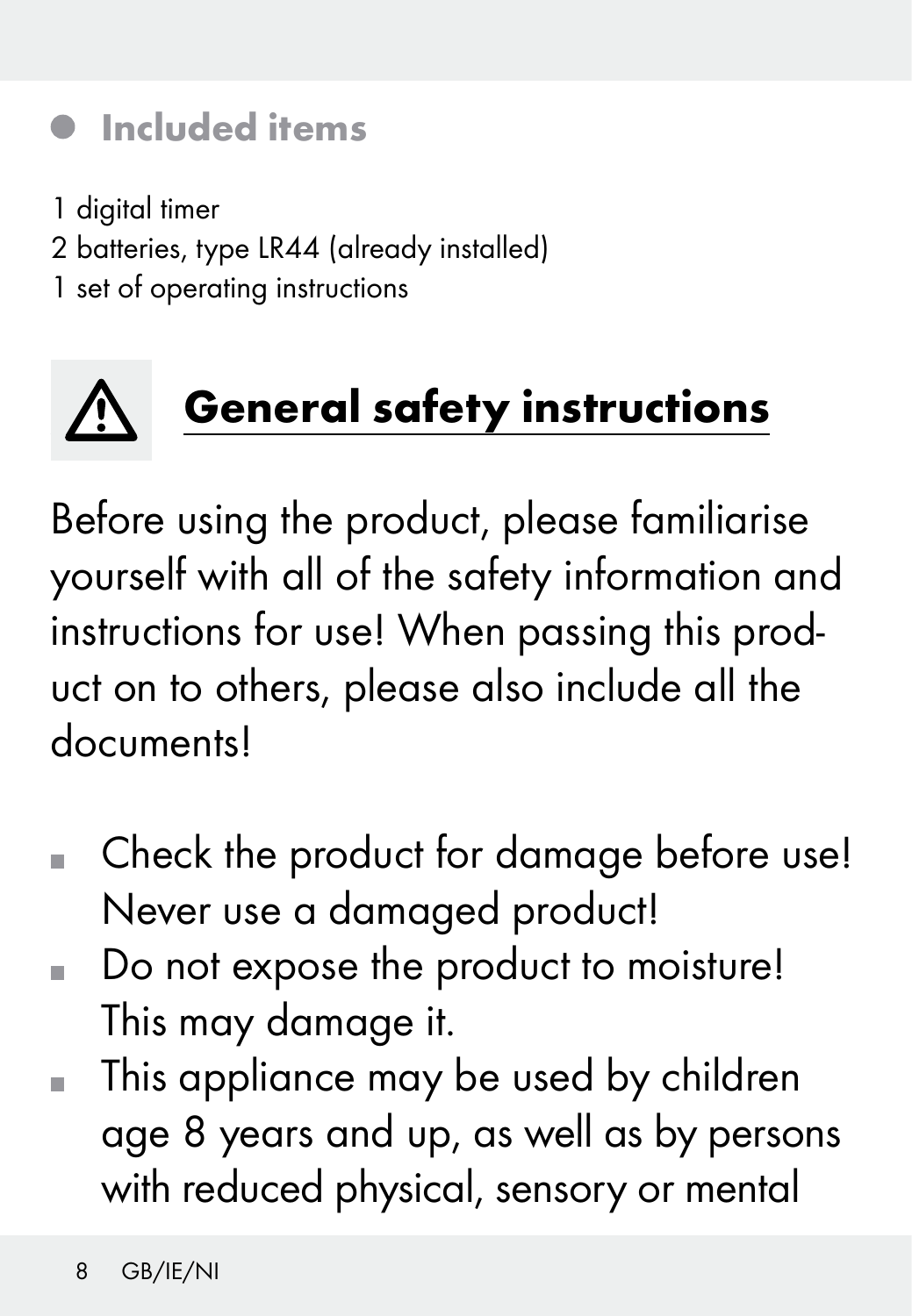capacities, or lacking experience and/or knowledge, so long as they are supervised or instructed in the safe use of the appliance and understand the associated risks. Children should not be allowed to play with the appliance. Cleaning and user maintenance should not be performed by children without supervision.

# Safety instructions for batteries

# **A WARNING! DANGER TO LIFE!**

 Batteries are not intended for children. If accidentally swallowed seek immediate medical attention!



## **EXPLOSION HAZARD!** Never

recharge non-rechargeable batteries,

short-circuit and/or open batteries!

- Never throw batteries into fire or water!
- Do not exert mechanical loads to batteries!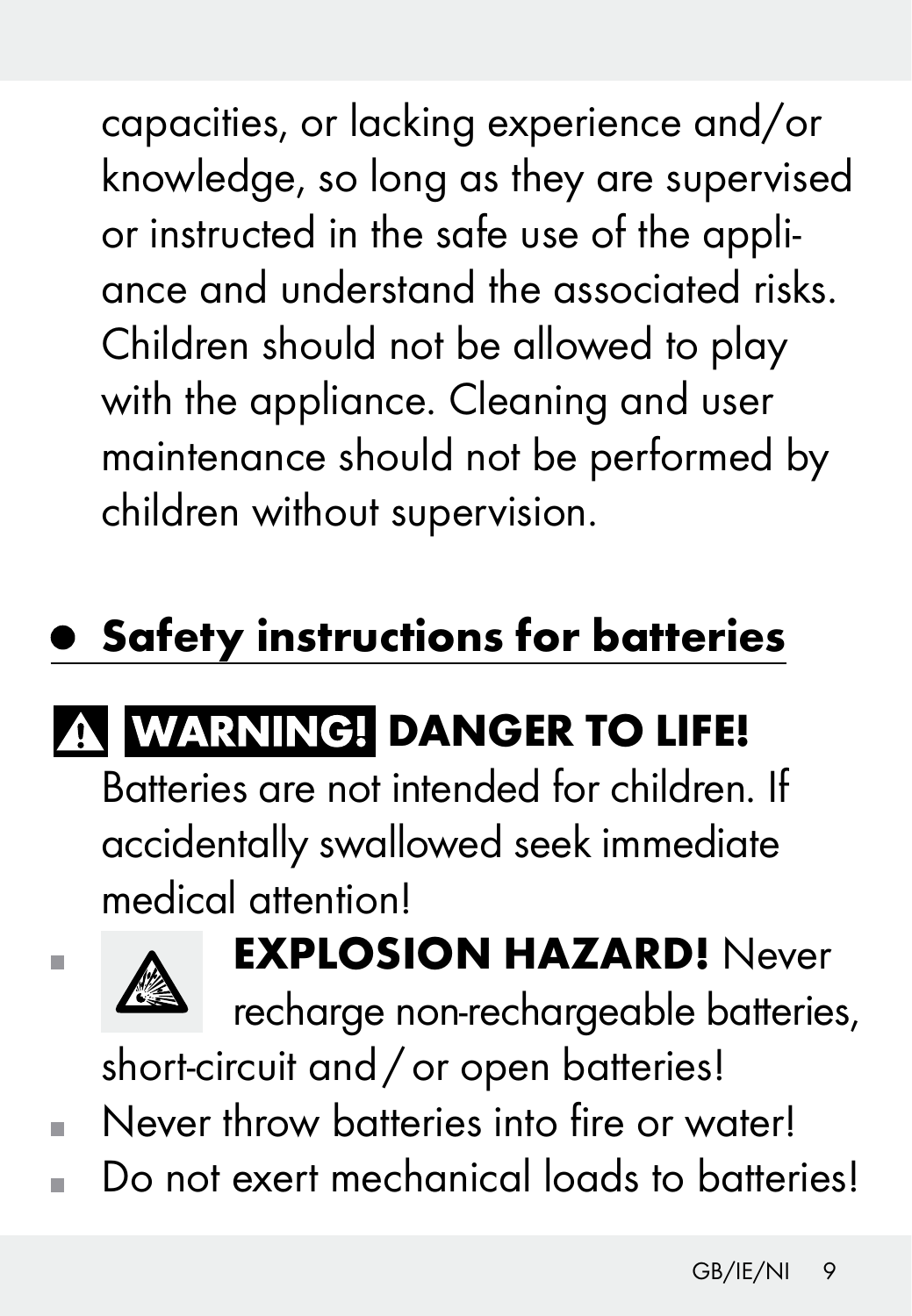# Risk of battery leakage

- $\blacksquare$  In the event of a battery leak, immediately remove it from the device to prevent damage!
- Avoid contact with the skin, eyes and mucous membranes! In the event of contact with battery acid, thoroughly flush the affected area with plenty of clean water and seek immediate medical attention!
- Only use the same type of batteries! Do not mix used and new batteries!
- Avoid extreme conditions and temperatures which may impact batteries, e.g. on radiators!
- Remove the batteries from the device if they have not been used for a long period!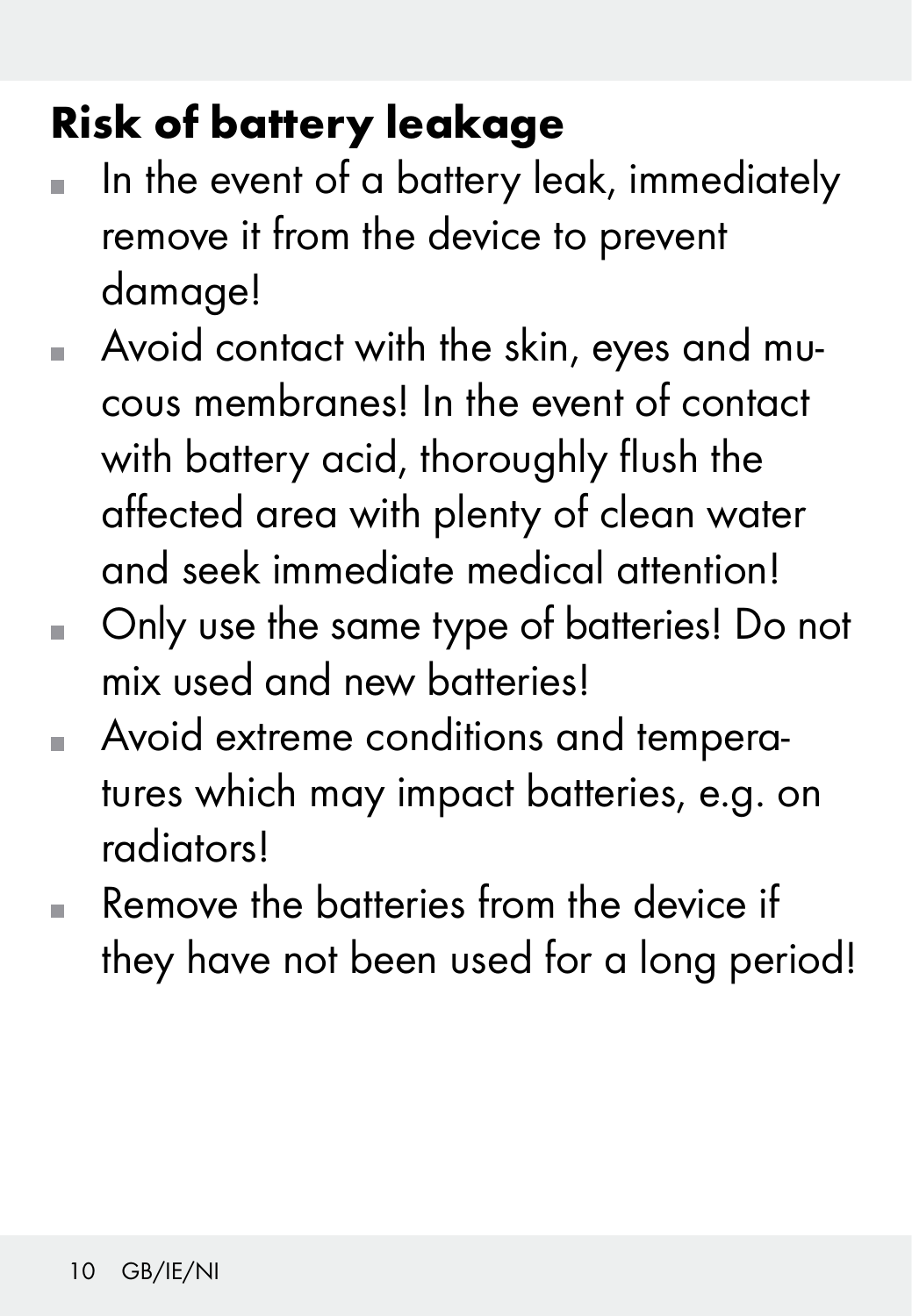# Risk of equipment damage

- Only use the specified battery type!
- When inserting the battery ensure the correct polarity! This is shown on the battery compartment!
- $\blacksquare$  If necessary, clean the battery and device contacts before inserting the battery!
- Promptly remove drained batteries from the product!

#### **Before initial use**

 $\Box$  Before initial use, remove the protective film from the device display  $\boxed{1}$ .

 An insulating strip protrudes from beneath the battery compartment lid 14

- $\Box$  Open the battery compartment cover by pushing it downwards. Remove the insulation strip.
- $\Box$  Close the battery compartment cover again.

Your digital timer is now ready for operation.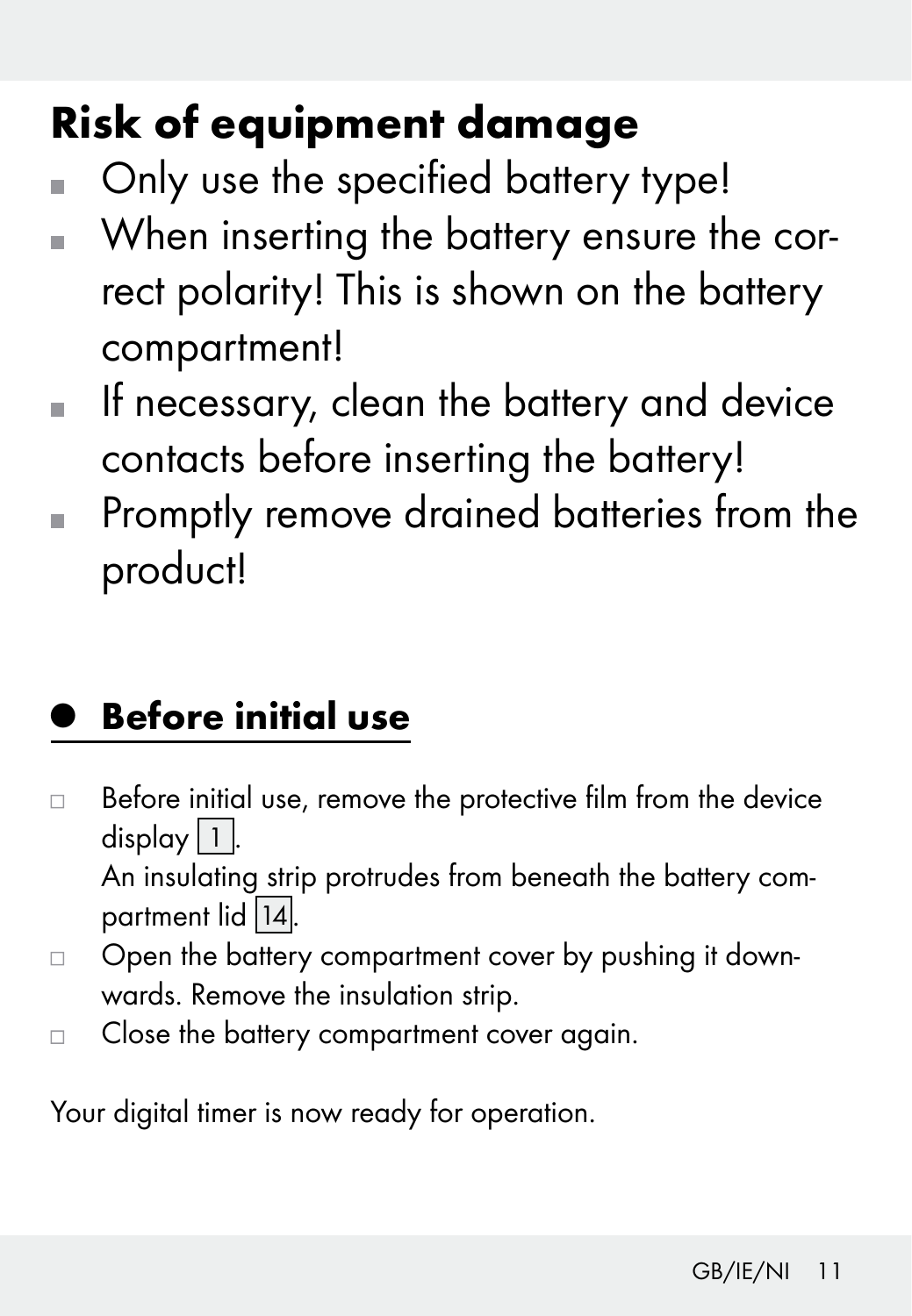#### $\bullet$  Setting up the device

You can set up the device on horizontal, flat surfaces, by folding the stand 11 downwards (see Fig. B). Alternatively, you can use the magnet 13 to fasten the device to magnetic surfaces.

#### **Operation**

 $\bullet$  Modes of the device

The digital time has two modes, which are displayed at the top of the display  $\boxed{1}$ .

**Press the CLOCK (TIMER) key**  $\overline{5}$  **to switch back and forth** between the Clock and Timer modes.

#### Clock mode

In Clock mode, the time is shown in the top field of the display  $|1|$ . The bottom two fields show the stopwatch time (Fig. C).

#### Setting the time

□ In Clock mode, press and hold down the CLOCK (TIMER) key 5 for 3 Seconds. The top field of the display 1 flashes.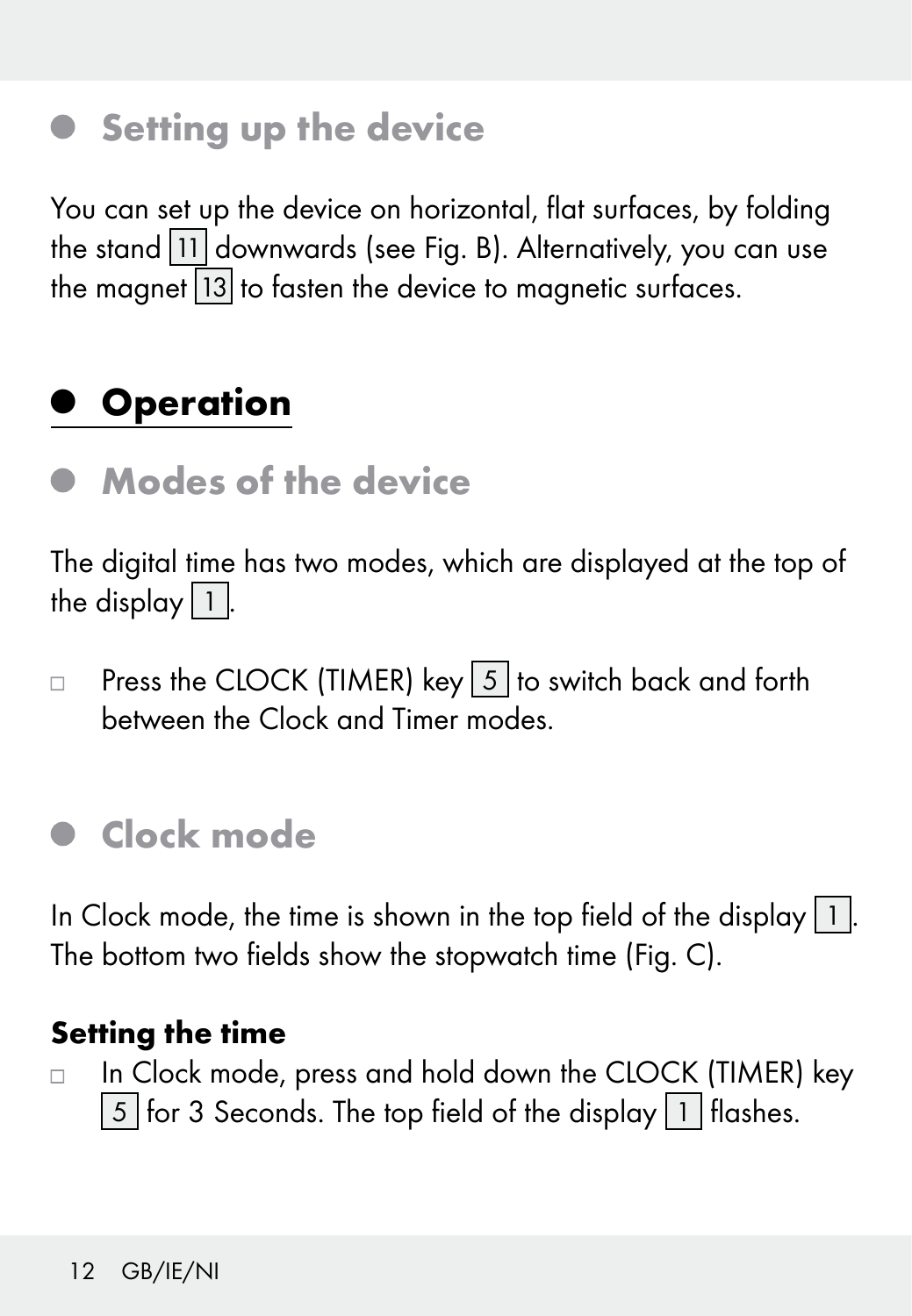Press the S key  $\boxed{4}$ , the M (12/24HR) key  $\boxed{3}$  or the H key 2 to change the displayed values for Seconds (S), Minutes (M) or hours (H) in steps.

 TIP: Press and hold the key to make the numbers change more quickly.

- □ Press the CLOCK (TIMER) key briefly, in order to confirm the set time. The time does not flash.
- Press M (12/24 HR) key  $\boxed{3}$  to switch 12 or 24 HR mode.

#### Activating the stopwatch

- $\Box$  In Clock mode, press the START / STOP (MEMORY) key  $\boxed{6}$ . The stopwatch begins in the bottom Section of the display  $\boxed{1}$ and shows the expired Seconds, Minutes and hours. The hundredths of a Second are counted in the middle Section of the display.
- □ Press the START / STOP (MEMORY) key to halt the stopwatch or to reactivate counting.
- $\Box$  When you have halted the stopwatch, you can reset it to 0 by pressing the CLEAR key  $\boxed{7}$ .

#### Timer mode

In Timer mode, 3 time fields appear. A timer is provided in each of the three fields (Fig. D).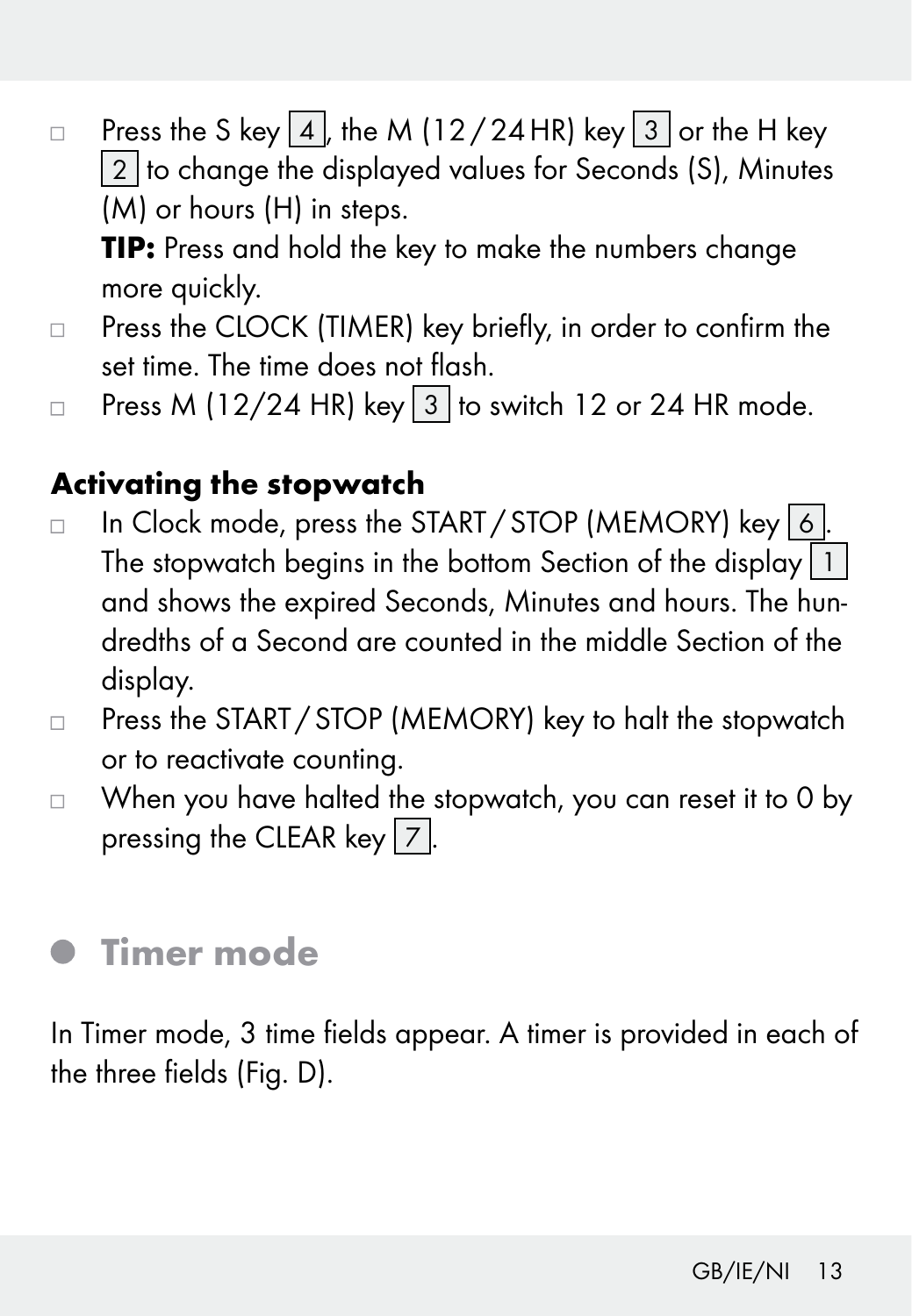#### Setting the desired time

- $\Box$  Press and hold the T1 key  $\overline{10}$  for 3 Seconds. The field next to the key flashes, thus signalling that a time can be set.
- Press the S key 4, the M (12/24HR) key  $\boxed{3}$  or the H key  $\boxed{2}$ to change the displayed values for Seconds (S), Minutes (M) or hours (H) in steps.

 TIP: Press and hold the key to make the numbers change more quickly.

 $\Box$  Press the T1 key briefly to confirm your setting. The display of Timer 1 stops flashing and shows the set time.

Set the timers next to the T2  $\boxed{9}$  and / or T3 keys  $\boxed{8}$  in the same way.

#### Activating set timers

The timer is in Timer mode and the selected timer displays the selected time.

 $\Box$  Press the T1 key 10 again to activate the topmost timer. The counter now begins counting down to 0. When the set time has elapsed, a signal tone will sound for the period of one Minute. The timer display flashes, the message "TIME'S UP" flashes in the top left-hand corner above the timer and the timer begins counting up.

 $\Box$  Press the T1 key or the START / STOP (MEMORY) key 6 to stop the timer's counting operation and the acoustic signal.

**Press the CLEAR key 7 to reset the counter to 0.**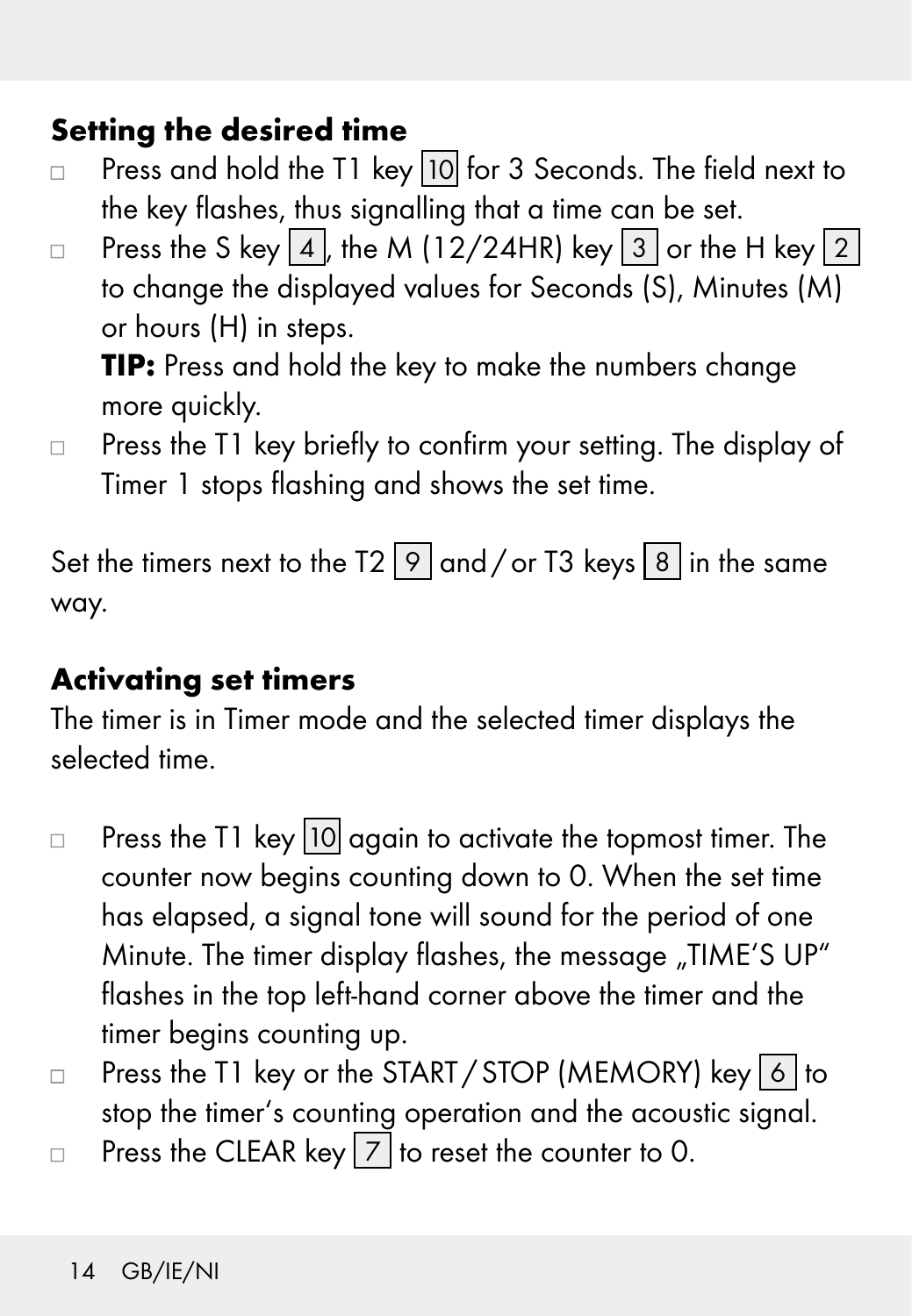Set the timers next to the T2  $\boxed{9}$  and / or T3 keys  $\boxed{8}$  in the same way.

#### Interrupting the sequence of a timer

 $\Box$  Press the key next to the appropriate timer (T1, T2 or T3 key) to stop the time sequence of the appropriate counter at any time, and also to reactivate it.

#### <sup>Q</sup> Memory function

**• Memory function of individual timers** 

Each timer saves the most recently selected time. Pressing the T1, T2 or T3 key  $\overline{10}$ ,  $\overline{9}$  or  $\overline{8}$  in Timer mode opens the most recently selected time for the appropriate timer in the display  $\boxed{1}$ .

- $\Box$  Press the appropriate T1, T2 or T3 key again to activate the timer belonging to this key.
- □ Press the appropriate T1, T2 or T3 key to stop the acoustic signal.
- Memory function for all timers
- $\Box$  Press the START / STOP (MEMORY) key 6 to open the most recently selected times for all three timers.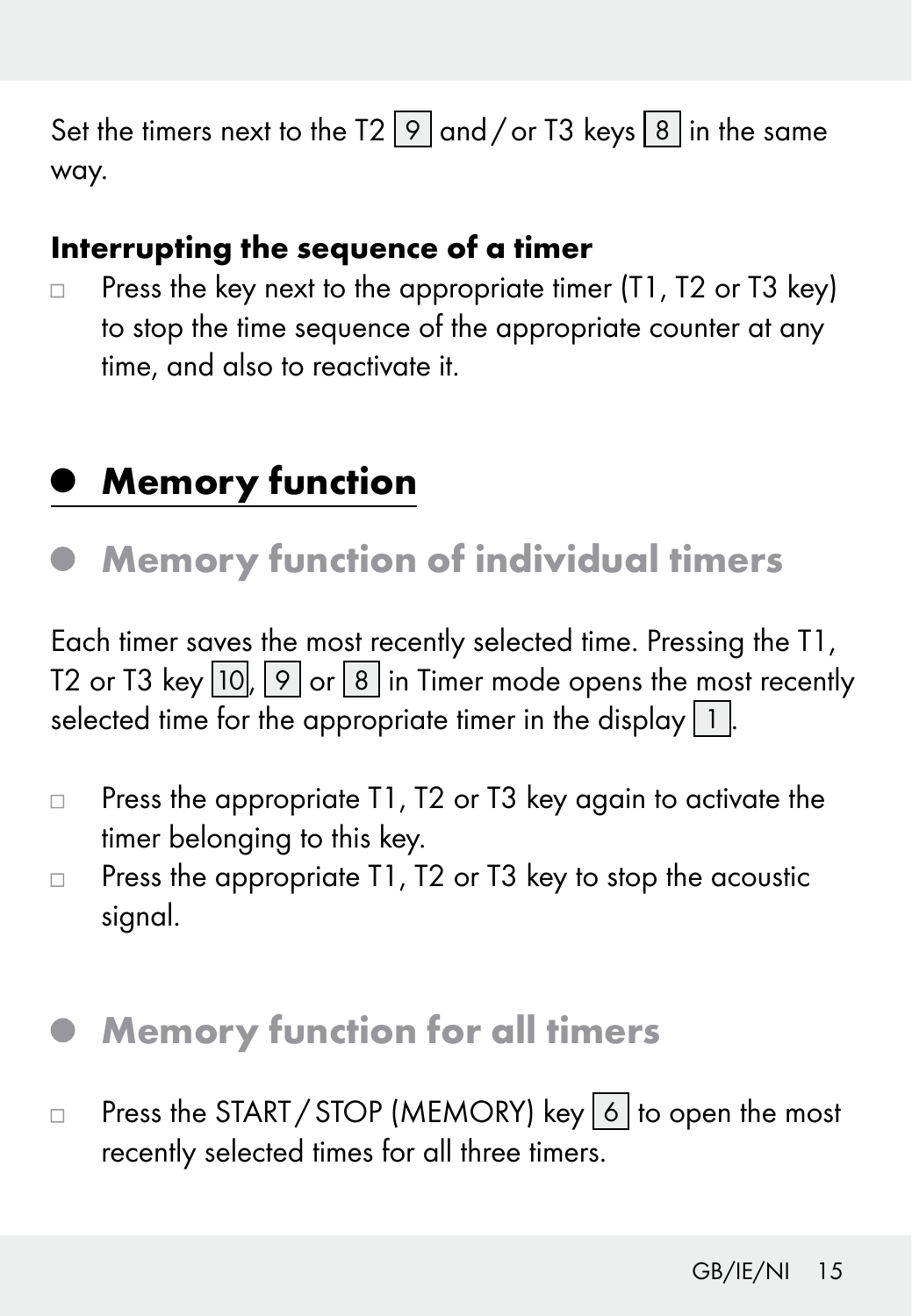- □ Press the START / STOP (MEMORY) key again to start all 3 times simultaneously. The acoustic signal can now be interrupted using the appropriate T key (T1, T2, T3) or the START/STOP (MEMORY) key.
- $\Box$  After all 3 times have elapsed, press the CLEAR key  $|7|$  to reset the countdowns 1 to 3 to 0, one after another.

## **Changing the batteries**

**Note:** If the legibility of the display  $\boxed{1}$  decreases due to diminishing contrast, then the inserted batteries are discharged and must be replaced.

- $\Box$  Open the battery compartment cover  $\Box$  on the rear side of the device by pushing it downwards.
- $\Box$  Remove the old batteries. Use a thin, pointed object to lever the batteries out of the battery compartment.

Note: Make sure you insert the batteries the right way round (polarity). This is shown above the battery compartment.

 $\Box$  Close the battery compartment cover again, so that it engages audibly.

### **•** Troubleshooting

The device contains delicate electronic components. For this reason it is possible that it can be disrupted by radio transmitting equipment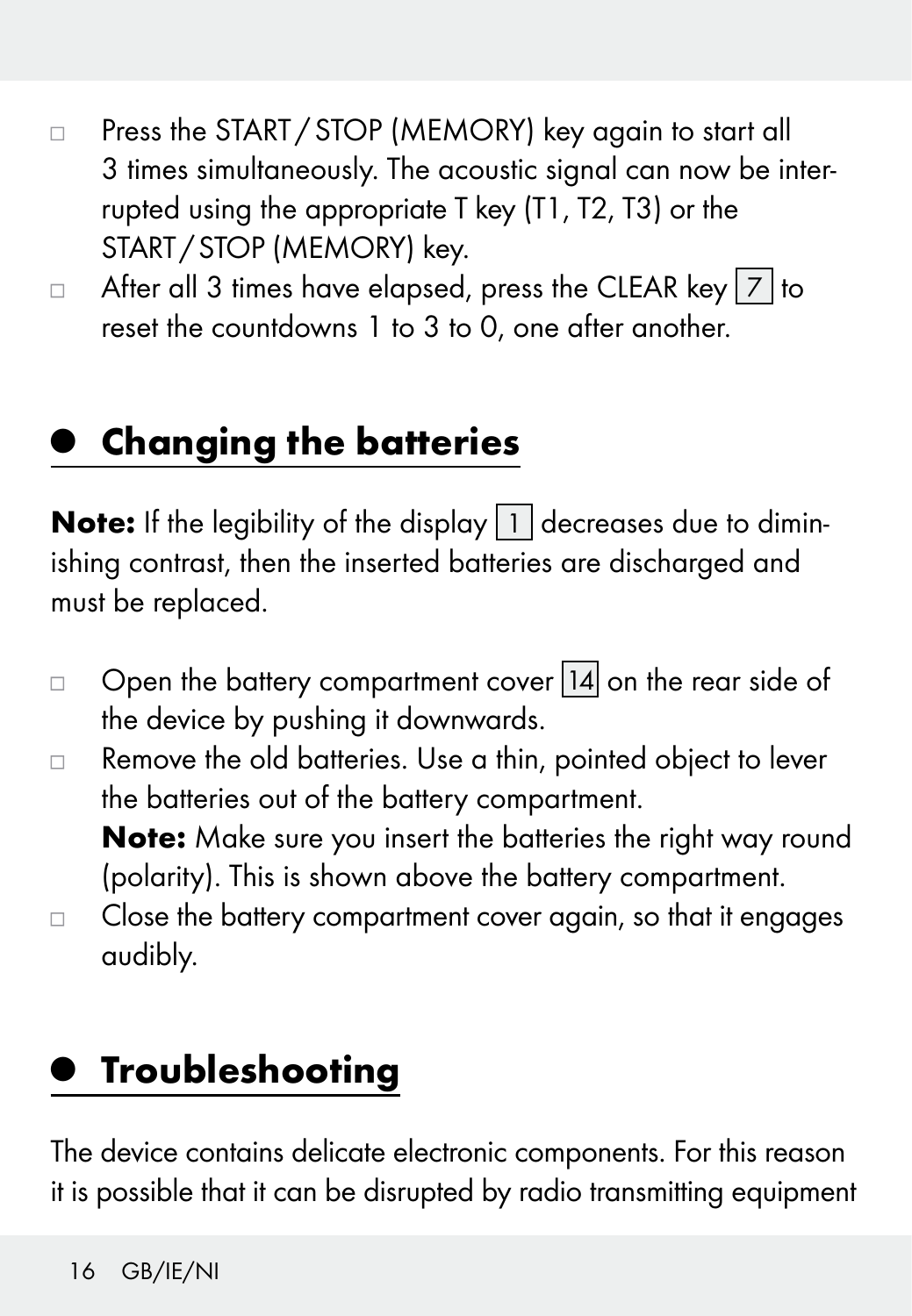in the immediate vicinity. If the display  $\boxed{1}$  indicates a problem, move such objects away from it.

Electrostatic discharges can lead to malfunctions. In such cases, insert a thin, pointed object (e.g. the wire of a paperclip) into the RESET hole 12 and push it in gently. The device will briefly activate all the displays and will reset itself.

## Cleaning and care

 $\Box$  The device should only be cleaned on the outside with a soft dry cloth.

## **Disposal**



The packaging is made of environmentally friendly materials, which may be disposed of through your local recycling facilities.

Contact your municipal authorities for details on how to dispose of your worn-out product.



In the interest of the environment, do not throw out your product with your household refuse. Take it to a suitable centre where it can be disposed of properly. Information on collection points and their opening hours can be obtained from your local authority.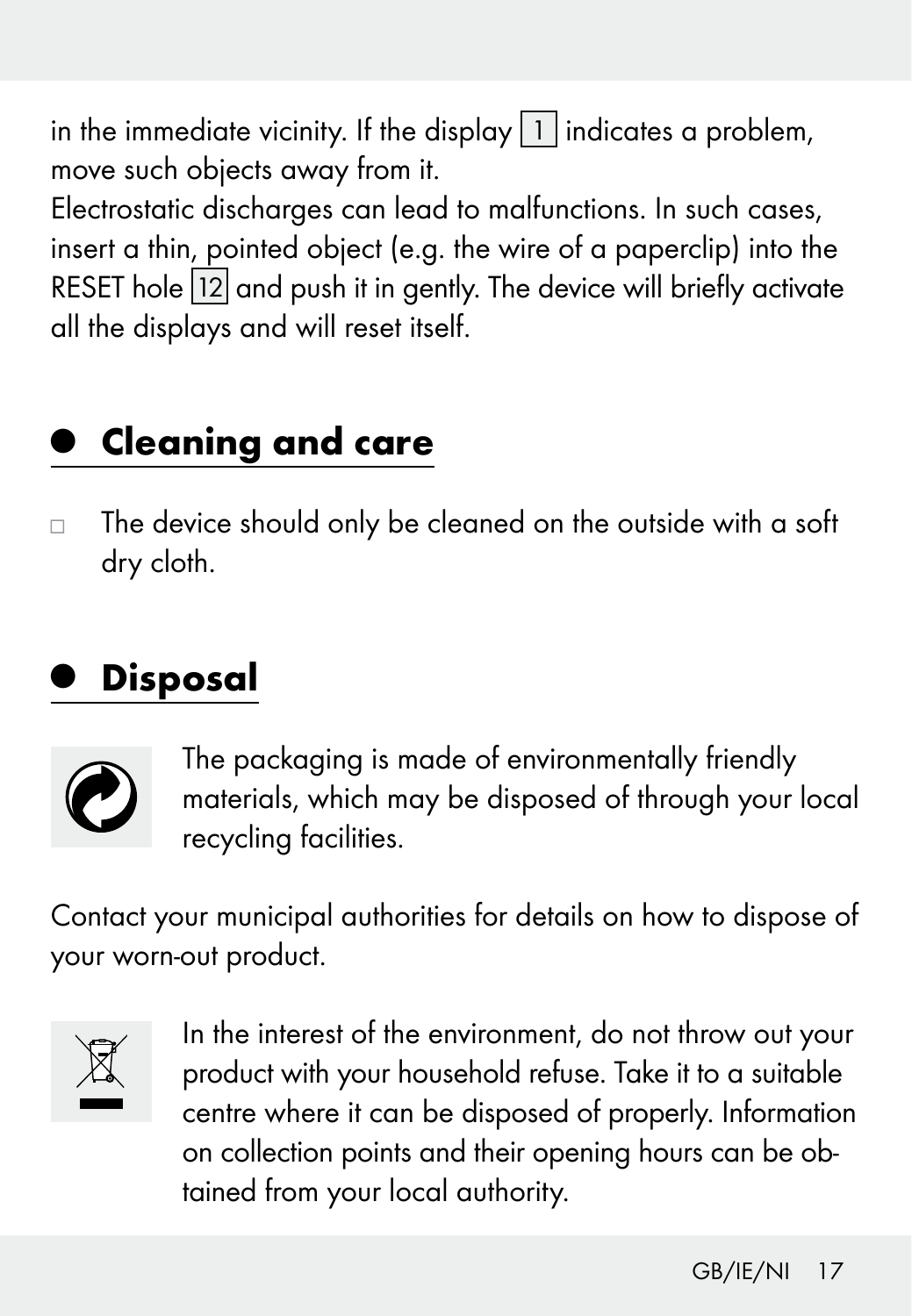Faulty or used batteries must be recycled in accordance with Directive 2006/66/EC and its amendments. Return batteries and/or the device via the recycling facilities provided.



Never dispose of batteries in your household waste. They may contain toxic heavy metals and are subject to hazardous waste regulations. The chemical symbols of the

heavy metals are:  $Cd = \text{cadmium}$ ,  $Hg = \text{mercury}$ ,  $Pb = \text{lead}$ . Therefore dispose of used batteries through your municipal collection site.

## Warranty

The product has been manufactured to strict quality guidelines and meticulously examined before delivery. In the event of product defects you have legal rights against the retailer of this product. Your legal rights are not limited in any way by our warranty detailed below.

The warranty for this product is 3 years from the date of purchase. Should this product show any fault in materials or manufacture within 3 years from the date of purchase, we will repair or replace it – at our choice – free of charge to you.

The warranty period begins on the date of purchase. Please keep the original sales receipt in a safe location. This document is required as your proof of purchase. This warranty becomes void if the product has been damaged, or used or maintained improperly.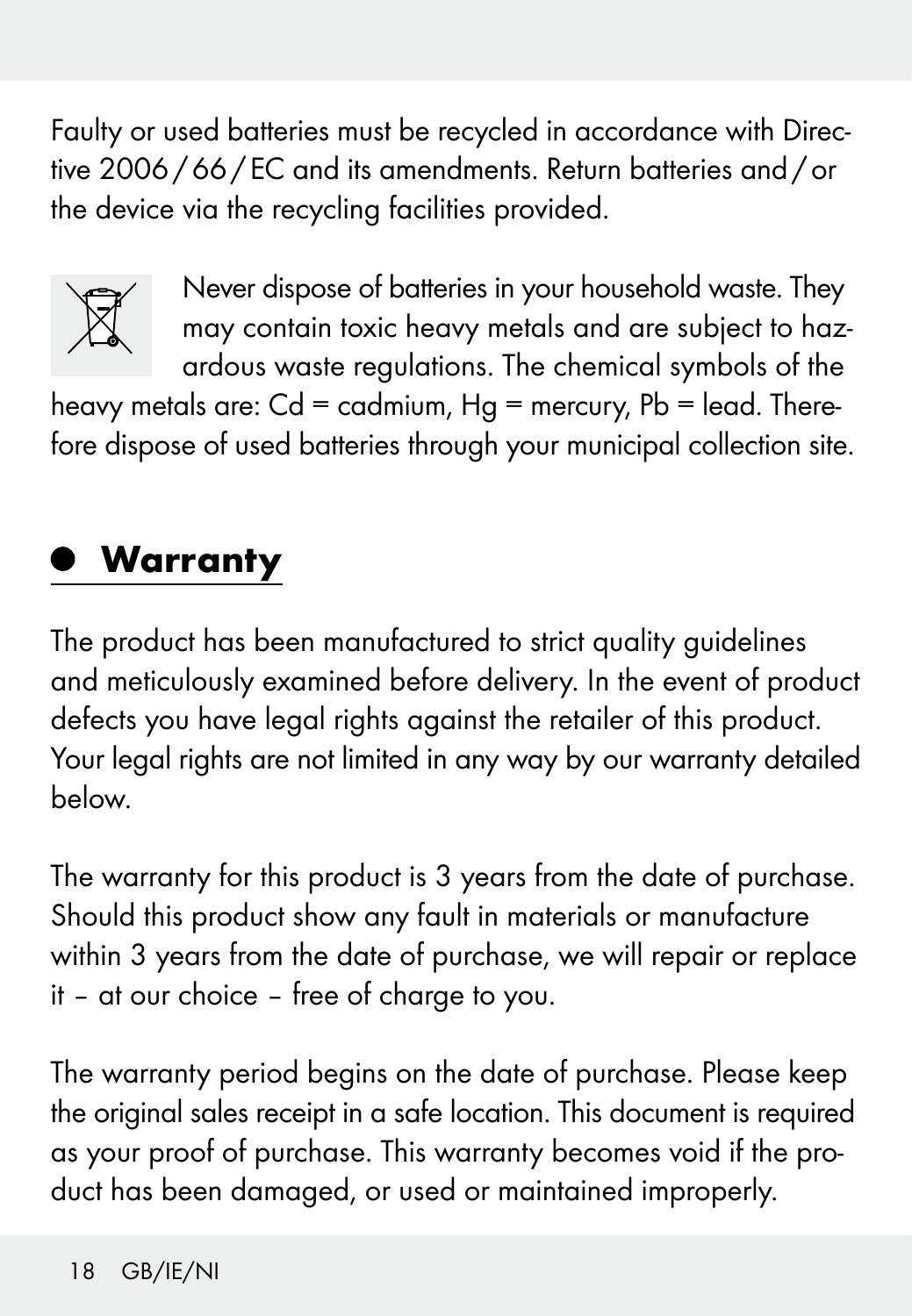The warranty applies to defects in material or manufacture. This warranty does not cover product parts subject to normal wear, thus possibly considered consumables (e.g. batteries) or for damage to fragile parts, e.g. switches, rechargeable batteries or glass parts.

# $\epsilon$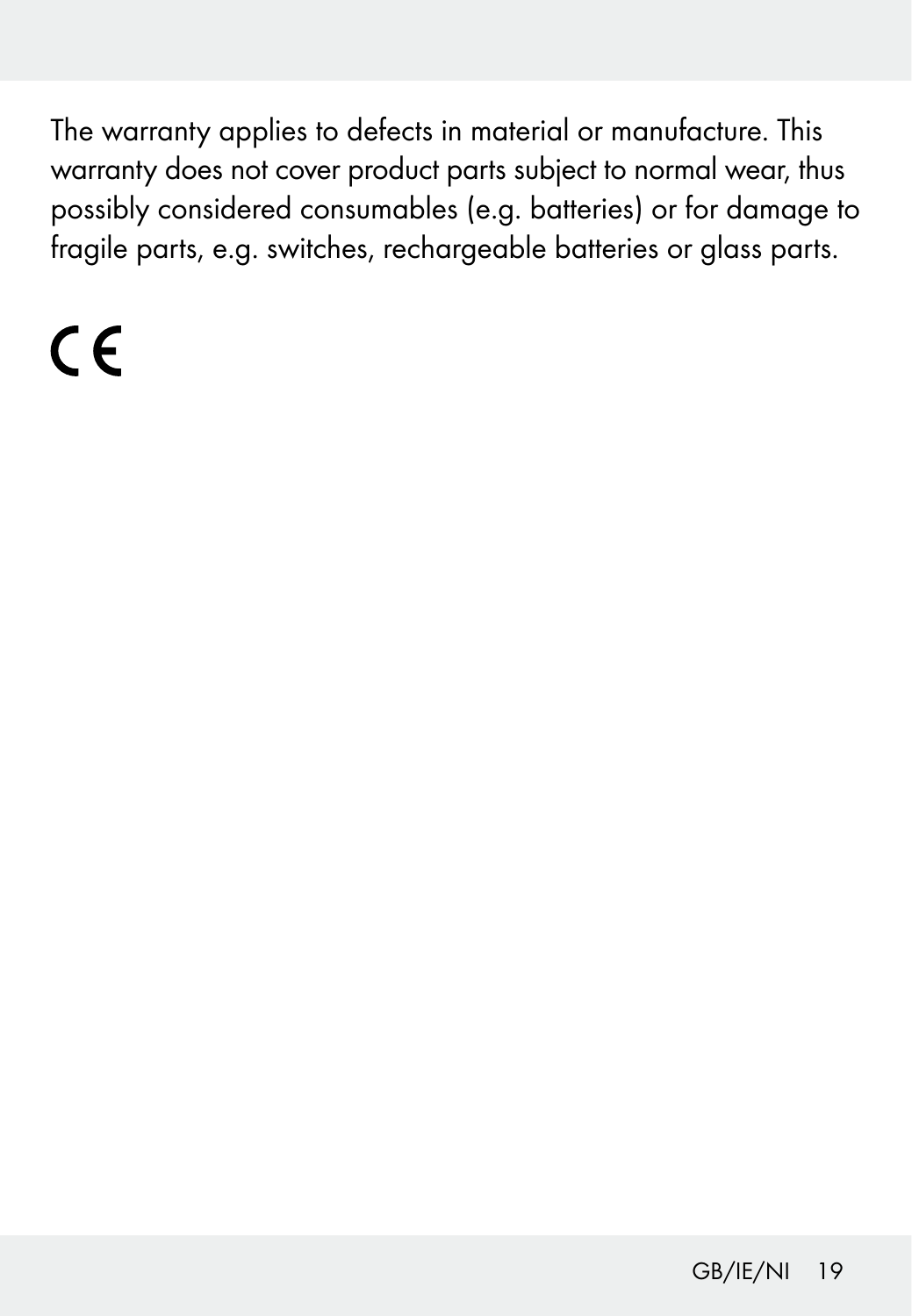| Generelle sikkerhedshenvisninger Side 23     |  |
|----------------------------------------------|--|
| Sikkerhedshenvisninger til batterier Side 24 |  |
|                                              |  |
|                                              |  |
|                                              |  |
|                                              |  |
|                                              |  |
|                                              |  |
|                                              |  |
|                                              |  |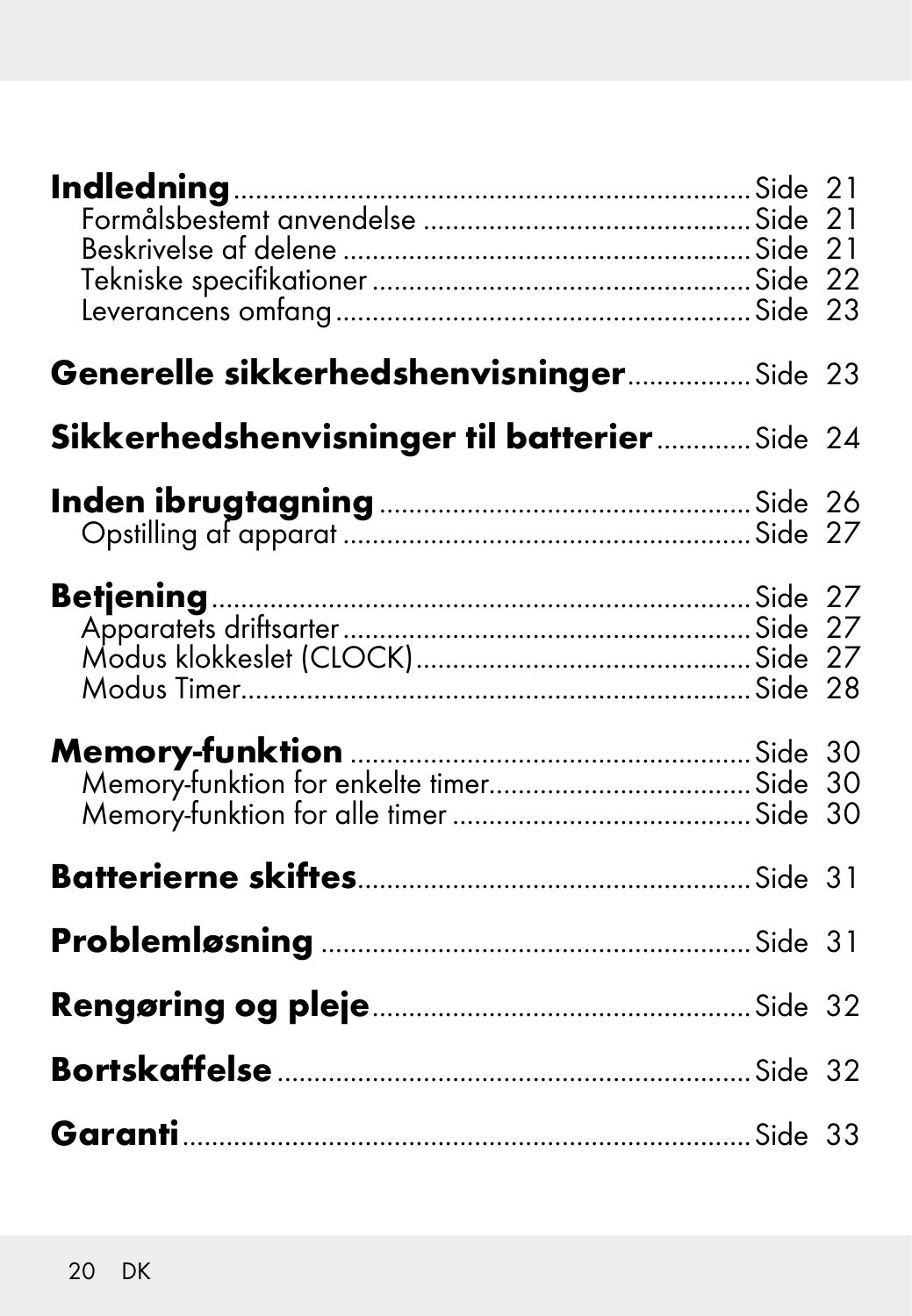#### Minutur

#### **Indledning**

Hierteliat tillykke med købet af deres nye produkt. Du har besluttet dig for et produkt af høj kvalitet. Brugervejledningen er en del af dette produkt. Den indeholder vigtige informationer om sikkerhed, brug og bortskaffelse. Gør dig inden ibrugtagning af produktet fortrolig med alle betjenings- og sikkerhedsanvisninger. Benyt kun produktet som beskrevet og til de oplyste formål. Videregiv alle papirer, hvis du giver produktet videre til tredjemand.

#### Formålsbestemt anvendelse

Den digitale korttidsmåler er egnet til at vise det samtidige forløb af forskellige tidsintervaller akustisk. Derudover råder den over en klokkesletsvisning samt et stopur. Det er kun beregnet til anvendelse i lukkede rum og ved normal indendørs temperatur.

#### Beskrivelse af delene

**Display** H-tast 3 M-tast (12/24h) S-tast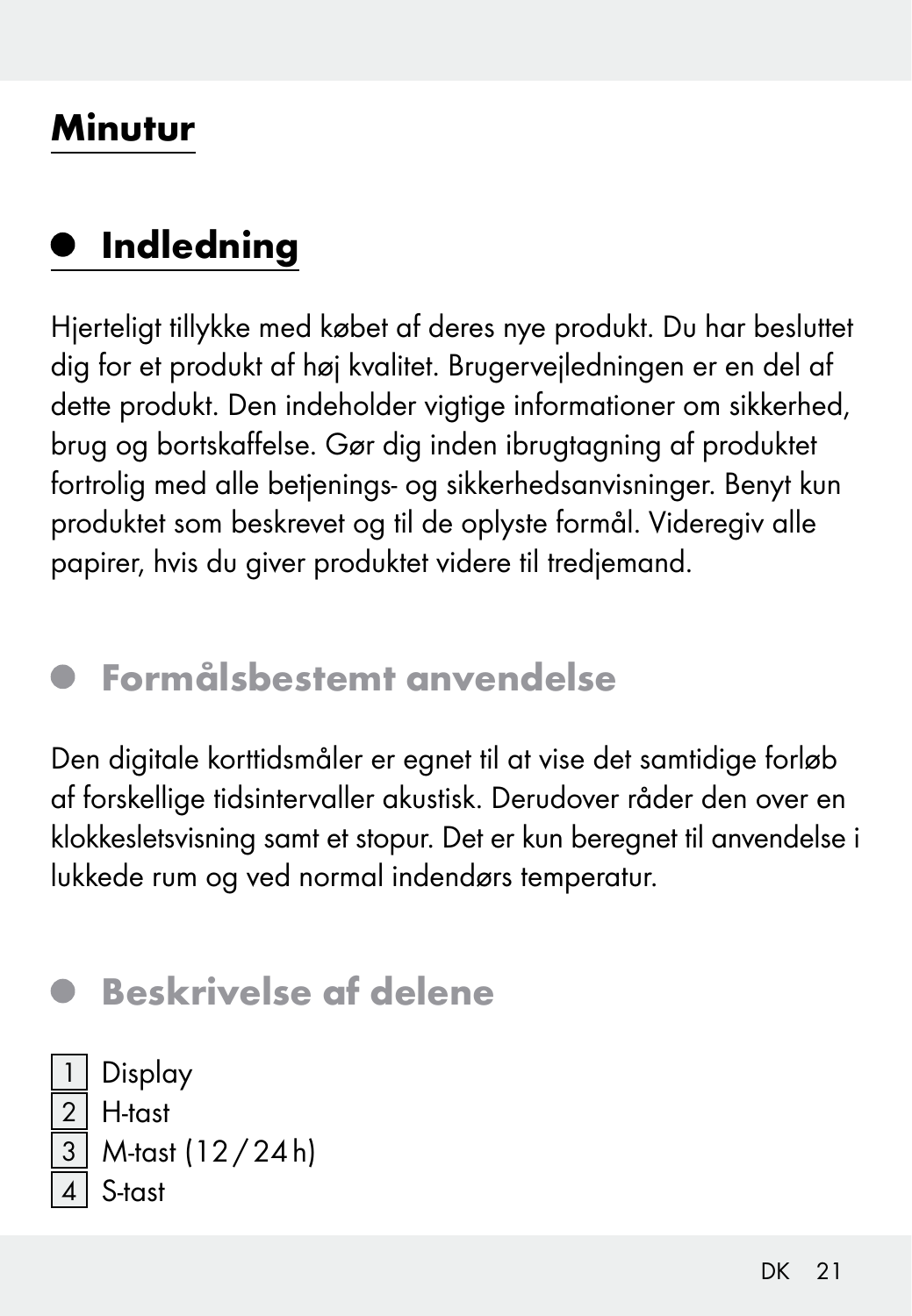5 CLOCK (TIMER)-tast START / STOP (MEMORY)-tast 7 CLEAR-tast 8 T3-tast 9 T2-tast 10 T1-tast 11 Opstiller 12 RESET-hul 13 Magnet 14 Låg til batterirum 15 Klokkeslet 16 Hundrededelesekunder<br>17 Stopur 17 Stopur 18 Timer 1 19 Timer 2 20 Timer 3

#### **• Tekniske specifikationer**

Driftsspænding: 3V<del> =</del> (jævnstrøm)

Batteritype: 2 x 1,5V, knapceller, type LR44 Nedtællingsområde: 99h: 59min: 59s – 1s Optællingsområde: 1s – 99h: 59min: 59s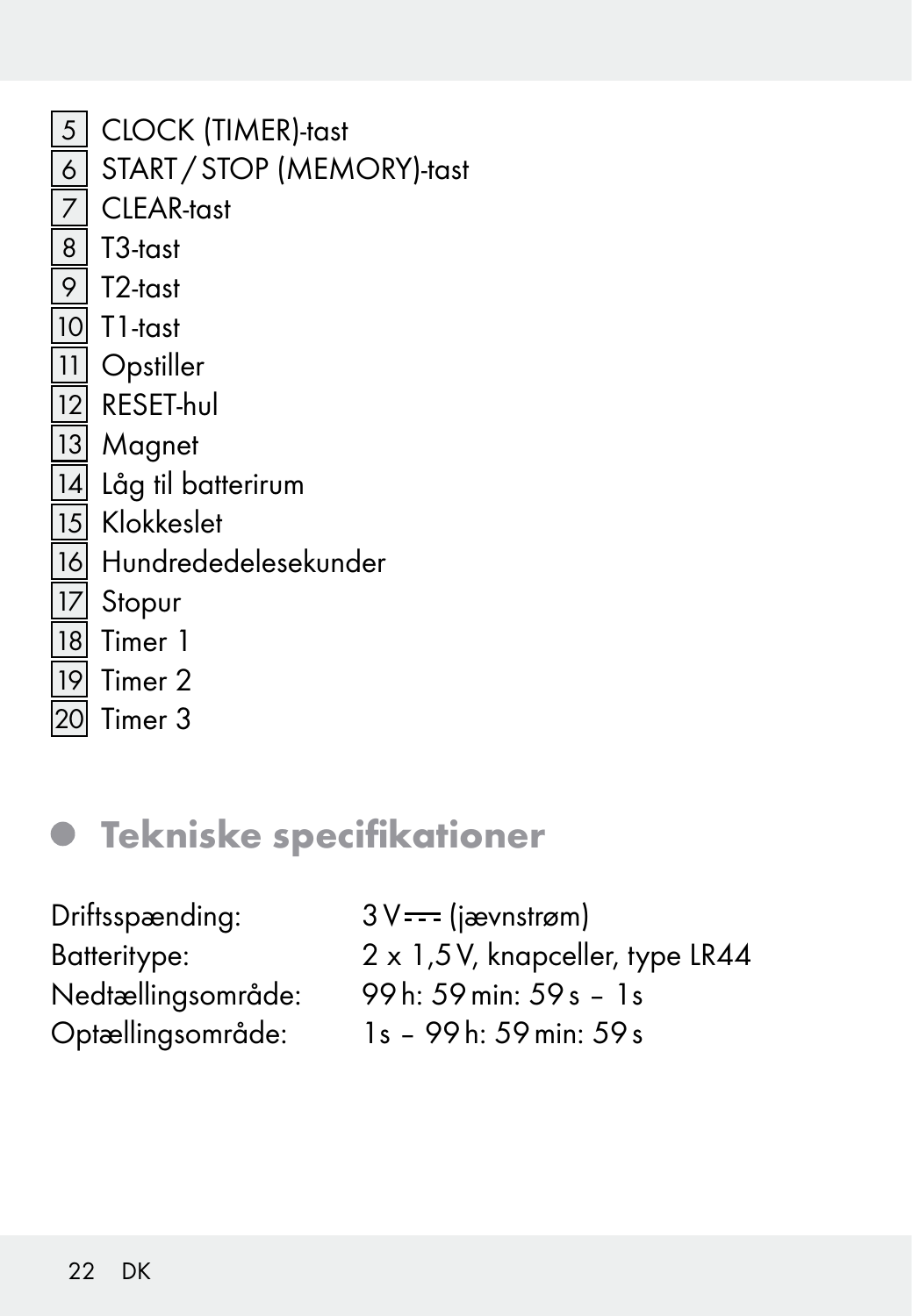

- 1 digital korttidsmåler
- 2 batterier, type LR44 (allerede ilagt)
- 1 betjeningsvejledning



## Generelle sikkerhedshenvisninger

Gør Dem fortrolig med alle betjenings- og sikkerhedshenvisninger, inden produktet tages i brug første gang! Hvis De giver produktet videre til tredjemand, så skal alt materiale også følge med!

- Kontrollér produktet for skader inden ibrugtagningen! Tag ikke et beskadiget produkt i brug!
- Udsæt ikke apparatet for fugt! Fugt kan beskadige apparatet.
- Dette apparat kan benyttes af børn fra 8 årsalderen og opad, samt af personer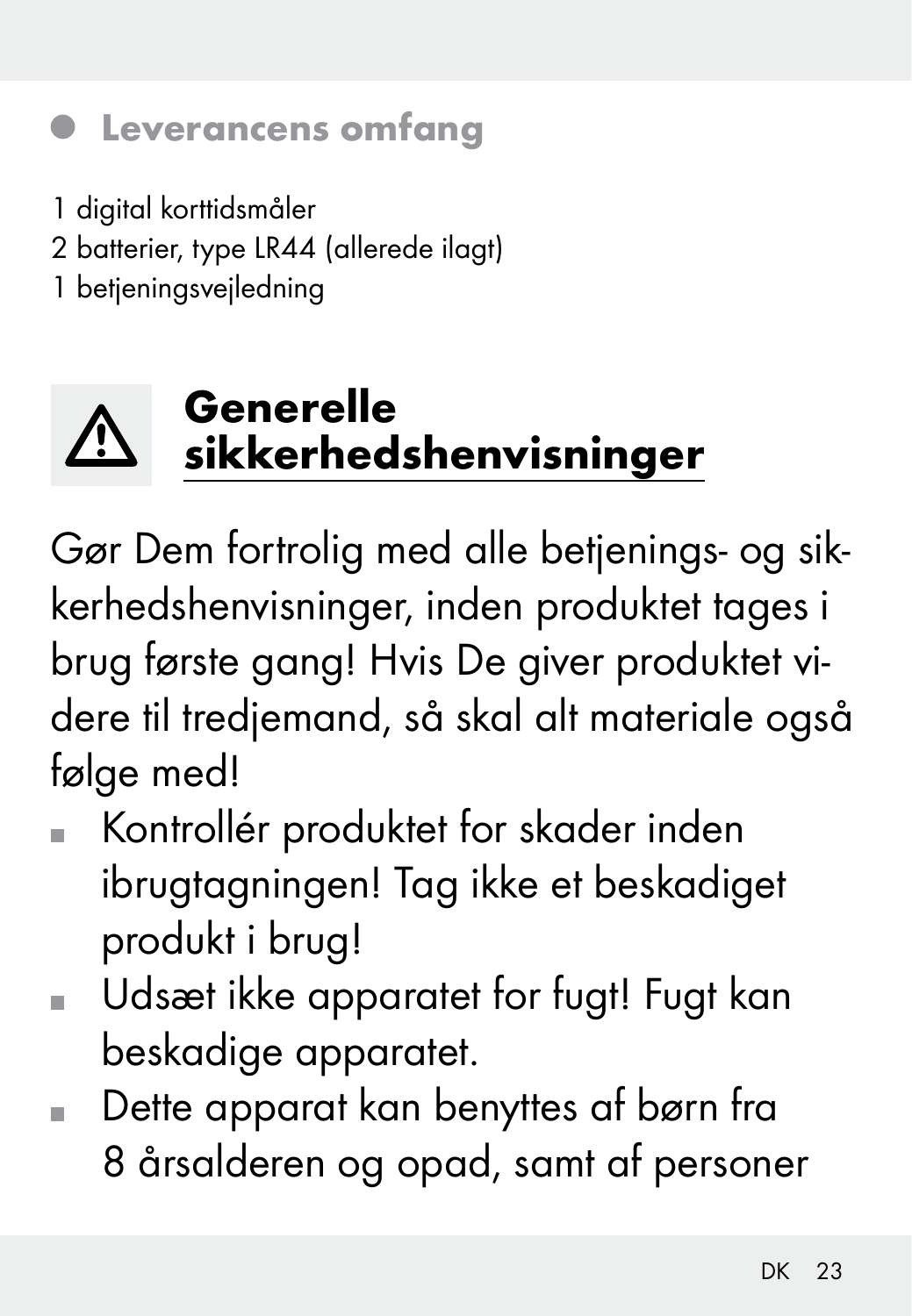med forringede fysiske, følelsesmæssige eller mentale evner eller med mangel på erfaring og viden, når de er under opsyn eller mht. sikker brug af apparatet er blevet vejledt og har forstået de derudaf resulterende farer. Børn må ikke lege med apparatet. Rengøring og brugervedligeholdelse må ikke udføres af børn uden opsyn.

# Sikkerhedshenvisninger til batterier



 opbevares utilgængeligt for børn. Opsøg i tilfælde af slugning straks lægehjælp!



**EKSPLOSIONSFARE!** Lad aldrig

ikkegenopladelige batterier op

igen, kortslut dem og/ eller åben dem ikke.

Kast aldrig batterier i ild eller vand!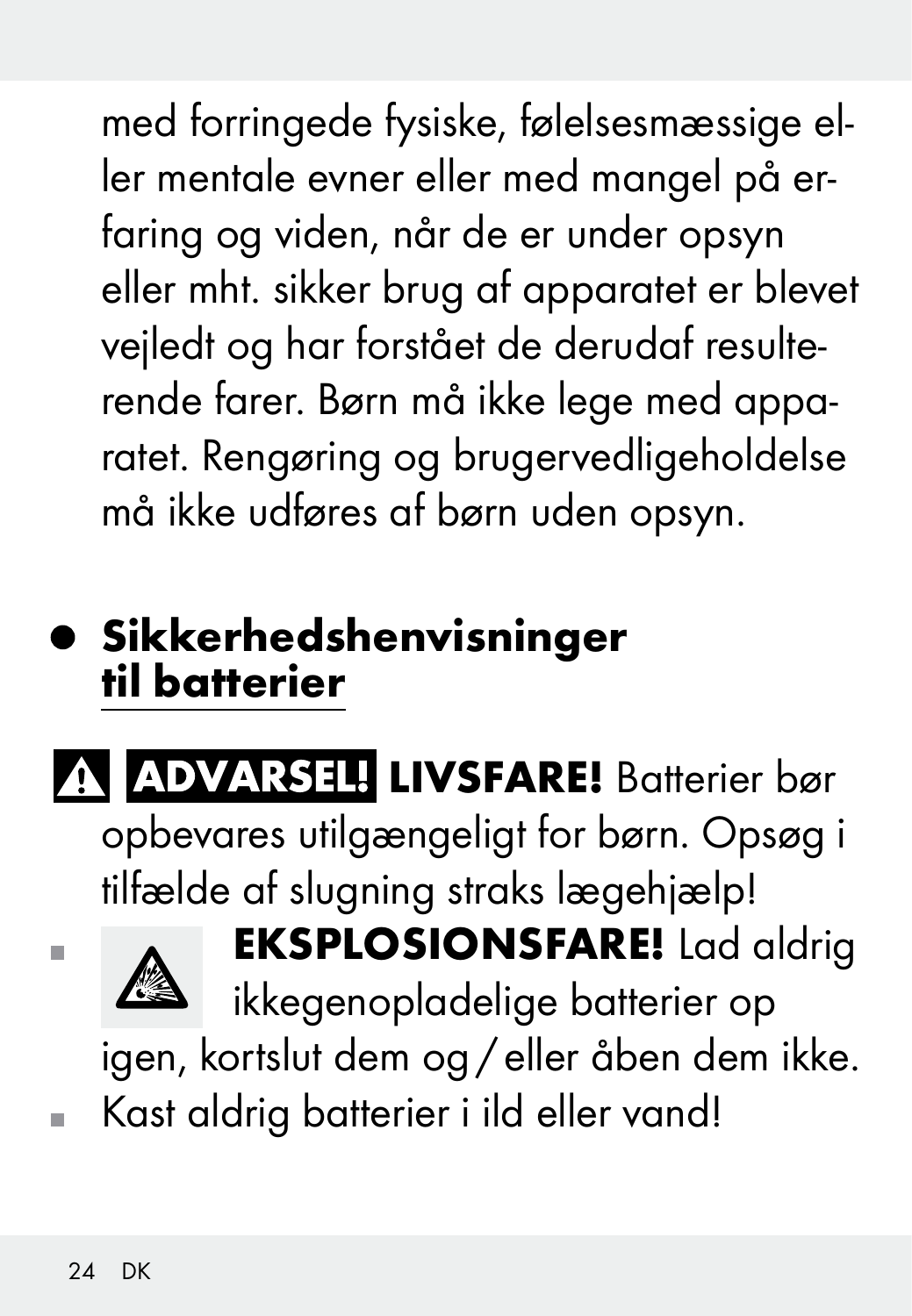Udsæt ikke batterierne for mekanisk belastning!

# Fare for udsivning fra batterierne

- I tilfælde af batterilækage, så skal De omgående fjerne disse fra apparatet for at undgå beskadigelser!
- Undgå kontakt med hud, øjne og slimhinder! Ved kontakt med batterisyre skylles det pågældende sted med det samme med klart vand og lægehjælp opsøges omgående!
- Anvend kun batterier af samme type! Bland ikke gamle batterier med nye!
- Undgå ekstreme betingelser og temperaturer der kan have indvirkning på batterier; f.eks. på varmelegemer!
- Fjern batterierne fra apparatet, når de ikke har været anvendt i længere tid.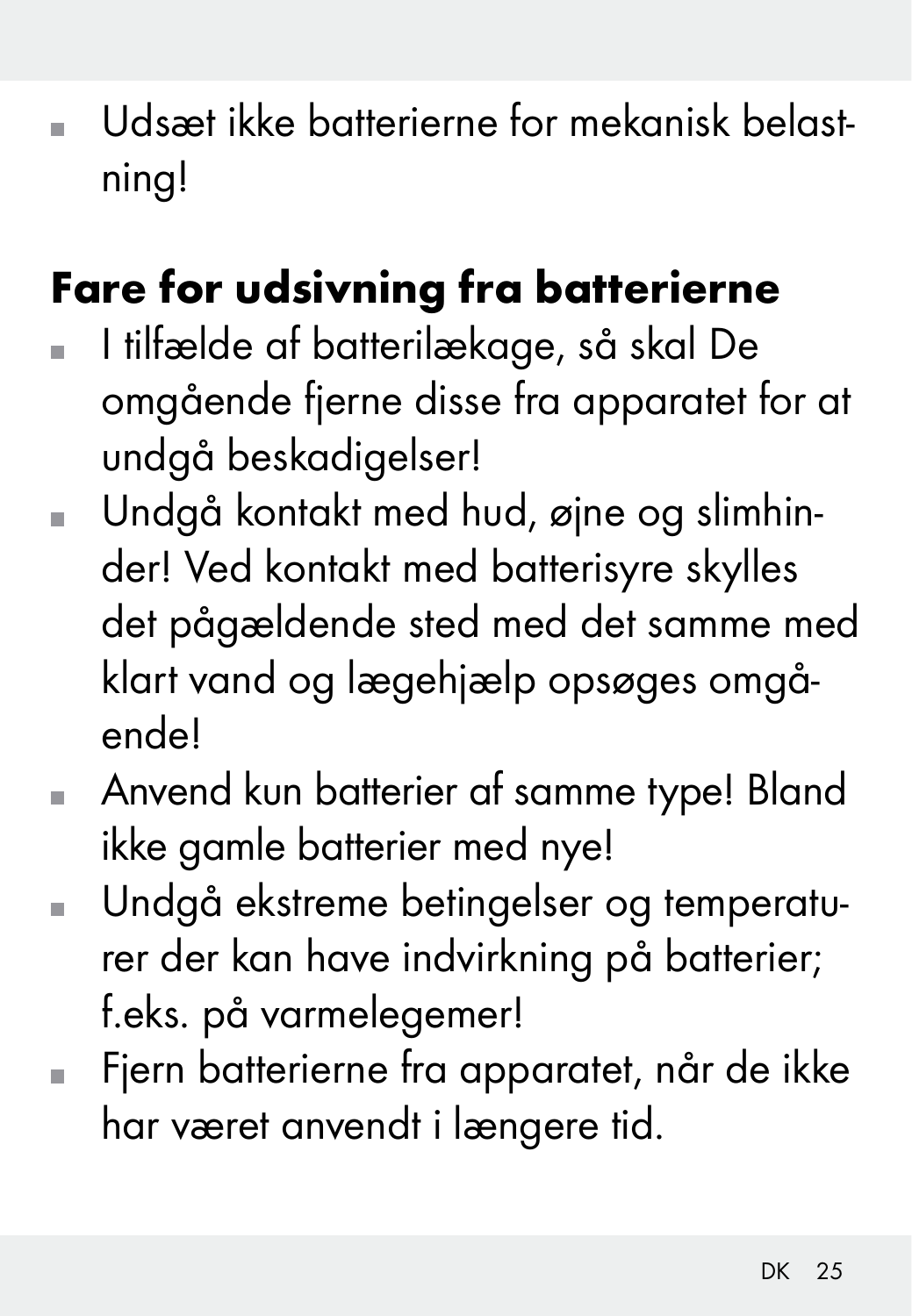# Fare for beskadigelse af apparatet

- Anvend udelukkende den angivne batteritype!
- Vær opmærksom på den rigtige polaritet når batterierne sættes i! Denne vises på batterirummet!
- Rengør kontakten til batteriet og apparatet, såfremt det er nødvendigt, før de sættes i!
- Fjern omgående brugte batterier fra apparatet!

# Inden ibrugtagning

- $\Box$  Fjern beskyttelsesfoljen fra apparatets display  $\Box$  inden ibrugtagningen. Under batterirumlåget 14 rager en isoleringsstrimmel ud af batterirummet.
- Åben batterirumlåget, idet De skubber det nedad. Fjern isoleringsstrimlen.
- Aflås batterirumlåget igen.

Deres digitale korttidsmåler er nu driftklar.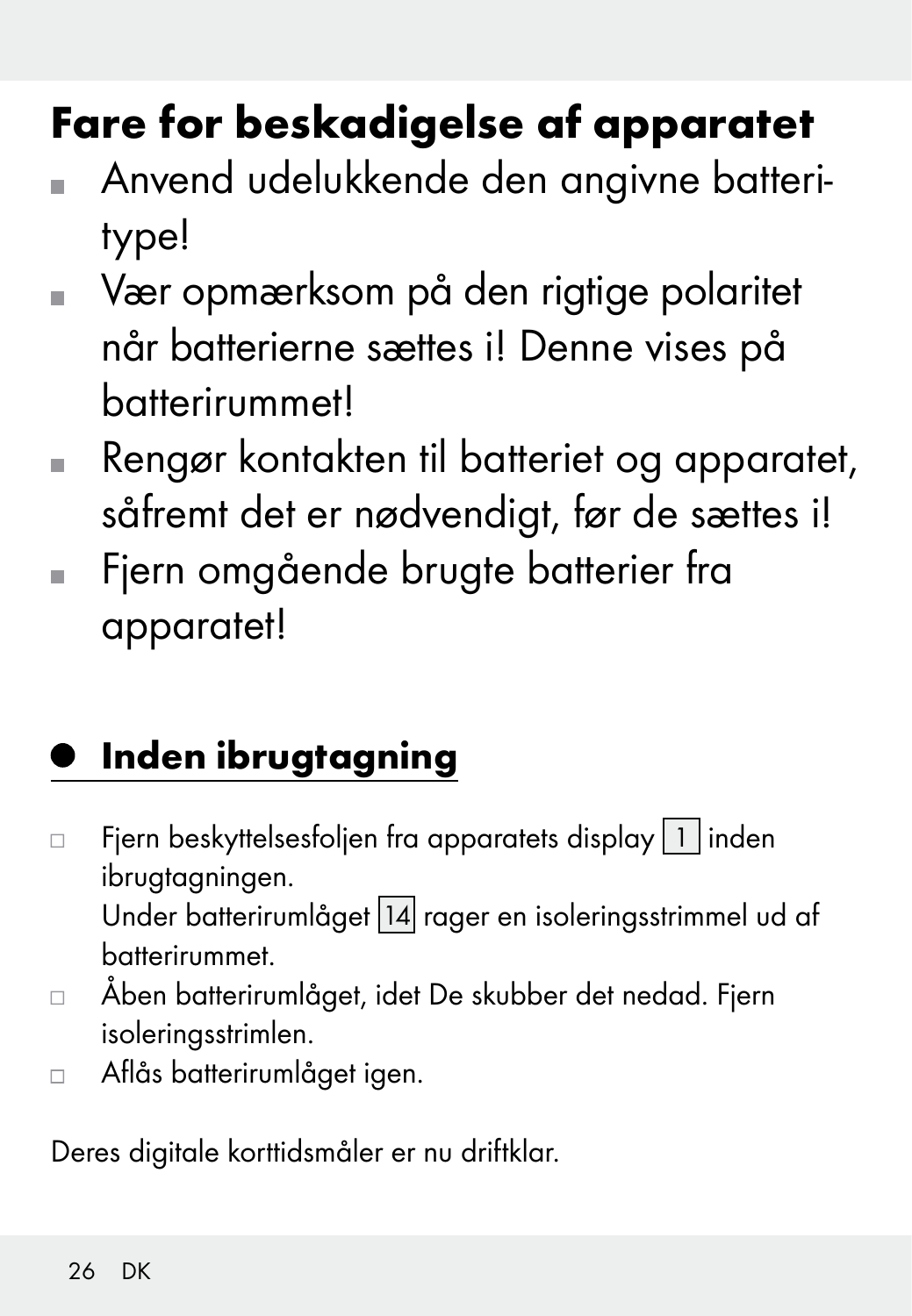## Opstilling af apparat

De kan opstille apparatet på vandrette, jævne overflader idet De klapper opstilleren 11 nedad (se afbildning B). Alternativt kan De fastgøre apparatet med magneten 13 på de magnetiserbare overflader.

## **Betjening**

#### Apparatets driftsarter

Den digitale korttidsmåler råder over to driftsarter som vises foroven i displayet 1.

 $\Box$  Tryk CLOCK (TIMER)-tasten  $\boxed{5}$  for at skifte frem og tilbage mellem driftsarterne klokkeslet (CLOCK) og timer (visning TIMER).

#### $\bullet$  Modus klokkeslet (CLOCK)

I klokkeslet-modussen vises klokkeselttet i displayets 1 felt foroven. I begge felter forneden vises stopurets tid (afbildning C).

#### Indstilling af tiden

□ Hold i klokkeslets-modussen CLOCK (TIMER)-tasten 5 trykket i 3 sekunder. Displayets  $\boxed{1}$  øverste felt blinker.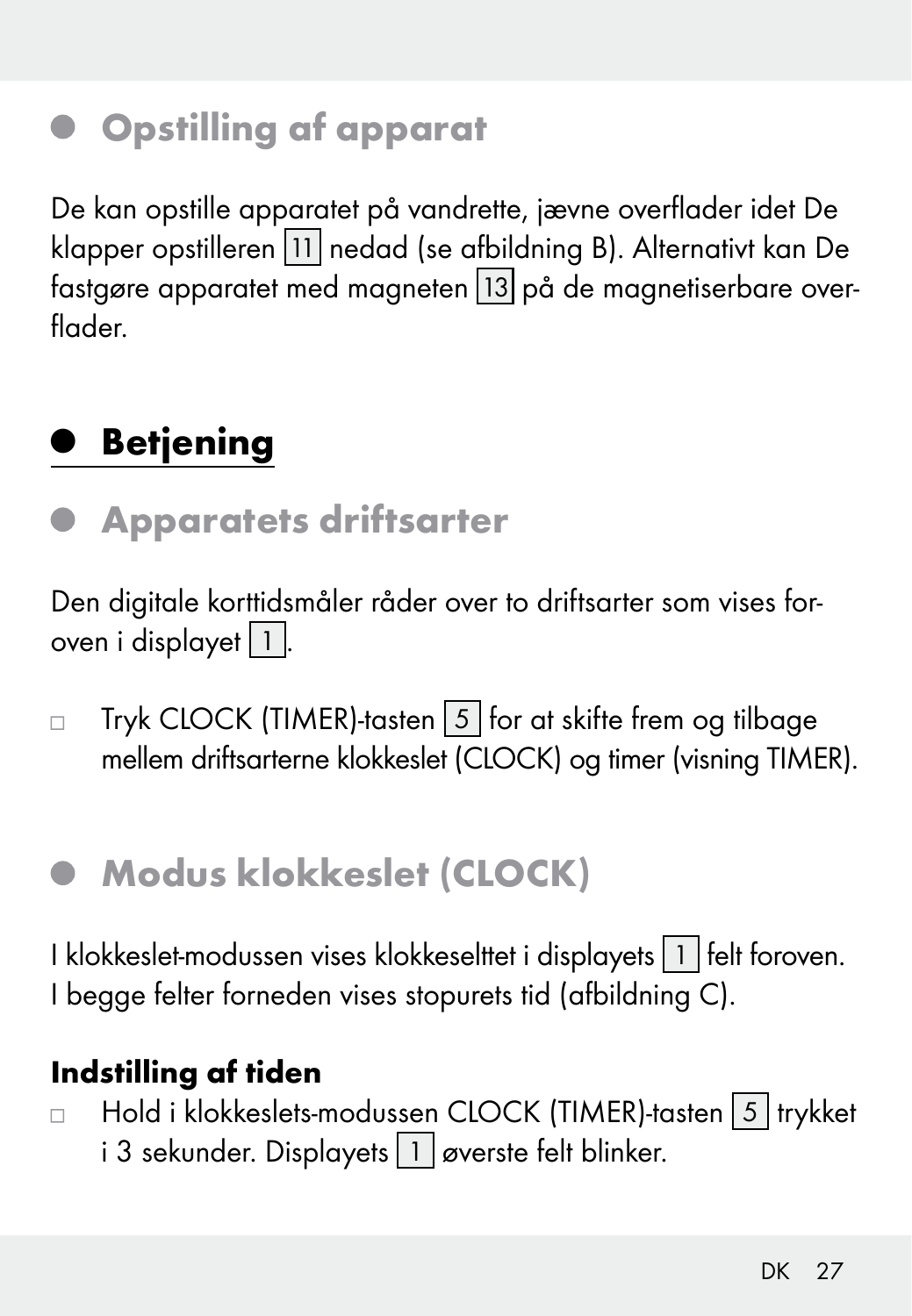$\Box$  Tryk S-tasten  $\boxed{4}$ , M-tasten (12/24h)  $\boxed{3}$  henholdvis H-tasten  $\boxed{2}$ . for trinvis at ændre de viste værdier for sekunder (S), minutter (M) henholdsvis time (H).

 TIP: Hold den tilsvarende tast trykket for til hurtigere indstilling at skabe et automatisk forløb af tallene.

- □ Tryk et kort øjeblik CLOCK (TIMER)-tasten for at bekræfte det indstillede klokkeslet. Tiden vises uden blinken.
- $\Box$  Tryk M-tasten (12/24h)  $\boxed{3}$ , for at skifte mellem 12- og 24-timers-modus.

#### Aktivering af stopuret

- □ Tryk i klokkeslet-modussen START / STOP (MEMORY)-tasten  $\boxed{6}$ . I displayets  $\boxed{1}$  del forneden starter stopuret og viser de udløbne sekunder, minutter og timer. I displayets mellemste felt tælles hundrededelssekunderne.
- □ Tryk START / STOP (MEMORY)-tasten for at standse stopuret, henholdsvis at genaktivere videretællingen.
- Efter at De har standset stopuret, så kan De stille stopuret på 0 igen, ved at trykke på CLEAR-tasten 7.

#### Modus Timer

I modus timer dukker 3 tidsfelter op. I alle tre felter stilles en timer til rådighed (afbildning D).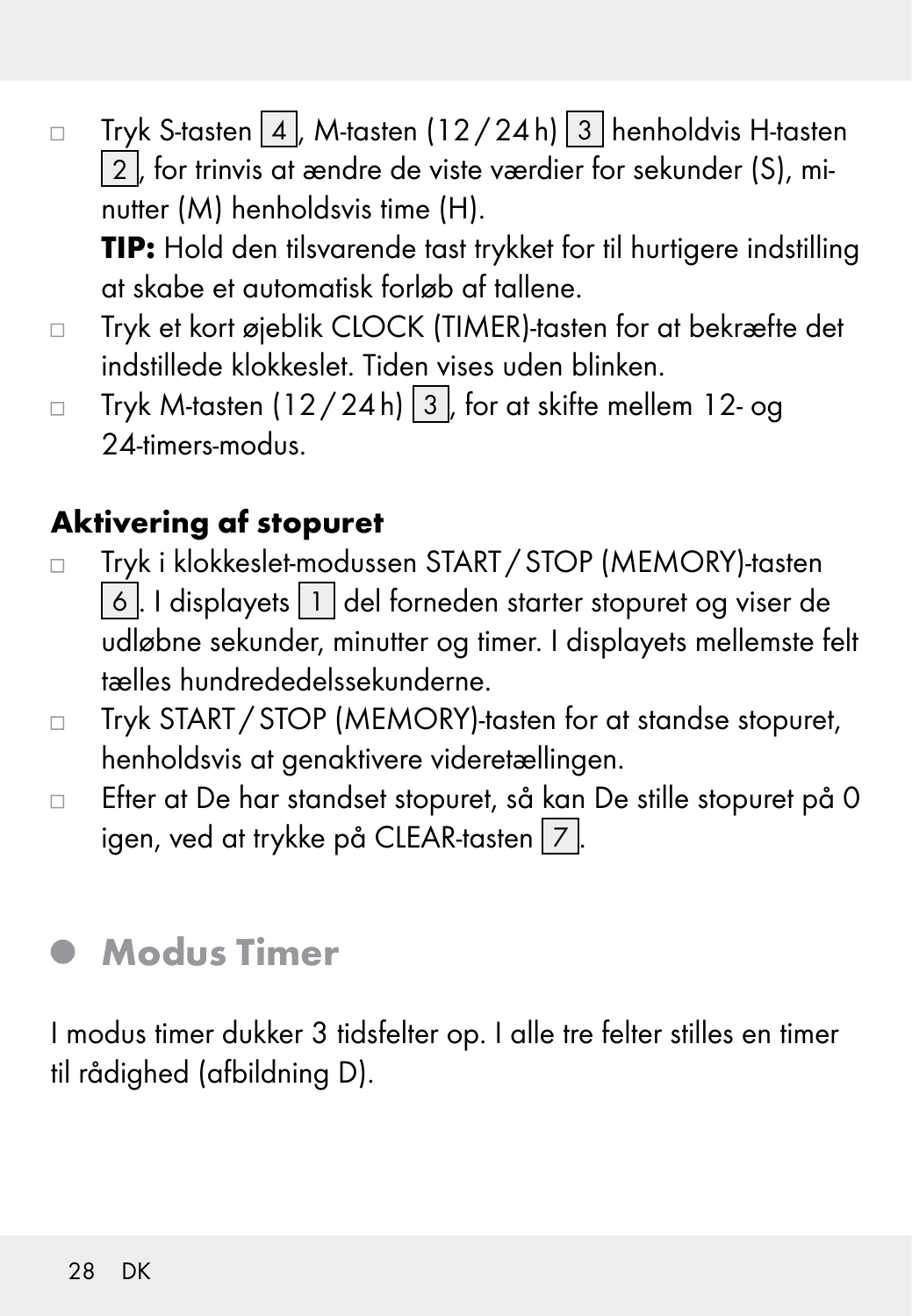#### Indstilling af den ønskede tid

- $\Box$  Hold T 1-tasten  $\overline{10}$  trykket i 3 sekunder. Feltet ved siden af tasten blinker og signaliserer på denne måde, at en tid kan indstilles.
- $\Box$  Tryk S-tasten  $\boxed{4}$ , M-tasten (12/24h)  $\boxed{3}$  henholdvis H-tasten 2 , for trinvis at ændre de viste værdier for sekunder (S), minutter (M) henholdsvis time (H).

 TIP: Hold den tilsvarende tast trykket for til hurtigere indstilling at skabe et automatisk forløb af tallene.

□ Tryk T 1-tasten kort, for at bekræfte deres indstilling. Timer 1 display holder op med at blinke og viser den indstillede tid.

Indstil timerne ved siden af T 2-tasten  $\boxed{9}$  henholdsvis T 3-tasten 8 på samme måde.

#### Aktivering af indstillet timer

Korttidsmåleren befinder sig i modus timeren og den valgte timer viser den valgte tid.

- □ Tryk påny T 1-tasten 10 for at aktivere den øverste timer. Tælleren tæller nu nedad til 0. Efter udløb af den indstillede tid lyder en signaltone for et minut. Timerens display blinker; foroven til venstre over timeren blinker visningen TIME´S UP ("tiden er udløbet") og timeren tæller opad.
- □ Tryk T 1-tasten eller START / STOP (MEMORY)-tasten 6 for at stoppe timertælleren og tonesignalet.
- $\Box$  Tryk CLEAR-tasten  $\boxed{7}$  for at 0-stille tælleren igen.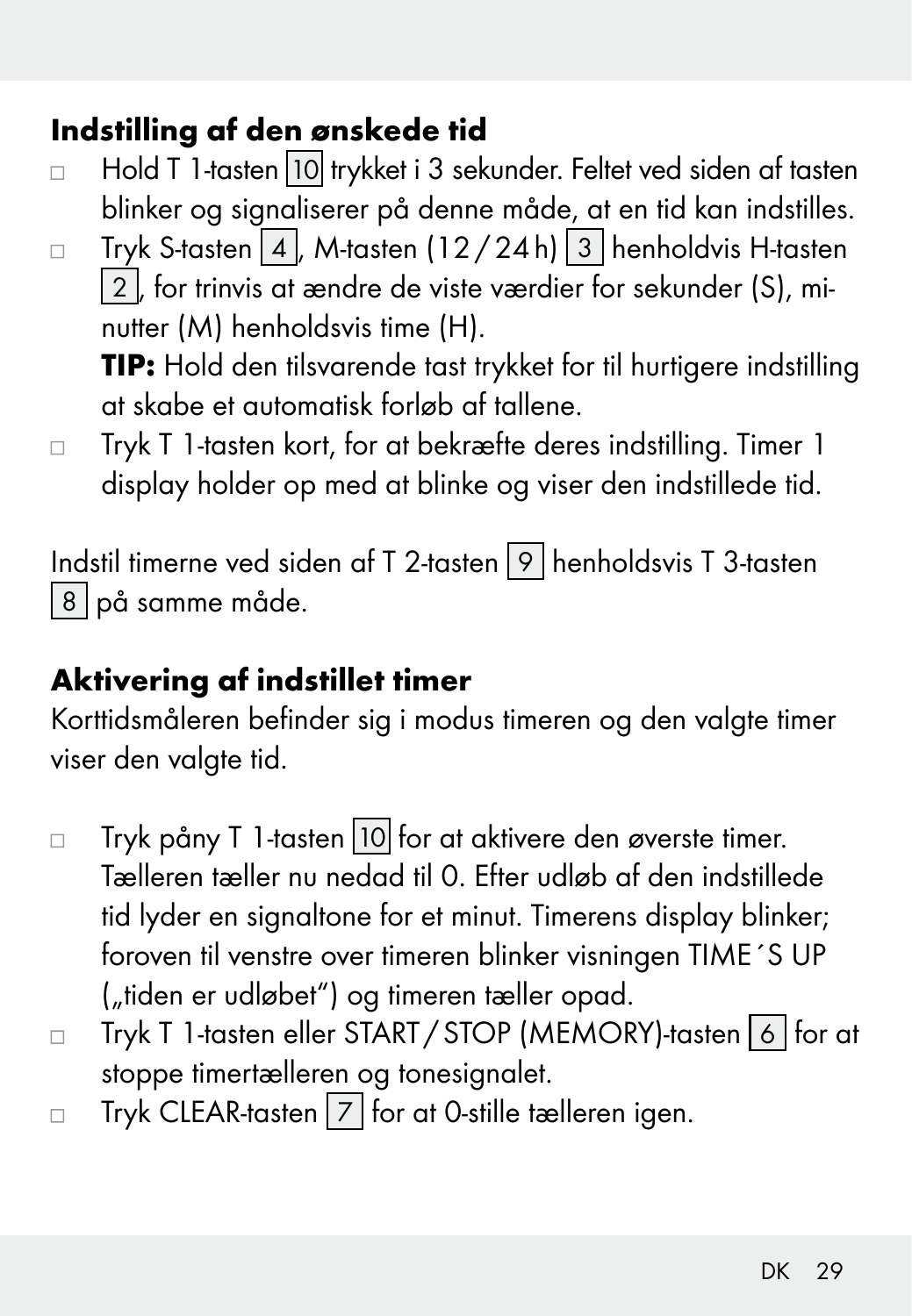Indstil timerne ved siden af T 2-tasten 9 henholdsvis T 3-tasten 8 på samme måde.

#### Afbrydelse af et timerforløb

□ Tryk tasten ved siden af hver enkelt timer (T 1-, T 2-, T 3-taste) for til enhver tid at stoppe tidsforløbet for hver enkelt tæller og også igen at kunne aktivere denne.

#### <sup>Q</sup> Memory-funktion

#### Memory-funktion for enkelte timer

Hver timer lagrer den sidst valgte tid. Ved at trykke T 1-, T 2-, henholdsvis T 3-taste  $\overline{10}$ ,  $\overline{9}$ , henholdsvis  $\overline{8}$  fremkaldes i modus timer, den for hver enkelt timer, sidst valgte tid i displayet  $\boxed{1}$ .

- □ Tryk T 1-, T 2-, henholdsvis T 3-tasten for at aktivere den til tasten tilhørende timer.
- Tryk hver enkelt T 1-, T 2-, henholdsvis T 3-tast for at stoppe tonesignalet.

#### Memory-funktion for alle timer

□ Tryk START / STOP (MEMORY)-tast 6 for at fremkalde de sidstvalgte tider for alle tre timer.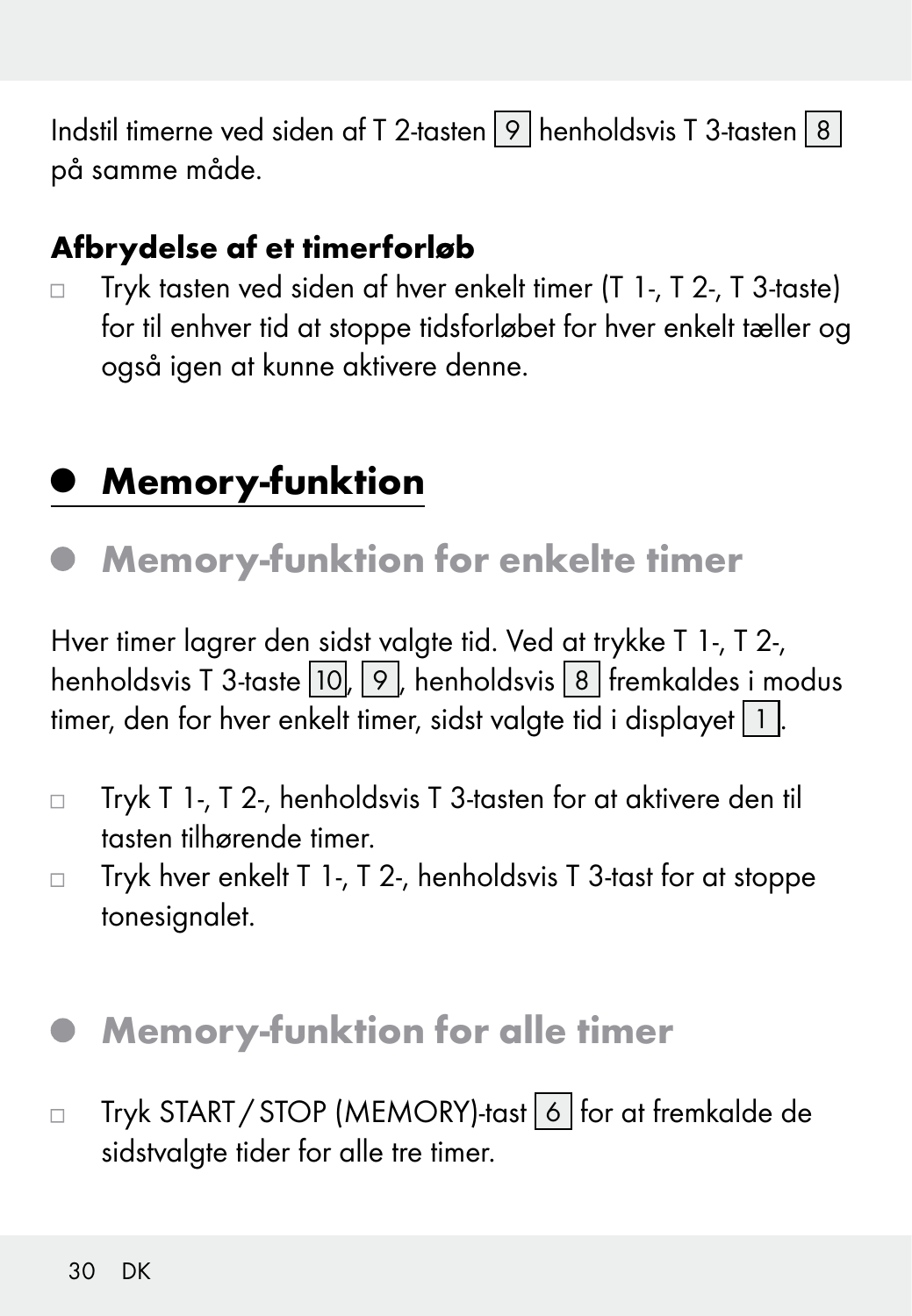- □ Tryk START / STOP (MEMORY)-tasten påny, for at starte alle 3 tider samtidigt. Tonesignalet kan nu valgvis afbrydes over den enkelte T-tast (T 1, T 2, T 3) eller START/STOP (MEMORY) tasten.
- $\Box$  Tryk efter udløb af alle 3 tider CLEAR-tasten  $\boxed{7}$  for at sætte udløbstællerne fra 1 til 3 trin for trin på 0.

#### <sup>Q</sup> Batterierne skiftes

Henvisning: Når displayets 1 læsbarhed aftager på grund af svager blivende kontrast, så er de ilagte batterier brugt op og skal udskiftes.

- Åben batterirumlåget 14 på apparatets bagside, idet De skubber det nedad.
- □ Fjern de gamle batterier. Anvend en spids genstand for at løfte batterierne ud af batterirummet.

Henvisning: Vær opmærksom på den rigtige polaritet ved isætning af de nye batterier. Denne vises via batterirummet.

Aflås batterirumslåget igen, så man hører at det går i hak.

#### <sup>Q</sup> Problemløsning

Apparatet indeholder følsomme elektroniske komponenter. Derfor er det muligt, at det forstyrres af radiosendeapparater umiddelbart i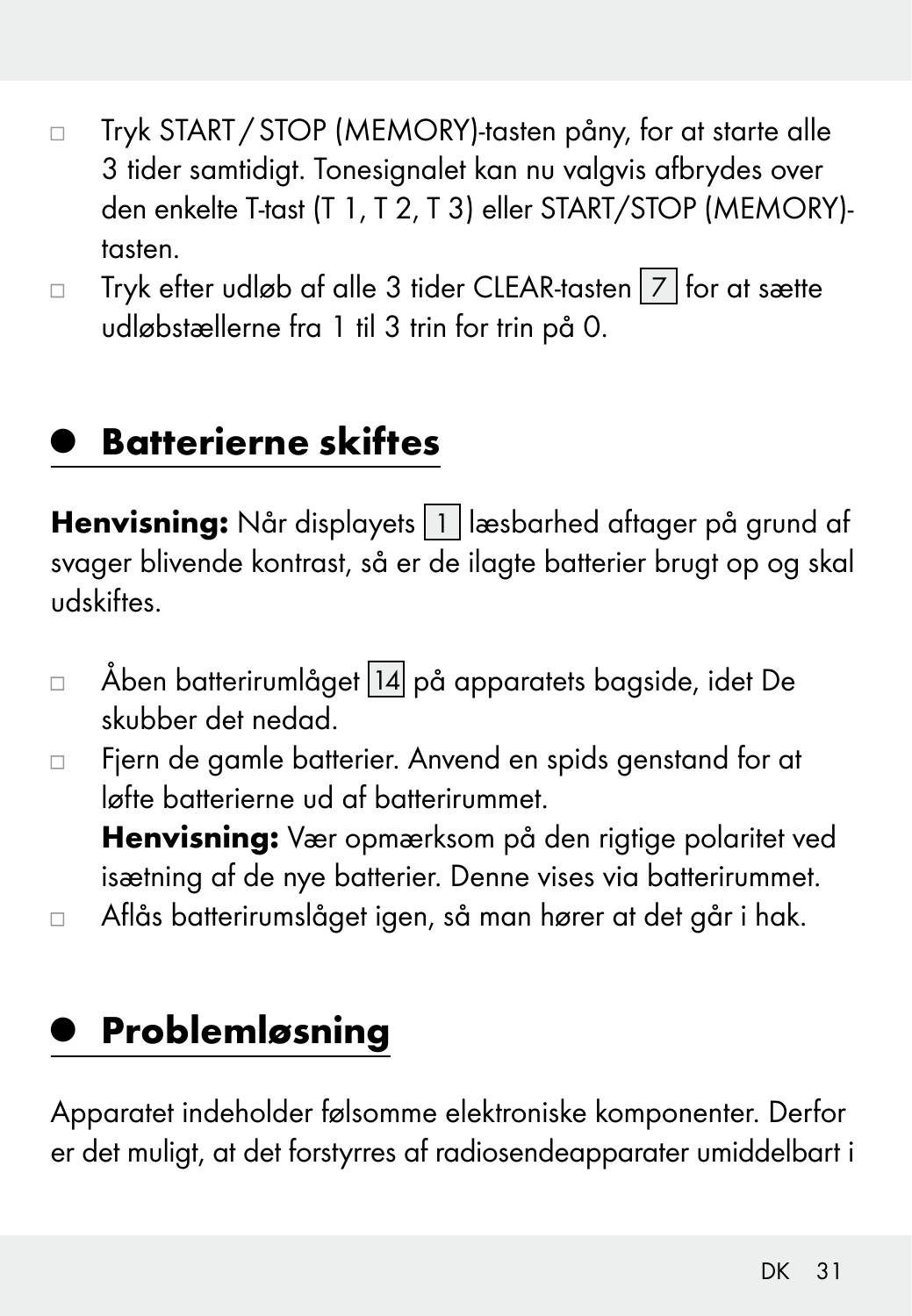nærheden. Dukker der fejlmeldinger op i displayet 11, så skal De fjerne sådanne fra apparatets omgivelse.

Elektrostatiske afladninger kan føre til funktionsforstyrrelser. Før i sådanne tilfælde spidse genstande (f.eks. en tråd fra en kontorclips) ind i RESET-hullet 12 og tryk let imod. Apparatet aktiverer kortvarigt alle displayets visninger og indstiller sig påny.

# Rengøring og pleje

 Apparaturet må kun rengøres på ydersiden med en blød, tør klud.

## **Bortskaffelse**



Forpakningen består af miljøvenlige materialer, som De kan bortskaffe over de lokale genbrugspladser.

De kan få oplysning om bortskaffelse af det udtjente produkt hos deres lokale myndigheder eller bystyret.



For at beskytte miljøet må produktet ikke smides ud sammen med husholdningsaffaldet, men skal afleveres til miljørigtig destruktion. Henvend dig til den ansvarlige myndighed for at få informationer om genbrugspladser og deres åbningstider.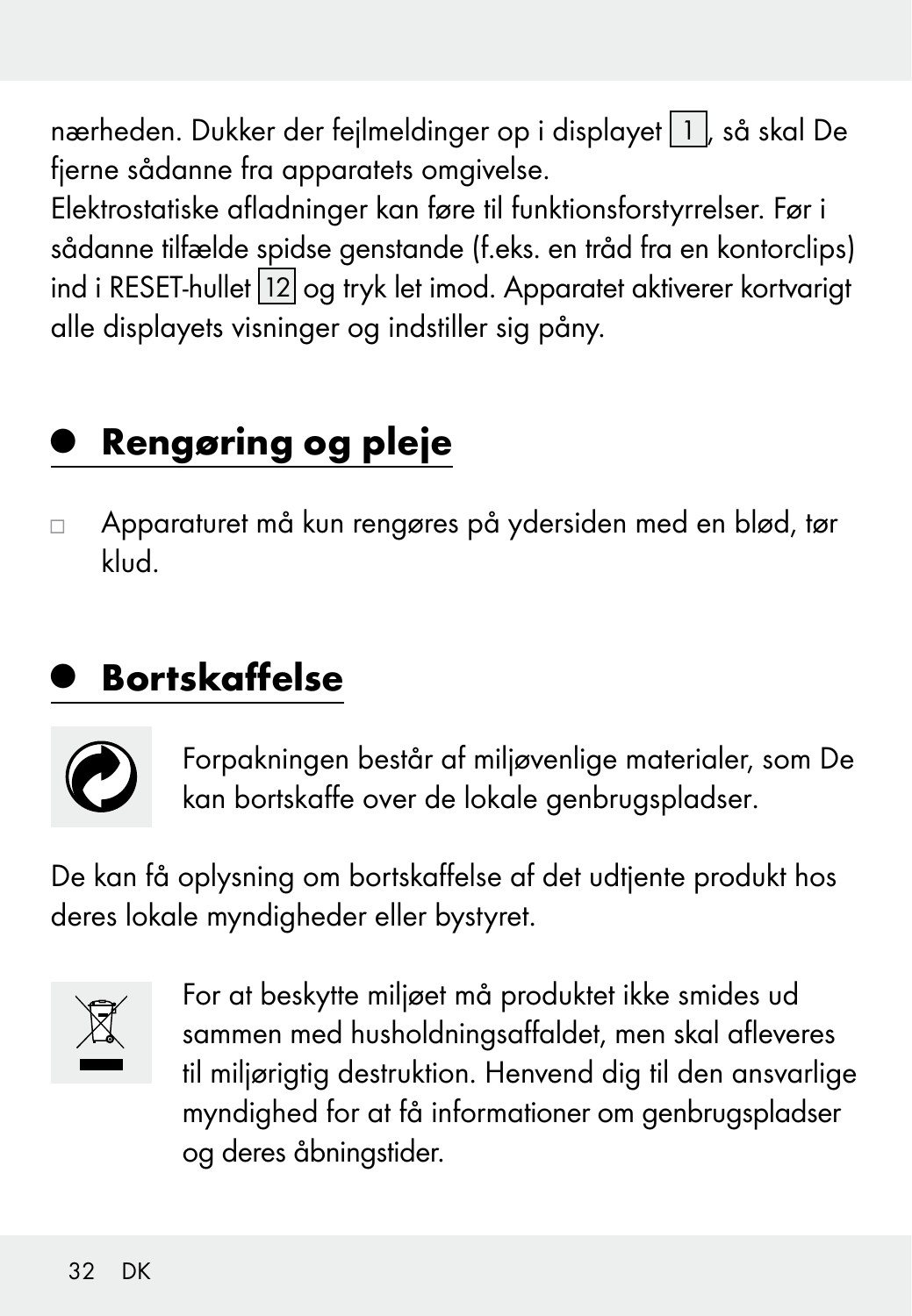Defekte eller brugte batterier skal genbruges iht. direktiv 2006 / 66 / EF og dettes ændringer. Aflever batterierne og/eller apparatet på de lokale genbrugspladser.



Batterier må ikke bortskaffes med husholdningsaffaldet. De kan indeholde giftige tungmetaller og er underlagt behandlingen for særaffald. De kemiske symboler for

tungmetaller er følgende: Cd = kadmium, Hg = kviksølv, Pb = bly. Aflever derfor brugte batterier hos et kommunalt indsamlingssted.

## Garanti

Produktet blev produceret omhyggeligt efter de strengeste kvalitetskrav og kontrolleret grundigt inden levering. Hvis der forekommer mangler ved dette produkt, så har de juridiske rettigheder over for sælgeren af dette produkt. Disse juridiske rettigheder indskrænkes ikke af vores garanti, der beskrives i det følgende.

De får 3 års garanti fra købsdatoen på dette produkt. Garantifristen begynder med købsdatoen. Opbevar den originale kassebon på et sikkert sted. Denne kassebon behøves som dokumentation for købet.

Hvis der inden for 3 år fra købsdatoen af for dette produkt opstår en materiale- eller fabrikationsfejl, bliver produktet repareret eller erstattet – efter vores valg – af os uden omkostninger for dem.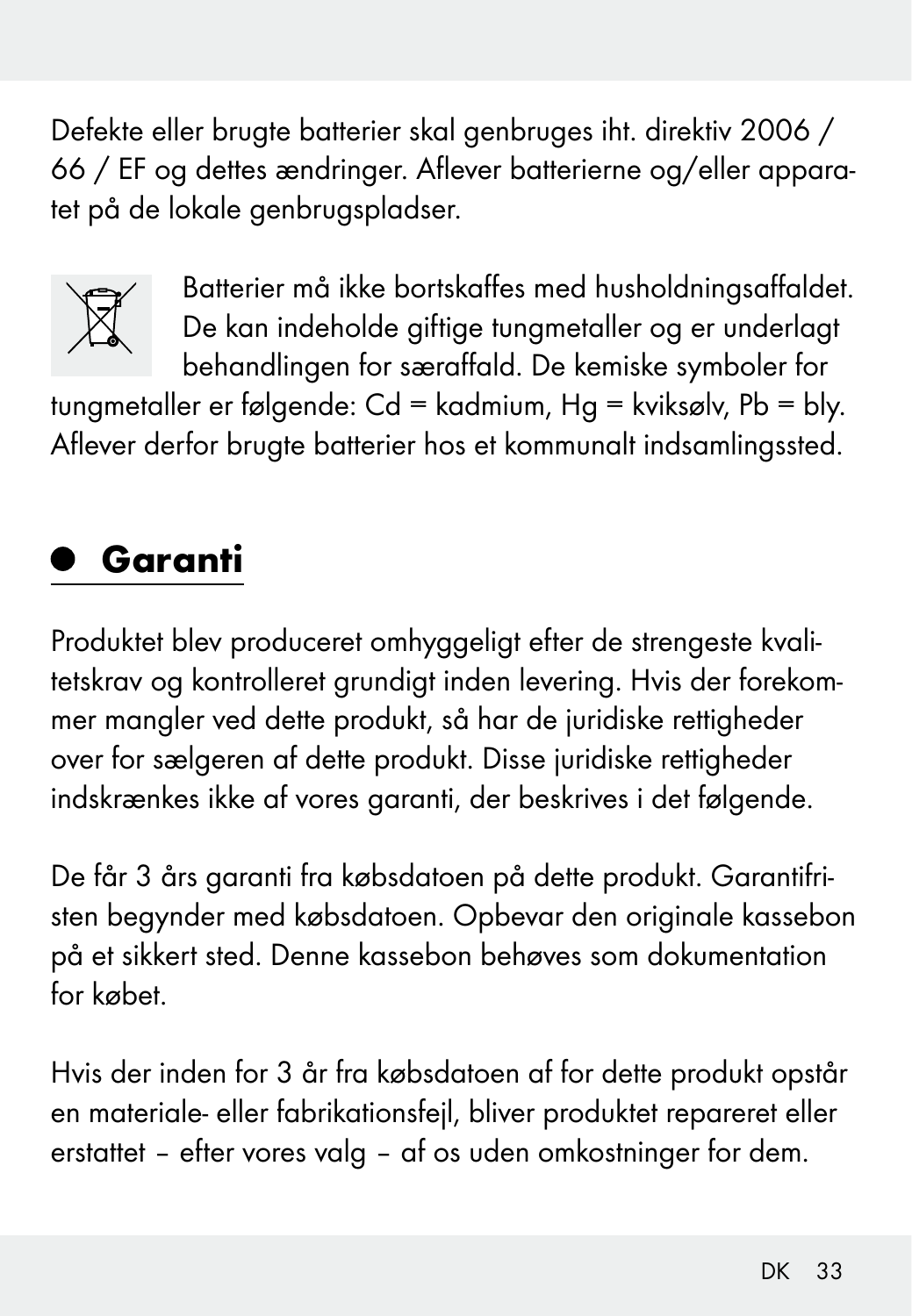Garantien bortfalder, hvis produktet bliver beskadiget eller ikke anvendes eller vedligeholdes korrekt.

Garantien gælder for materiale- eller fabrikationsfejl. Denne garanti dækker ikke produktdele, som er udsat for normalt slid og derfor kan betragtes som normale sliddele (f.eks. batterier) eller ved skader på skrøbelige dele; f.eks. kontakter, akkumulatorer som er fremstillet af glas.

 $\epsilon$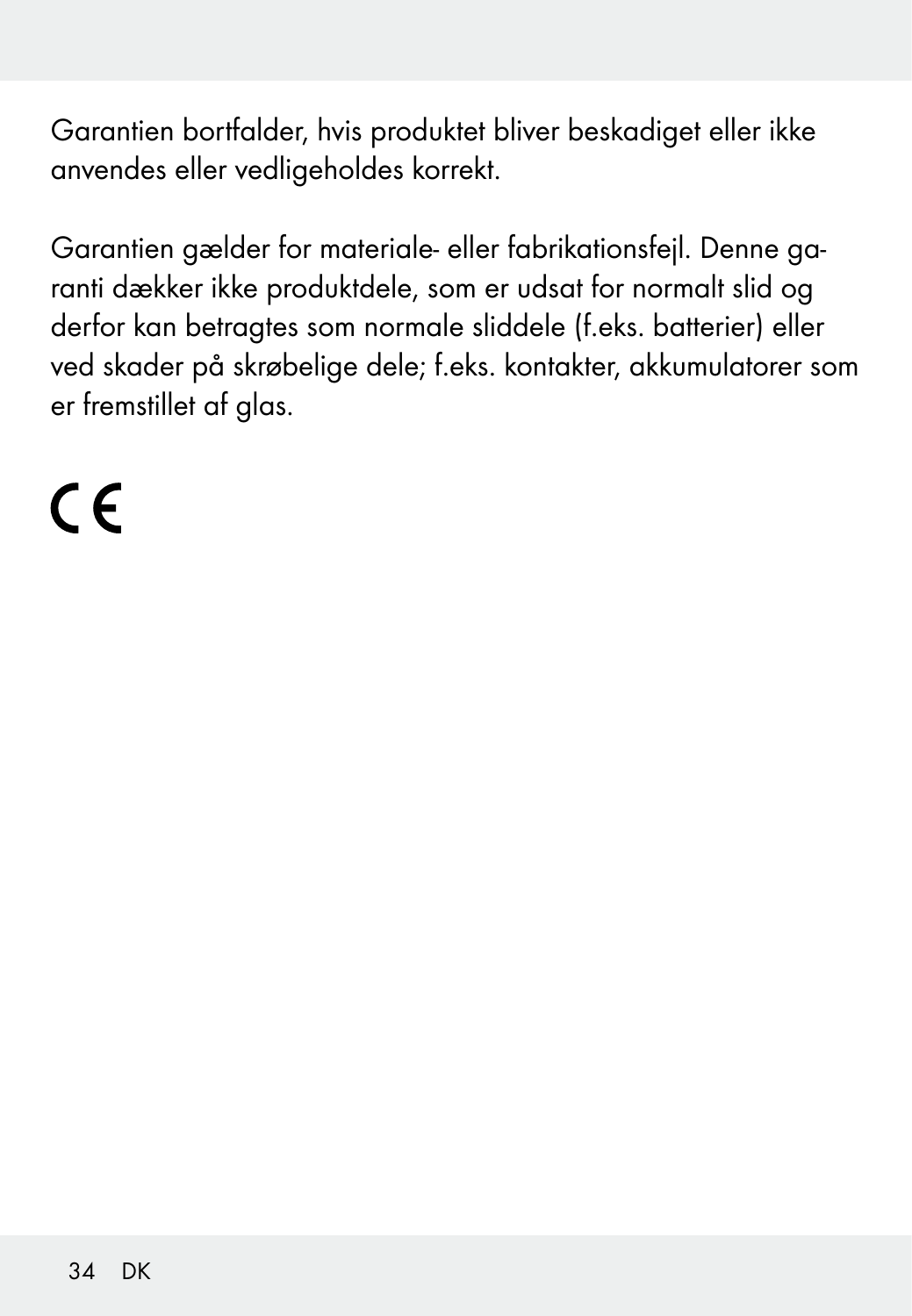| Utilisation conforme à l'usage prévu  Page 36                                                    |  |
|--------------------------------------------------------------------------------------------------|--|
| Instructions générales de sécurité  Page 38                                                      |  |
| Consignes de sécurité sur                                                                        |  |
|                                                                                                  |  |
|                                                                                                  |  |
| Fonction Memory pour chaque minuteur  Page 46<br>Fonction Memory pour tous les minuteurs Page 47 |  |
|                                                                                                  |  |
|                                                                                                  |  |
|                                                                                                  |  |
|                                                                                                  |  |
|                                                                                                  |  |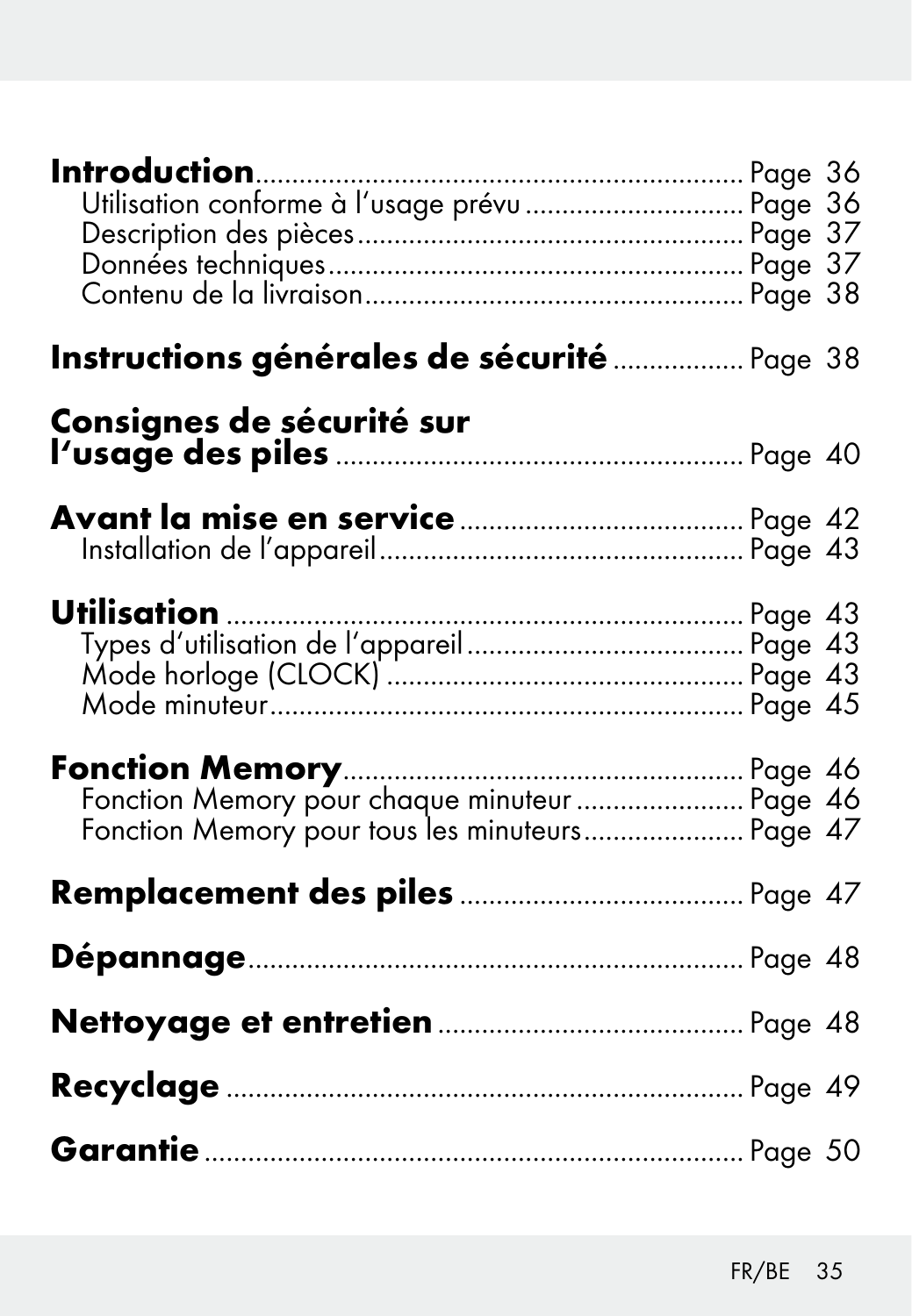#### Minuteur numérique

#### Introduction

Nous vous félicitons pour l'achat de votre nouveau produit. Vous avez opté pour un produit de grande qualité. Le mode d'emploi fait partie intégrante de ce produit. Il contient des indications importantes pour la sécurité, l'utilisation et la mise au rebut. Veuillez lire consciencieusement toutes les indications d'utilisation et de sécurité du produit. Ce produit doit uniquement être utilisé conformément aux instructions et dans les domaines d'application spécifiés. Lors d'une cession à tiers, veuillez également remettre tous les documents.

#### Utilisation conforme à l'usage prévu

Le compte-minutes à affichage digital est conçu pour indiquer de manière sonore l'écoulement de différents intervalles de temps. Il dispose en plus d'un affichage de l'heure et d'un chronomètre. L'appareil est uniquement conçu pour fonctionner dans des locaux fermés à température ambiante normale.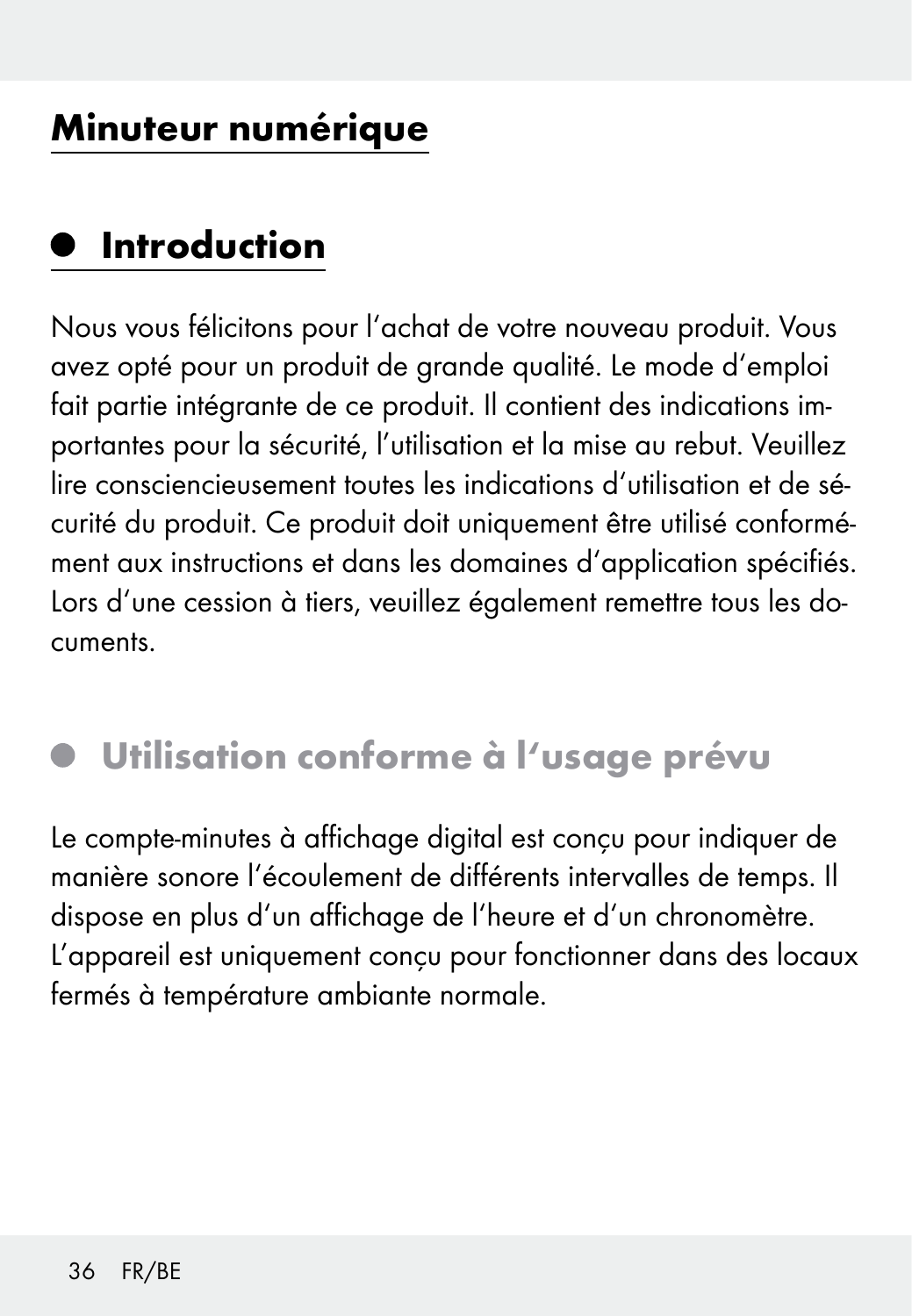### Description des pièces

| l                        |  |
|--------------------------|--|
|                          |  |
|                          |  |
| $\ddot{\phantom{a}}$     |  |
|                          |  |
| $\overline{\phantom{a}}$ |  |
|                          |  |
|                          |  |
|                          |  |
|                          |  |
|                          |  |
|                          |  |
|                          |  |
| 1                        |  |
| ľ<br>=                   |  |
|                          |  |

 $\Box$  Écran 2 Touche H 3 Touche M (12/24h) 4 Touche S 5 Touche CLOCK (TIMER) Touche START / STOP (MEMORY) 7 Touche CLEAR 8 Touche T3 9 Touche T2 10 Touche T1 Support Trou RESET Aimant Couvercle du compartiment à piles **Heure** Centièmes de seconde Chronomètre Minuteur 1

Minuteur 2

20 Minuteur 3

### $\bullet$  Données techniques

| Tension de service : | $3V$ $\equiv$ (courant continu)        |
|----------------------|----------------------------------------|
| Type de pile :       | 2 x 1,5 V, piles boutons, de type LR44 |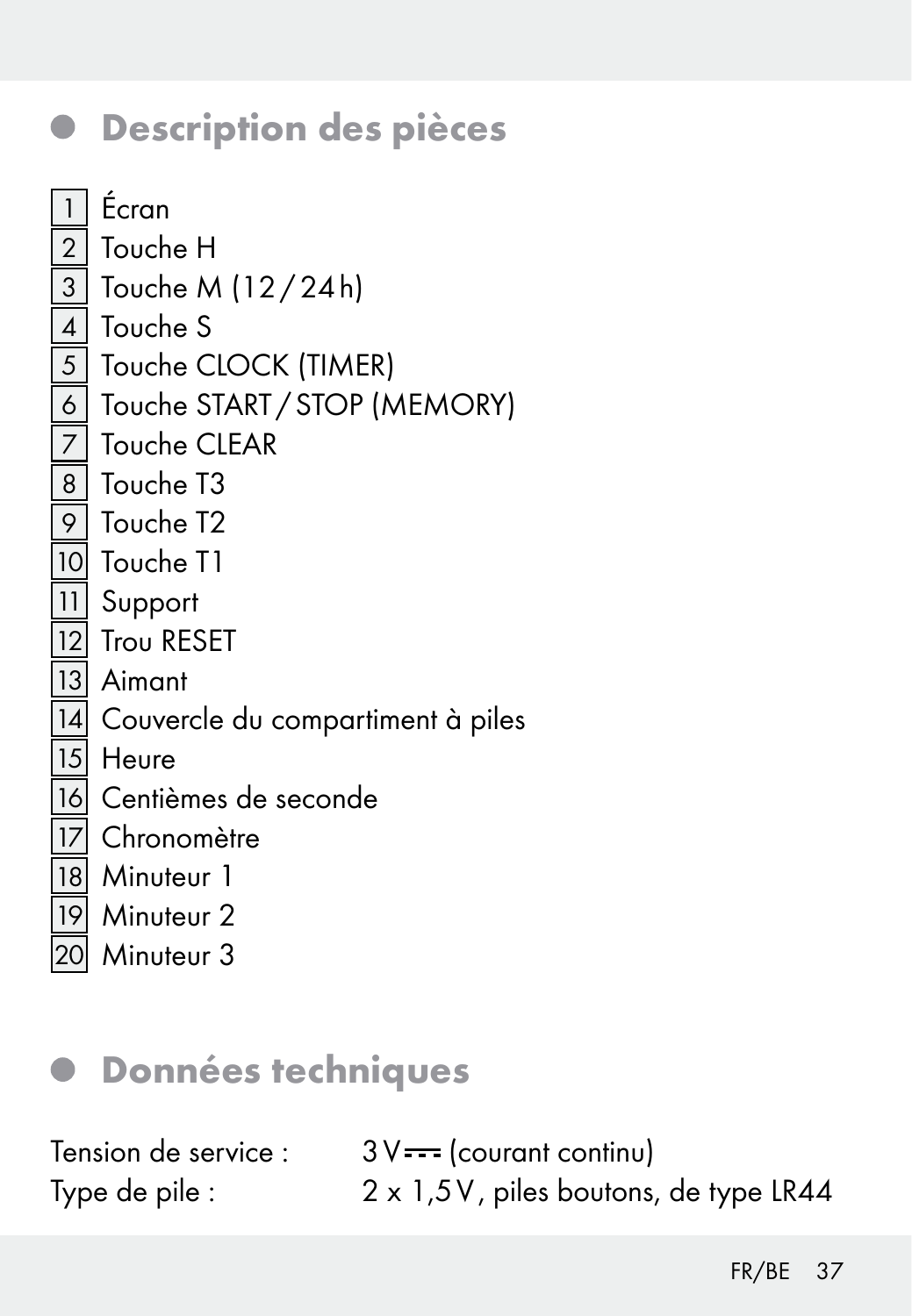Plage de minuterie : 99 h : 59 min : 59 s - 1 s Plage de chronomètre : 1 s - 99 h : 59 min : 59 s

Contenu de la livraison

1 compte-minutes digital 2 piles, de type LR44 (déjà insérées) 1 mode d'emploi



### Instructions générales de sécurité

Prenez connaissance de toutes les indications de maniement et de sécurité avant d'utiliser l'appareil pour la première fois ! Remettez également tous ces documents en cas de transmission du produit à une personne tierce !

 Avant la mise en service, vérifiez si le produit présente des dommages ! Ne mettez pas un appareil endommagé en service !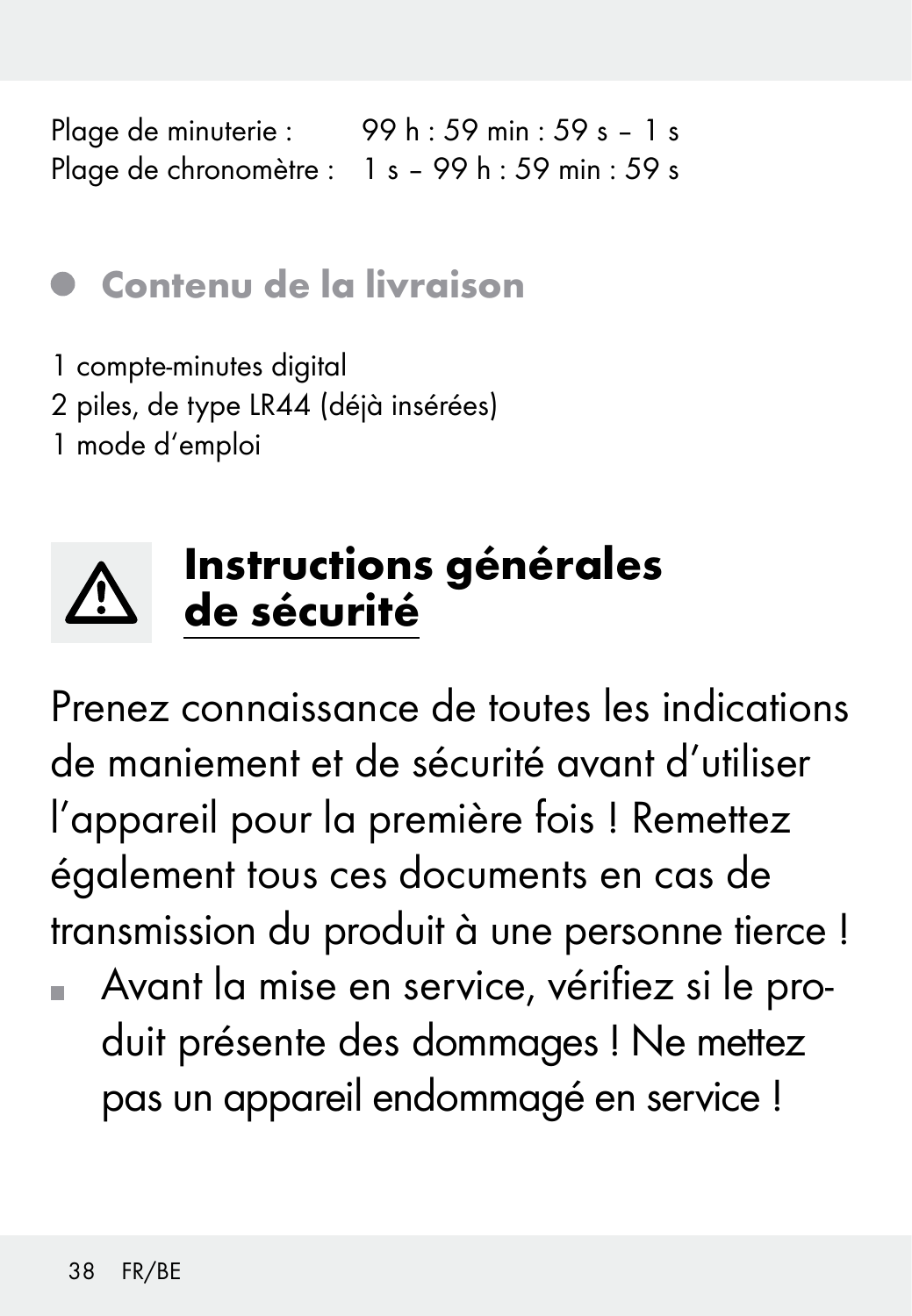- N'exposez l'appareil à aucune humidité ! Cela risque de l'endommager.
- Cet appareil peut être utilisé par les enfants de 8 ans et plus ainsi que par des personnes ayant des capacités physiques, psychiques ou sensorielles limitées ou manquant d'expérience ou de connaissances, s'ils sont surveillés ou s'ils ont été informés de l'utilisation de l'appareil de manière sûre et comprennent les risques découlant de son utilisation. Les enfants ne doivent pas jouer avec cet appareil. Le nettoyage et la maintenance domestique de l'appareil ne doivent pas être effectués par un enfant sans surveillance.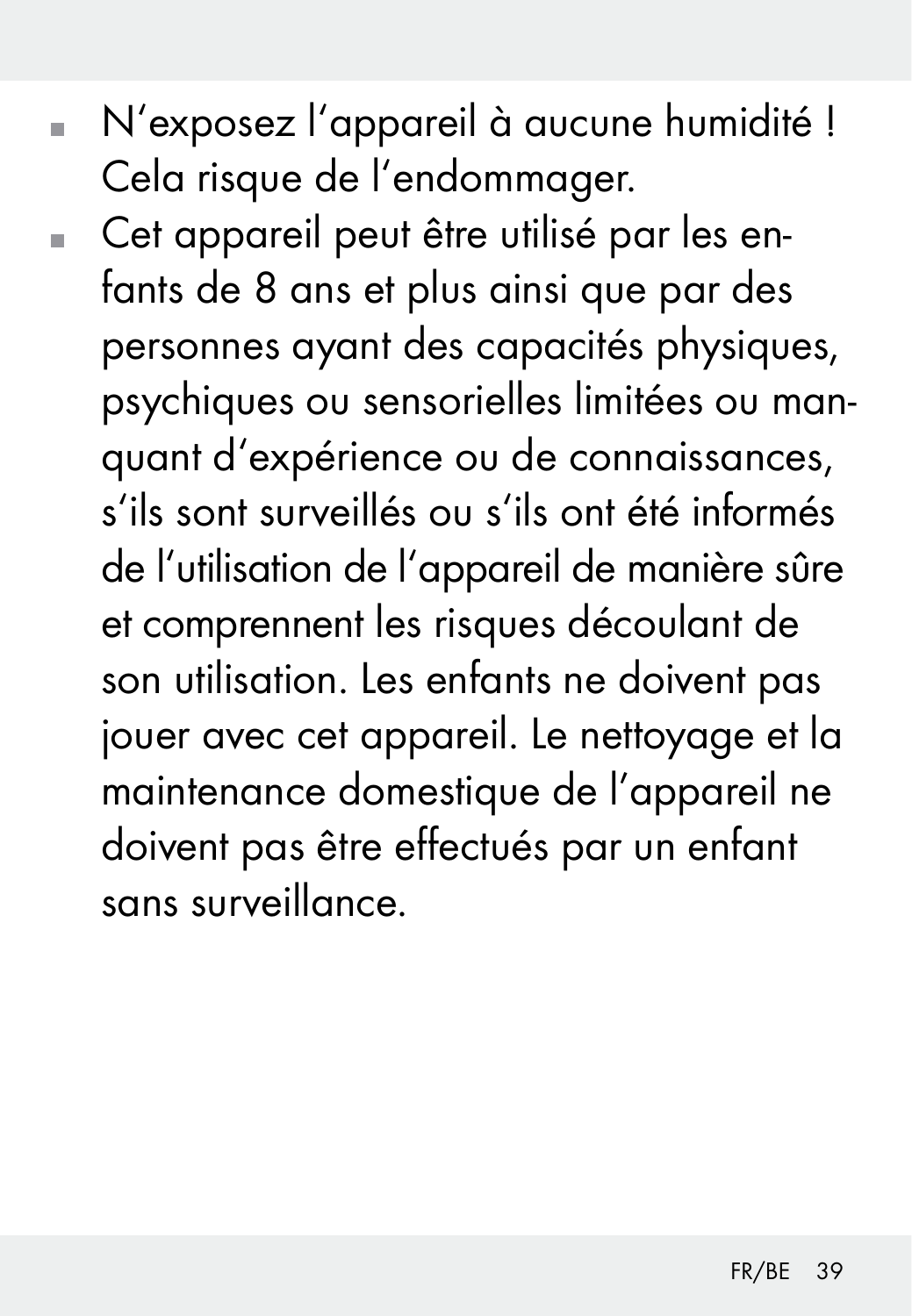## Consignes de sécurité sur l'usage des piles

## **A AVERTISSEMENT! DANGER DE**

 MORT ! Les piles ne doivent pas être manipulées par des enfants. En cas d'ingestion, consultez immédiatement un médecin !



## **A** DANGER D'EXPLOSION ! Ne

rechargez jamais les piles à usage

unique, ni ne les courtcircuitez et / ou ne les ouvrez !

- Ne jetez jamais les piles au feu ou dans l'eau !
- Ne soumettez pas les piles à une charge mécanique !

## Danger de fuite des piles

 En cas de fuite des piles, retirez-les aussitôt de l'appareil pour éviter tout endommagement !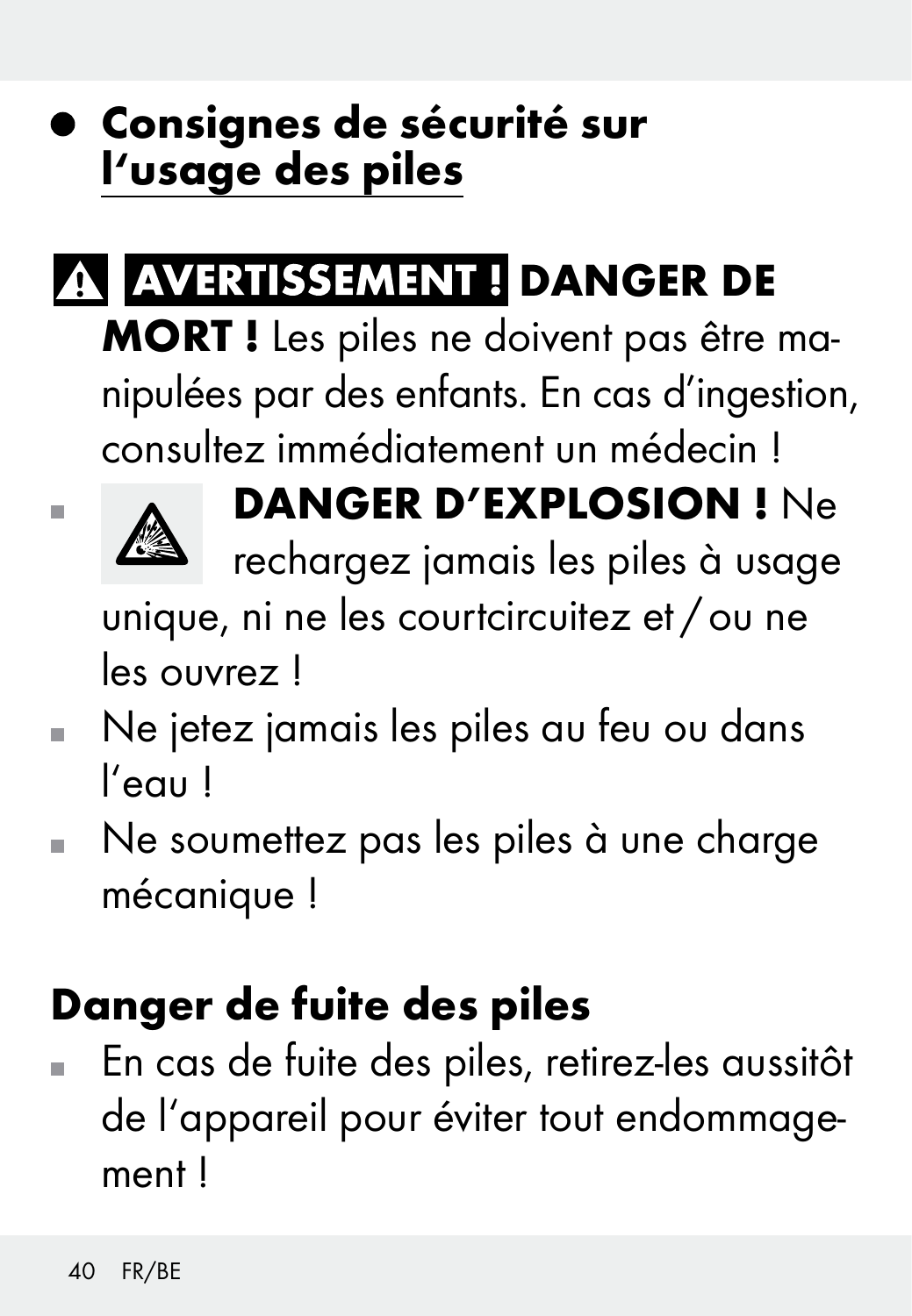- Évitez tout contact avec la peau, les yeux et les muqueuses ! En cas de contact avec l'acide d'une pile, rincez la zone touchée avec de l'eau claire et contactez immédiatement un médecin !
- Utilisez uniquement des piles du même type ! Ne mélangez pas des piles usées et des piles neuves !
- Évitez les conditions et les températures extrêmes pouvant avoir un effet sur les piles, par ex. les radiateurs !
- Les piles inutilisées pendant une période prolongée doivent être retirées de l'appareil !

## Danger d'endommagement de l'appareil

 Utilisez exclusivement le type de pile indiqué !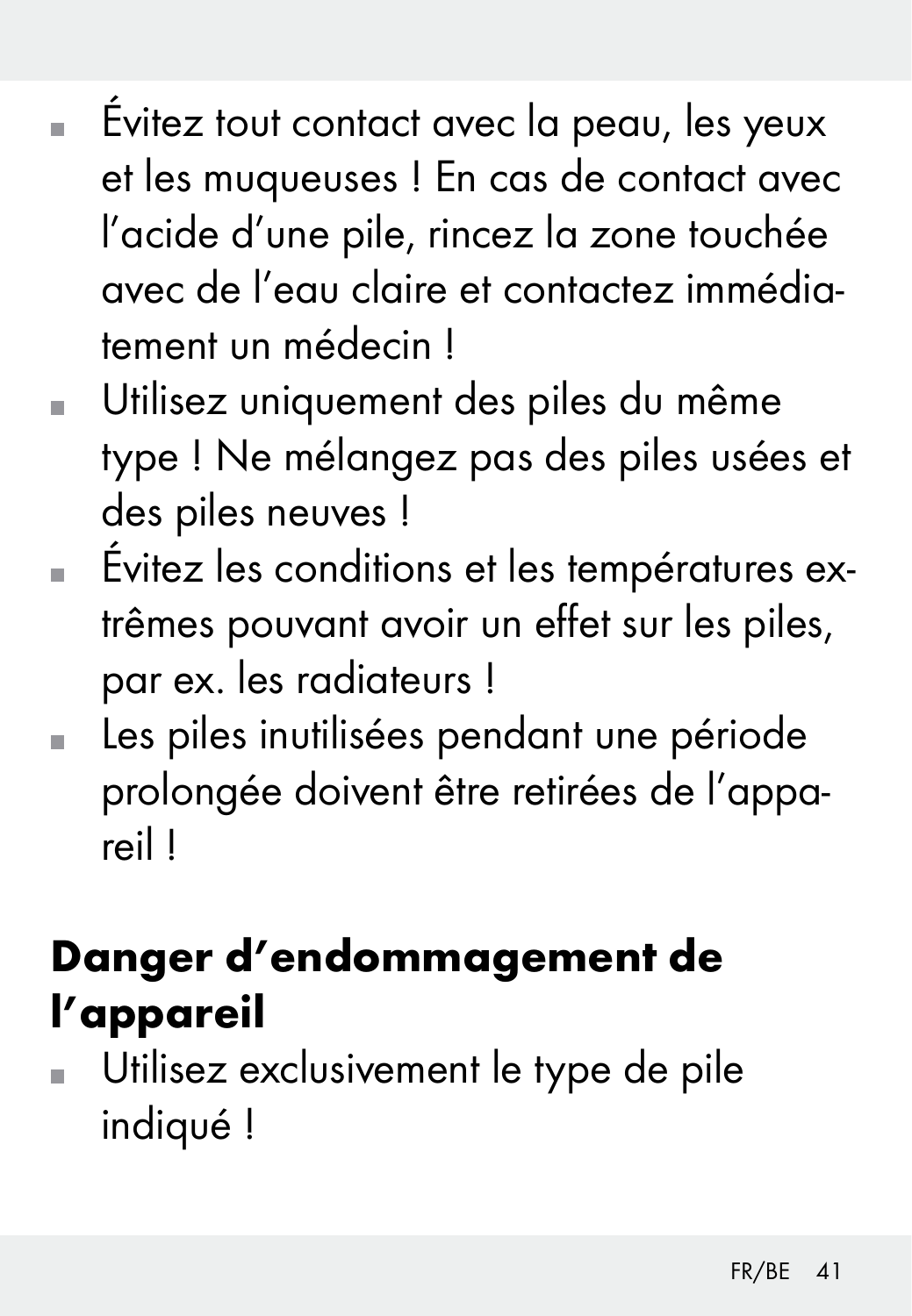- Lors de la mise en place des piles, veillez à respecter la polarité ! Celle-ci est indiquée sur le compartiment à piles !
- Si nécessaire, nettoyez les contacts des piles et de l'appareil avant de les mettre en place !
- Retirez immédiatement les piles usagées de l'appareil !

### <sup>Q</sup> Avant la mise en service

- Avant la mise en service, retirez le film de protection de l'écran<sup>1</sup> de l'appareil. Sous le couvercle du compartiment à piles 14 s'échappe une bande isolante.
- Ouvrez le couvercle du compartiment à piles en le faisant glisser vers le bas. Retirez la bande isolante.
- Refermez le couvercle du compartiment à piles.

Votre compte-minutes digital est désormais fonctionnel.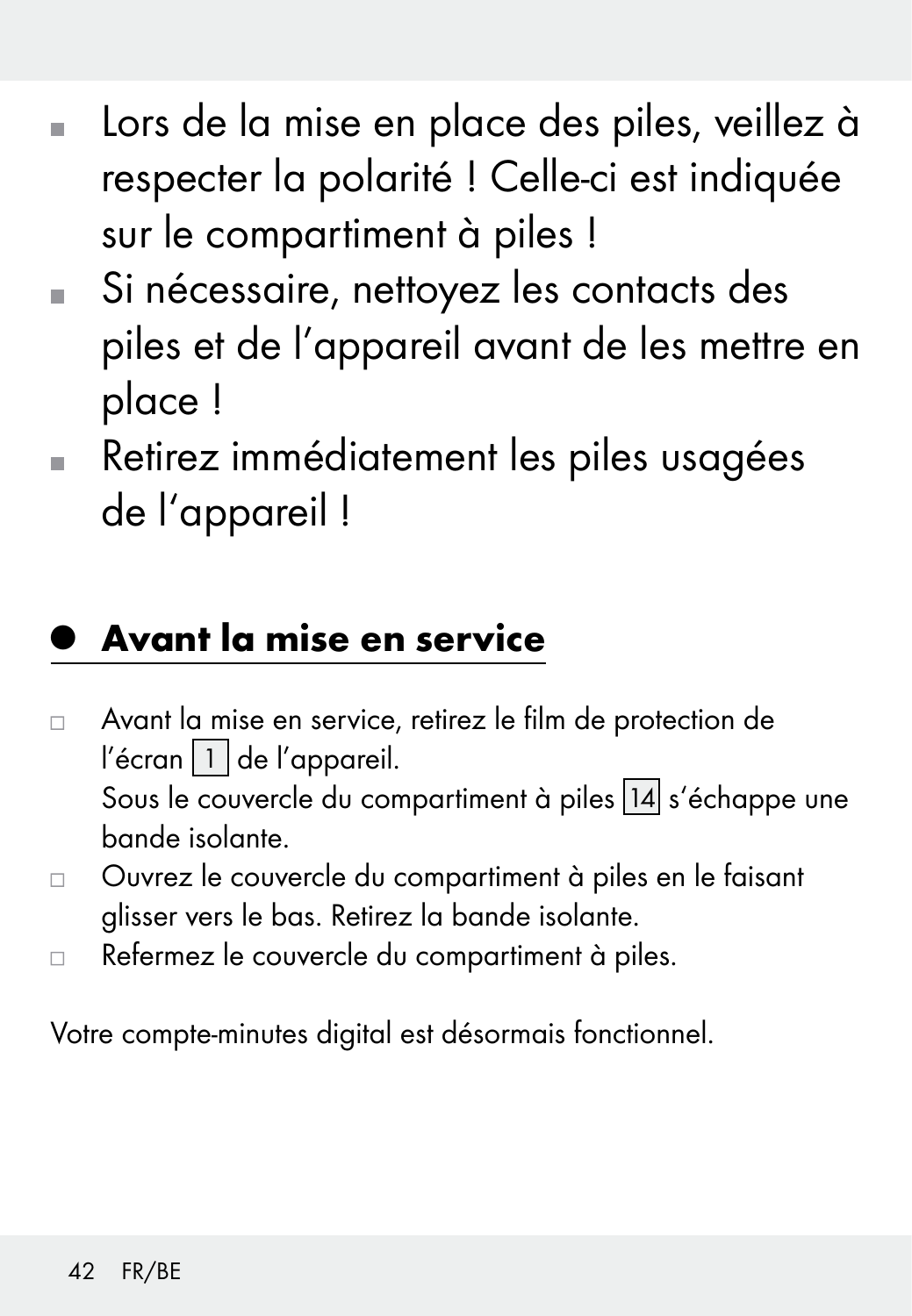### **•** Installation de l'appareil

Vous pouvez poser l'appareil sur une surface stable et plate en utilisant le support  $\boxed{11}$  se trouvant sur la partie arrière de l'article (voir fig. B) Vous pouvez autrement fixer l'appareil sur une surface magnétique en utilisant son aimant 13 .

### $U$ tilisation

### Types d'utilisation de l'appareil

Le compte-minutes digital dispose de deux fonctions pouvant être affichées sur son écran 1

 $\Box$  Pressez la touche CLOCK (TIMER)  $\boxed{5}$  afin de permuter entre les modes d'affichage de l'heure (CLOCK) et du minuteur (Affichage de TIMER).

### ● Mode horloge (CLOCK)

En mode horloge, l'heure est affichée dans la partie supérieure de l'écran  $\boxed{1}$ . Les deux autres champs inférieurs affichent le temps du chronomètre (fig. C).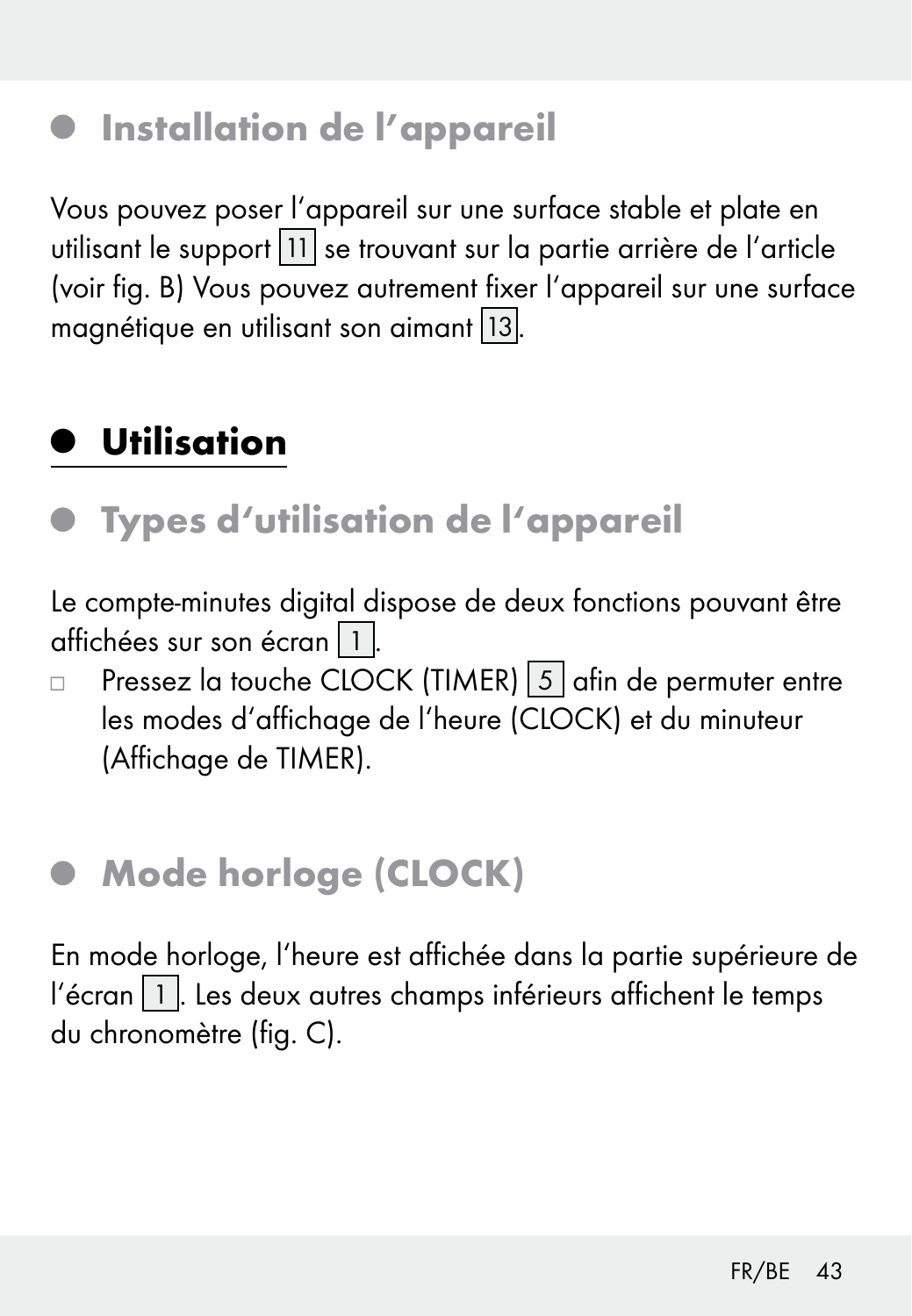#### Réglage de l'heure

- En mode horloge, maintenez la pression sur la touche CLOCK (TIMER) 5 durant 3 secondes. Le champ supérieur de  $l'$ écran  $\boxed{1}$  clianote.
- Appuyez sur la touche S  $\boxed{4}$ , la touche M (12/24h)  $\boxed{3}$  ou la touche H $\sqrt{2}$  afin de modifier par étape les valeurs correspondant aux secondes (S), aux minutes (M) ou aux heures (H). CONSEIL : Maintenez la touche correspondant à la valeur choisie pour procéder à un réglage plus rapide grâce au défilement automatique des chiffres.
- Appuyez sur la touche CLOCK (TIMER) pour confirmer l'heure saisie. L'heure s'affiche sans clignoter.
- Appuyez sur la touche M (12/24h)  $\boxed{3}$  afin de passer du mode 12 heures (AM/ PM) au mode 24 heures.

#### Activer le chronomètre

- En mode horloge, pressez la touche START/STOP (MEMORY) 6 . Dans la partie inférieure de l'écran 1 , le chronomètre se lance et affiche le défilement des secondes, minutes et heures. Dans le champ au milieu de l'écran sont comptés les centièmes de seconde.
- □ Appuyez sur la touche START / STOP (MEMORY) afin d'arrêter le chronomètre ou de réactiver le chronométrage.
- Après avoir arrêté le chronomètre, celui-ci peut être remis à 0 en appuyant sur la touche CLEAR  $\overline{7}$ .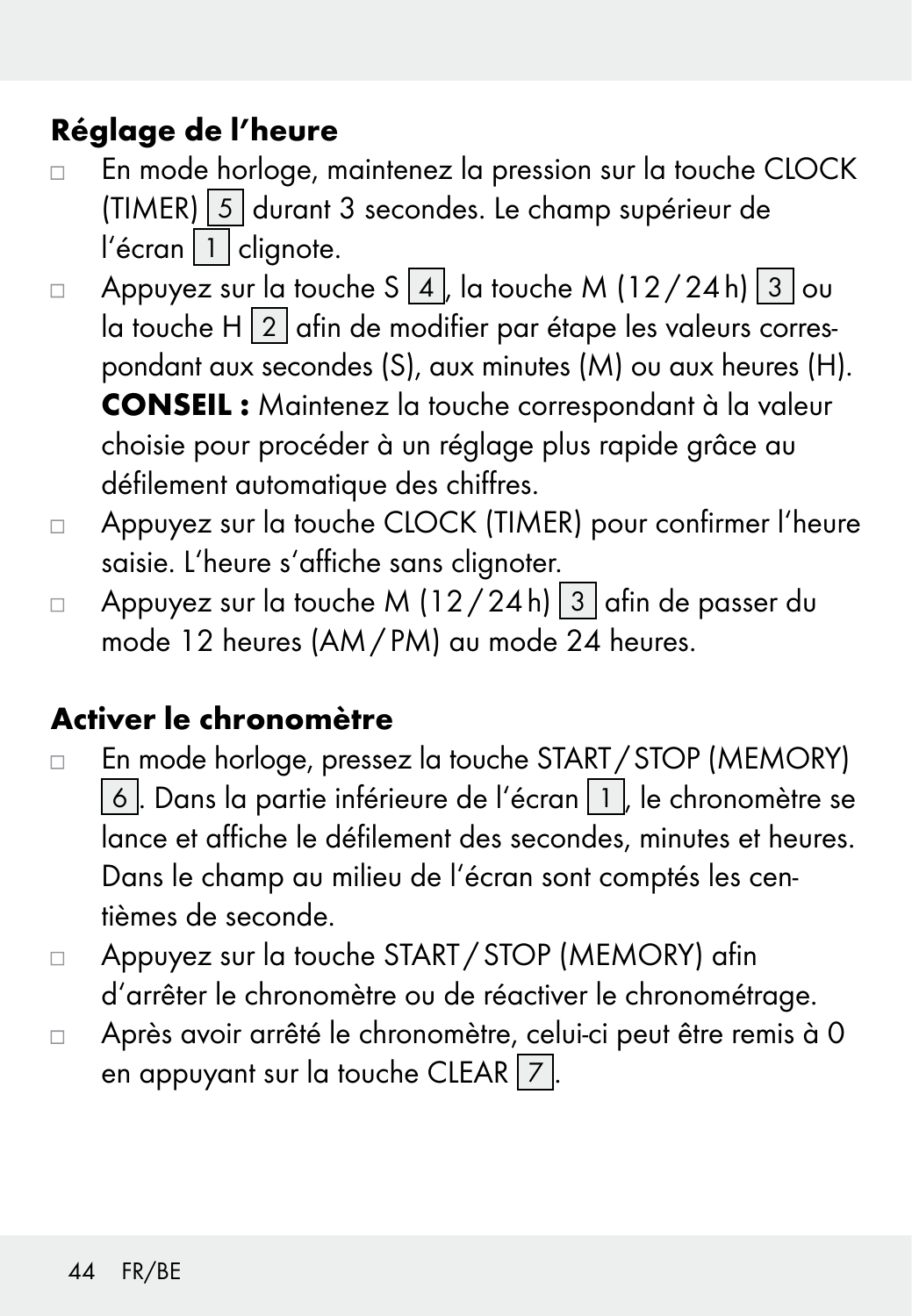### Mode minuteur

En mode minuteur, 3 champs d'affichage du temps apparaissent. Dans chacun de ces trois champs, un temps est prêt à être paramétré (fig. D).

#### Réglage du temps

- □ Maintenez la pression durant 3 secondes sur la touche T1 |10. Le champ près de la touche clignote et signale ainsi qu'un temps peut désormais être paramétré.
- Appuyez sur la touche S  $\boxed{4}$ , la touche M (12/24h)  $\boxed{3}$  ou la touche H $\sqrt{2}$  afin de modifier par étape les valeurs correspondant aux secondes (S), aux minutes (M) ou aux heures (H). CONSEIL : Maintenez la touche correspondant à la valeur choisie pour procéder à un réglage plus rapide grâce au défilement automatique des chiffres.
- Appuyez ensuite sur le la touche T1 pour confirmer le réglage. L'écran du minuteur 1 cesse de clignoter et affiche le temps paramétré.

Procédez à un réglage supplémentaire du minuteur en utilisant les touches T2 9 et T3 8 de la même manière.

#### Activer le minuteur paramétré

Le compte-minutes se trouve en mode minuteur et le minuteur sélectionné affiche le temps que vous avez paramétré.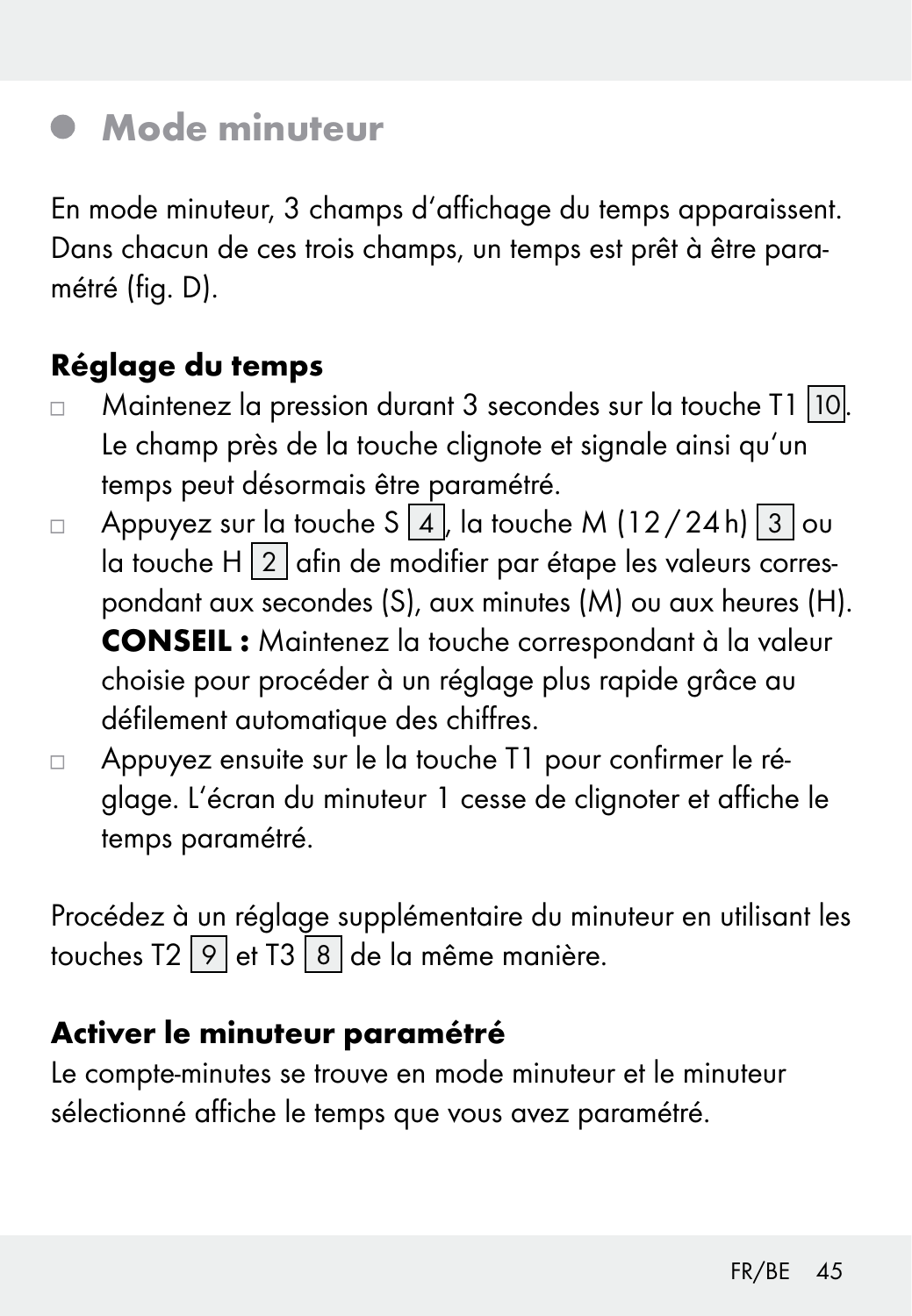- $\Box$  Appuyez de nouveau sur la touche T1 10 pour pouvoir activer le minuteur se trouvant dans le champ supérieur. Le décompte est désormais lancé. Lorsque le temps paramétré s'est écoulé, un signal retentit durant une minute. L'écran du minuteur clignote, en haut à gauche au-dessus du minuteur clignote l'affichage TIME'S UP ("le temps est écoulé") et le temps défile alors en sens inverse.
- Appuyez sur la touche T1 ou sur START / STOP (MEMORY) 6 afin d'arrêter le défilement du minuteur ainsi que le signal d'alarme.
- Appuyez sur la touche CLEAR 7 afin de remettre le compteur à 0.  $\Box$

Procédez à un réglage supplémentaire du minuteur en utilisant les touches T2  $\boxed{9}$  et T3  $\boxed{8}$  de la même manière.

#### Interrompre l'écoulement du minuteur

 Appuyez sur la touche située à côté du minuteur correspondant (T1, T2, ou T3) afin de mettre sur pause le compteur et de le réactiver quand vous le souhaitez.

### **• Fonction Memory**

### Fonction Memory pour chaque minuteur

Chaque minuteur enregistre le temps paramétré auparavant. En mode minuteur, appuyez sur la touche T1, T2 ou T3  $\overline{10}$ ,  $\overline{9}$  ou  $\overline{8}$ pour afficher le dernier temps paramétré sur l'écran  $\boxed{1}$ .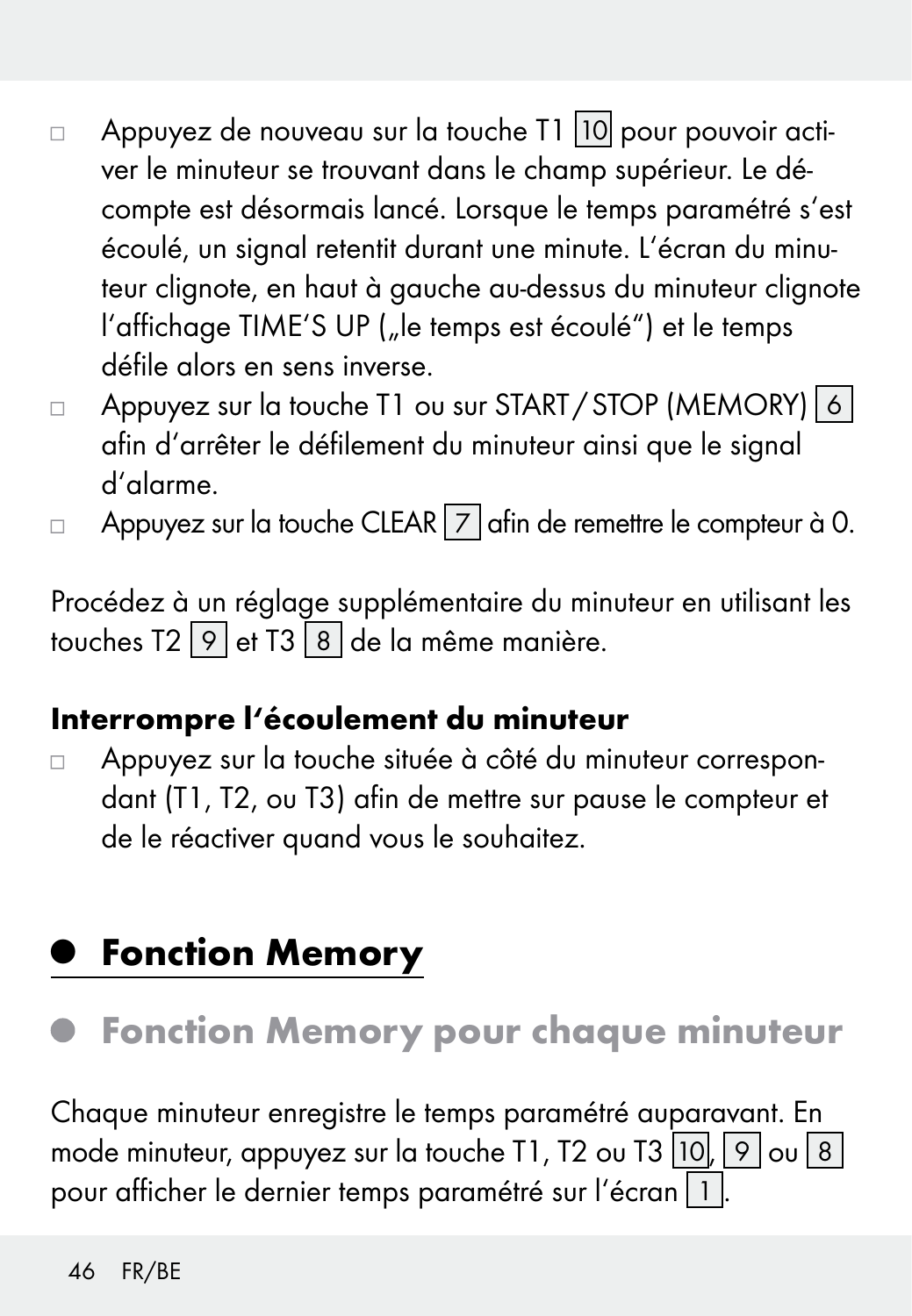- Appuyez de nouveau sur la touche T1, T2 ou T3 afin d'activer le minuteur correspondant à chacune d'entre elles.
- Appuyez sur la touche T1, T2 ou T3 afin d'éteindre le signal sonore.

### Fonction Memory pour tous les minuteurs

- □ Appuyez sur la touche START / STOP (MEMORY) 6 afin d'afficher pour les trois minuteurs les derniers temps paramétrés.
- Appuyez de nouveau sur la touche START /STOP (MEMORY) afin de lancer simultanément le décompte des 3 minuteurs. Le signal d'alarme ne peut être interrompu qu'en appuyant sur une touche T (T1, T2, T3) ou sur la touche START /STOP (MEMORY).
- Appuyez après écoulement des 3 temps sur la touche CLEAR  $\boxed{7}$  afin de remettre à 0 les minuteurs 1 à 3 tour à tour.

### <sup>Q</sup> Remplacement des piles

Remarque : Lorsque la lisibilité de l'écran 1 diminue en raison d'un contraste devenu trop faible, les piles fournies sont usagées et doivent être remplacées.

□ Ouvrez le couvercle du compartiment à piles 14 situé au dos de l'appareil en le faisant glisser vers le bas.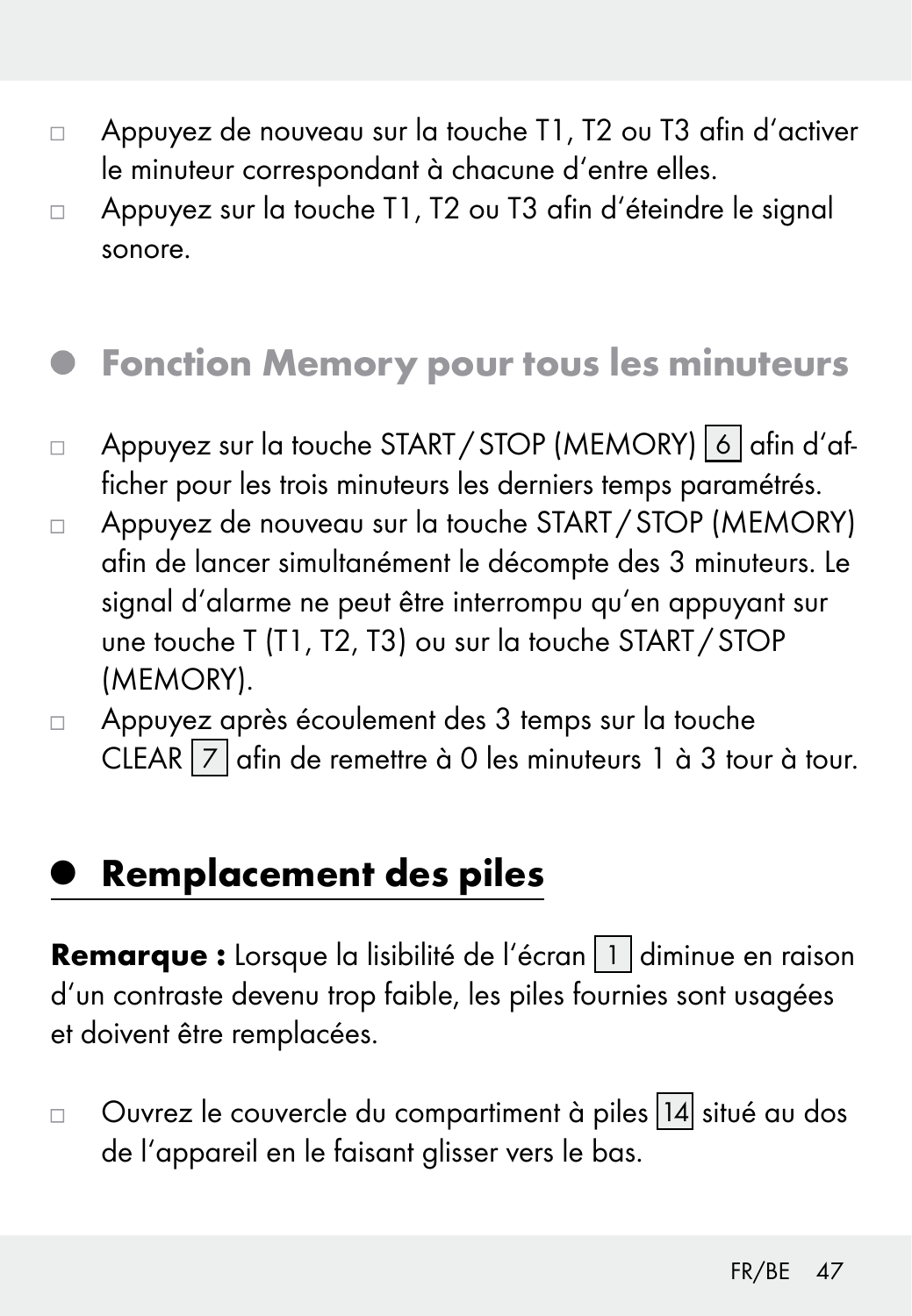Retirez les piles usagées. Utilisez un outil pointu pour soulever les piles de leur compartiment.

Remarque : Lors de la mise en place des piles, veillez à respecter la polarité. Celle-ci est indiquée sur le compartiment à piles.

 Refermez le couvercle du compartiment des piles jusqu'à ce qu'il s'insère de manière audible.

## <sup>Q</sup> Dépannage

L'appareil contient des composants électroniques sensibles. Certaines interférences dues aux appareils à transmission radio placés à proximité sont donc possibles. En cas de problèmes d'affichage à l'écran  $\boxed{1}$ , éloignez ces appareils de la proximité de l'appareil.

Les décharges électrostatiques peuvent occasionner des dysfonctionnements. Le cas échéant, introduisez un outil pointu (par ex. le fil d'un trombone) dans le trou RESET 12 et exercez une pression légère. L'appareil active alors en peu de temps toutes les données d'affichage sur l'écran et se réinitialise.

### Nettoyage et entretien

 Nettoyez uniquement l'extérieur du boîtier à l'aide d'un chiffon doux et sec.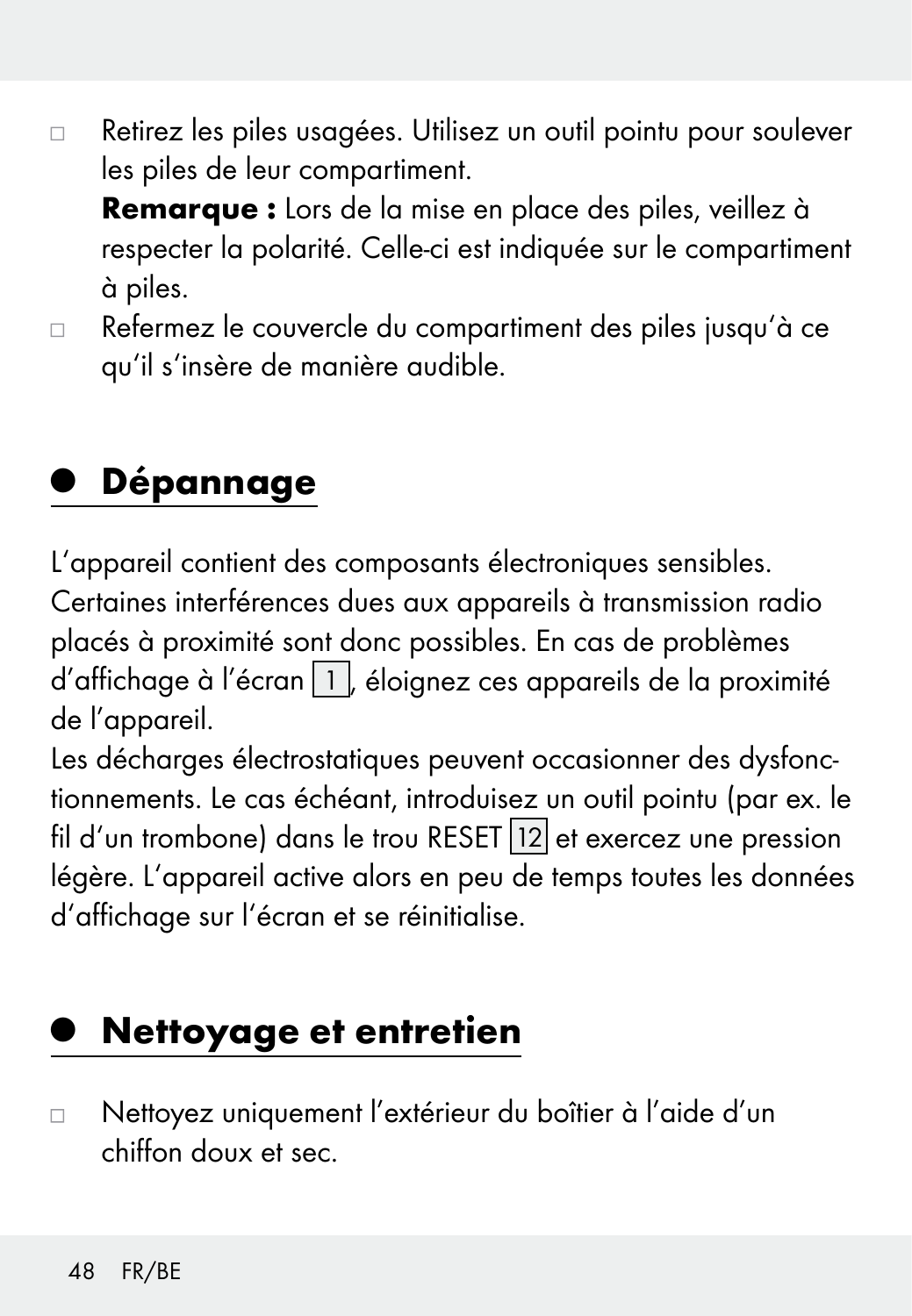### Recyclage



L'emballage se compose de matières recyclables, qui peuvent être mises au rebut dans les déchetteries locales.

Renseignez-vous auprès de votre mairie ou de l'administration municipale concernant les possibilités de mise au rebut des produits usagés.



Afin de contribuer à la protection de l'environnement, veuillez ne pas jeter votre appareil usagé dans les ordures ménagères, mais le mettre au rebut de manière adéquate. Pour obtenir des renseignements concernant les points de collecte et leurs horaires d'ouverture, vous pouvez contacter votre municipalité.

Les piles défectueuses ou usagées doivent être recyclées conformément à la directive 2006/66/CE et ses modifications. Les piles et /ou l'appareil doivent être retournés dans les centres de collecte.



Les piles ne doivent pas être mises au rebut dans les ordures ménagères. Elles peuvent contenir des métaux lourds toxiques et doivent être considérées comme des

déchets spéciaux. Les symboles chimiques des métaux lourds sont les suivants : Cd = cadmium, Hg = mercure, Pb = plomb. Pour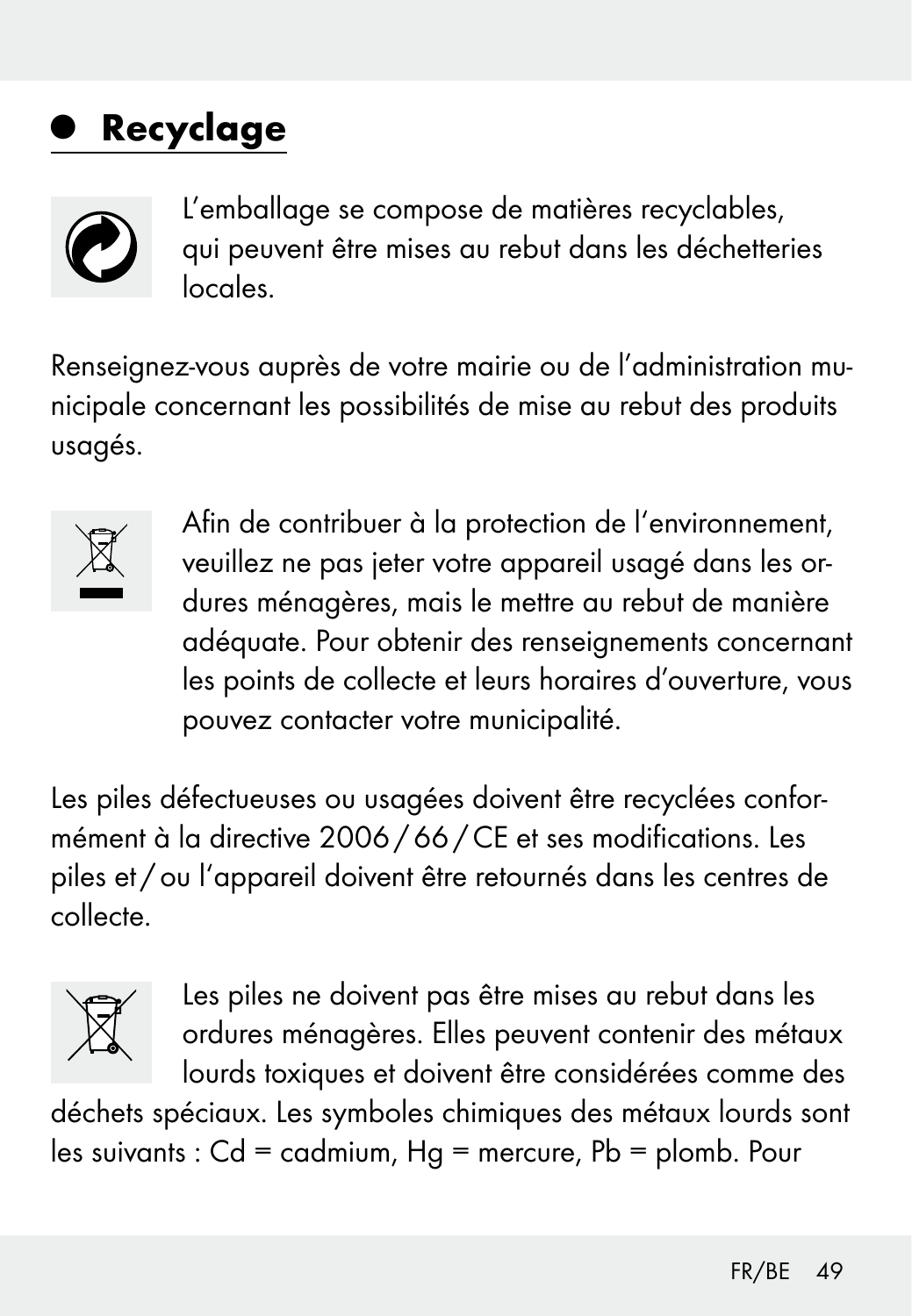cette raison, veuillez toujours déposer les piles usagées dans les conteneurs de recyclage de la commune.

### Garantie

Le produit a été fabriqué selon des critères de qualité stricts et contrôlé consciencieusement avant sa livraison. En cas de défaillance, vous êtes en droit de retourner ce produit au vendeur. La présente garantie ne constitue pas une restriction de vos droits légaux.

Ce produit bénéficie d'une garantie de 3 ans à compter de sa date d'achat. La durée de garantie débute à la date d'achat. Veuillez conserver le ticket de caisse original. Il fera office de preuve d'achat.

Si un problème matériel ou de fabrication devait survenir dans 3 ans suivant la date d'achat de ce produit, nous assurons à notre discrétion la réparation ou le remplacement du produit sans frais supplémentaires. La garantie prend fin si le produit est endommagé suite à une utilisation inappropriée ou à un entretien défaillant.

La garantie couvre les vices matériels et de fabrication. Cette garantie ne s'étend ni aux pièces du produit soumises à une usure normale (p. ex. des piles) et qui, par conséquent, peuvent être considérées comme des pièces d'usure, ni aux dommages sur des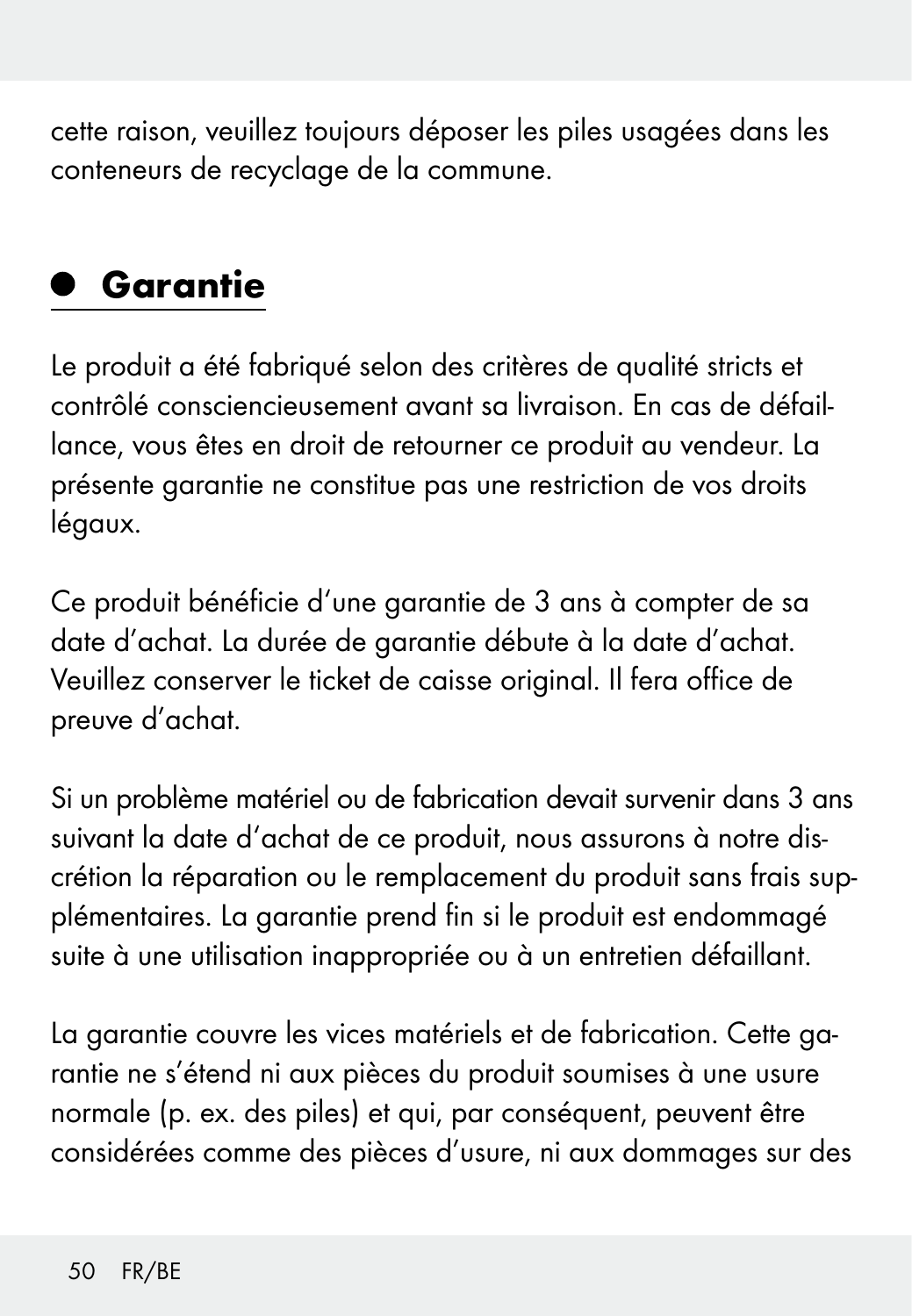composants fragiles, comme des interrupteurs, des batteries ou des éléments fabriqués en verre.

 $C \in$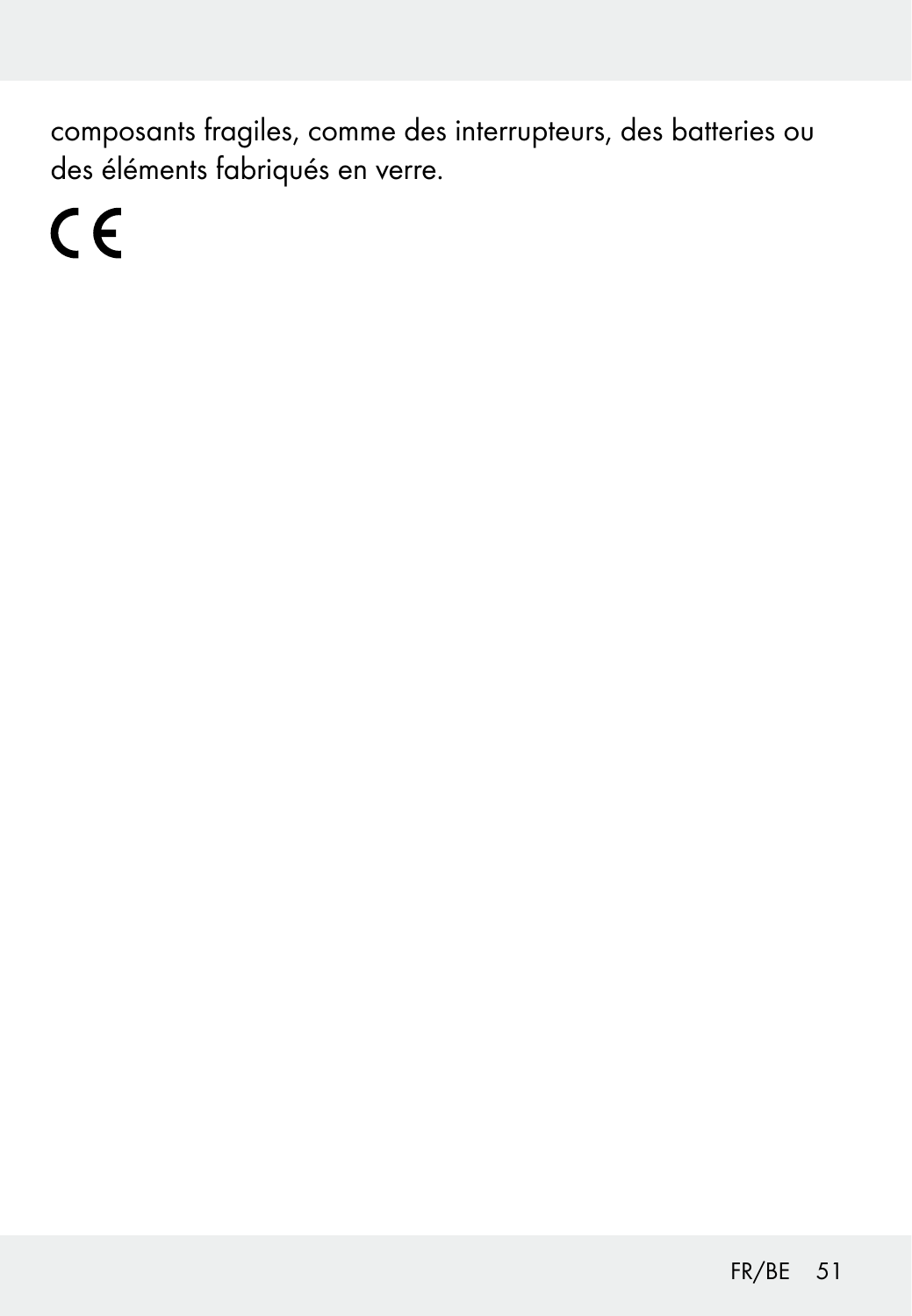| Algemene veiligheidsinstructies  Pagina 55 |  |
|--------------------------------------------|--|
| Veiligheidsinstructies voor het gebruik    |  |
|                                            |  |
|                                            |  |
|                                            |  |
|                                            |  |
|                                            |  |
|                                            |  |
|                                            |  |
|                                            |  |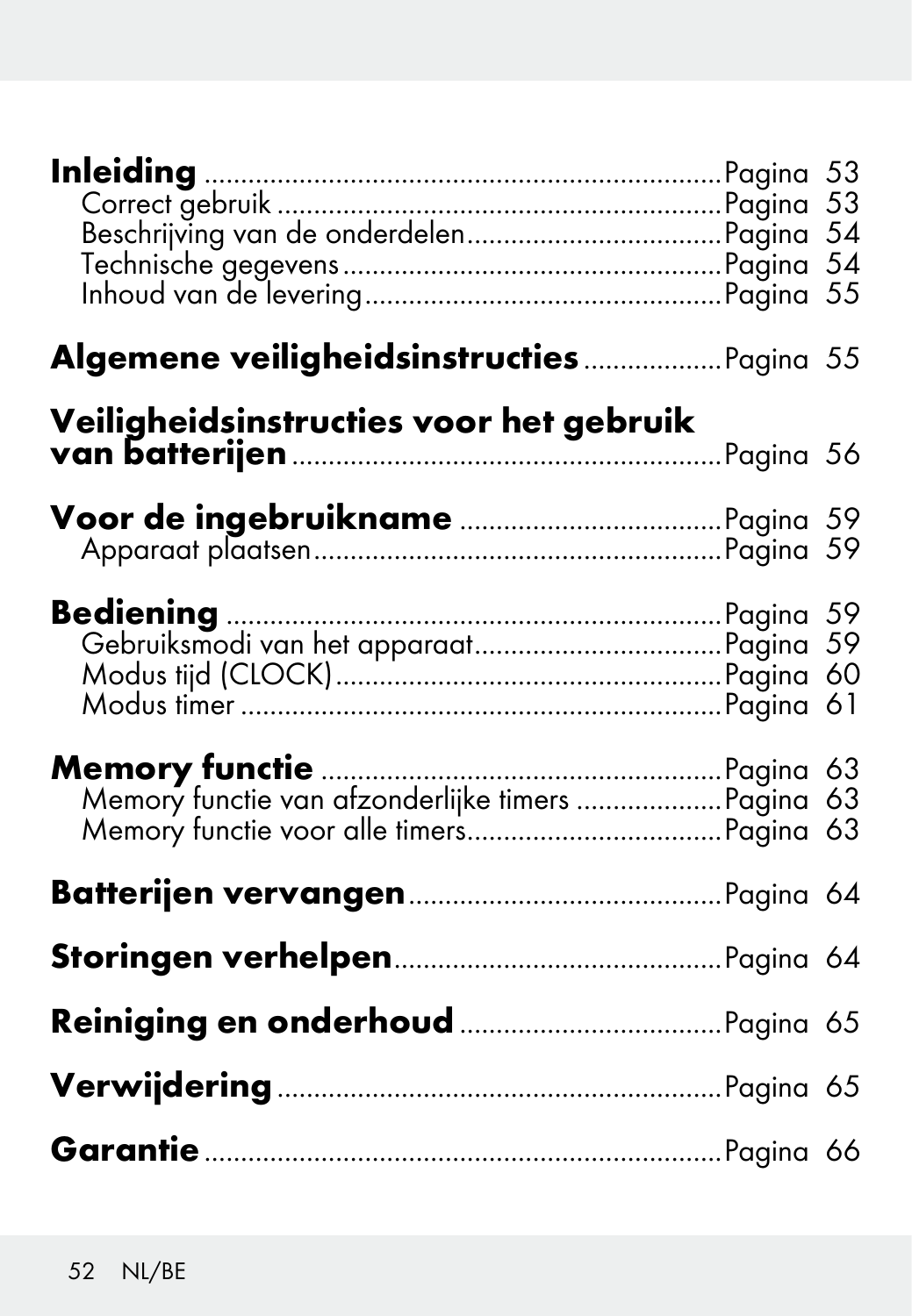### Kookwekker

### **•** Inleiding

Hartelijk gefeliciteerd met de aankoop van uw nieuwe product. U heeft voor een hoogwaardig product gekozen. De gebruiksaanwijzing is een deel van het product. Deze bevat belangrijke aanwijzingen voor veiligheid, gebruik en verwijdering. Maakt U zich voor de ingebruikname van het product met alle bedienings- en veiligheidsvoorschriften vertrouwd. Gebruik het apparaat alleen zoals beschreven en voor de aangegeven toepassingsgebieden. Overhandig alle documenten bij doorgifte van het product aan derden.

### **• Correct gebruik**

De digitale timer is geschikt om de gelijktijdige afloop van verschillende tijdintervallen akoestisch weer te geven. Bovendien beschikt hij over een tijdweergave alsook een stopwatch. Het apparaat is alléén geschikt voor gebruik in gesloten vertrekken bij normale kamertemperatuur.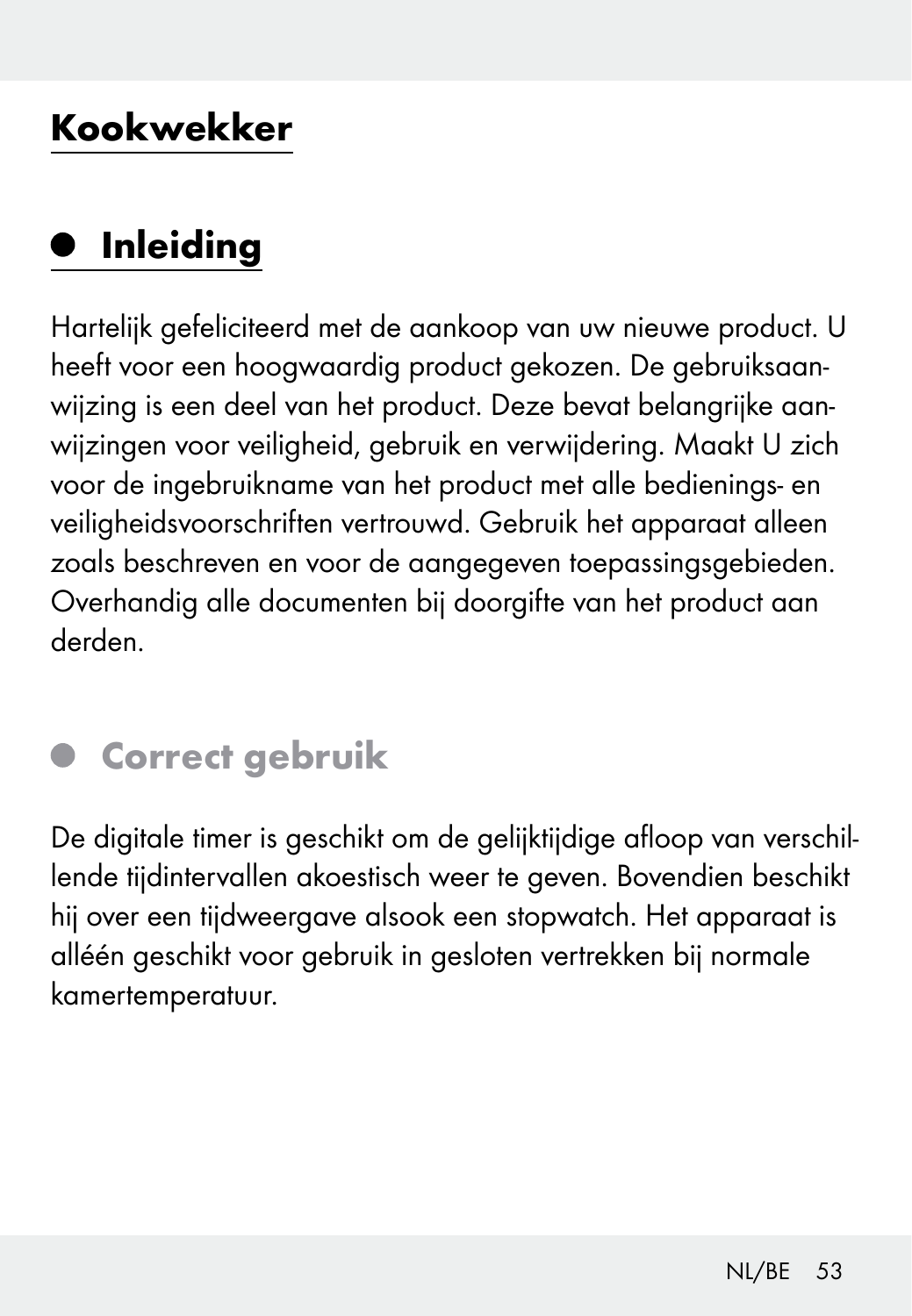### Beschrijving van de onderdelen

 $\frac{1}{2}$  Display<br>2 H-knop 2 H-knop  $\frac{4}{5}$  S-knop 8 T3-knop 9 T2-knop 10 T1-knop<br>11 Voet 11 Voet 13 Magneet 15 Tijd 18 Timer 1 19 Timer 2

3 M-knop (12/24h) 5 CLOCK (TIMER)-knop 6 START /STOP (MEMORY)-knop 7 CLEAR-knop 12 RESET-gat 14 Batterijvakdeksel 16 Honderdste van een seconde 17 Stopwatch 20 Timer 3

### **• Technische gegevens**

| Voedingsspanning: | $3V = (gelijkstroom)$                  |
|-------------------|----------------------------------------|
| Type batterij:    | 2 x 1,5 V, knoopcelbatterij, type LR44 |

54 NL/BE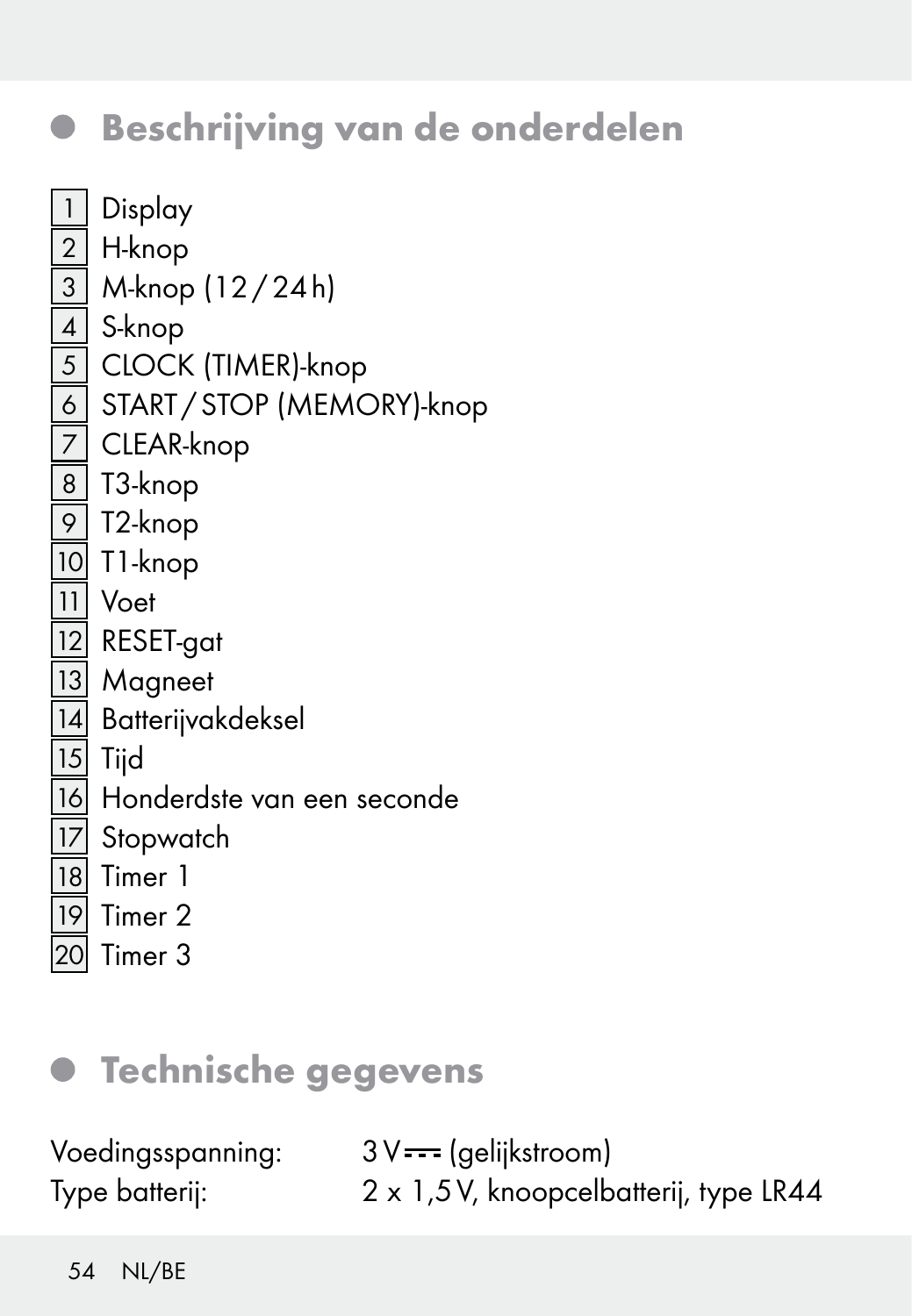Countdown bereik: 99h: 59min: 59s – 1s Stopwatch bereik: 1s - 99h: 59min: 59s

Inhoud van de levering

- 1 digitale timer
- 2 batterijen, type LR44 (reeds geplaatst)
- 1 gebruiksaanwijzing



Maak u voor de eerste ingebruikname van het product vertrouwd met alle bedienings- en veiligheidsvoorschriften! Geef alle documenten mee wanneer u het product aan derden geeft!

- Controleer het product voor ingebruikname op beschadigingen! Neem een beschadigd product niet in gebruik!
- Stel het apparaat niet bloot aan vocht! Het apparaat kan hierdoor worden beschadigd.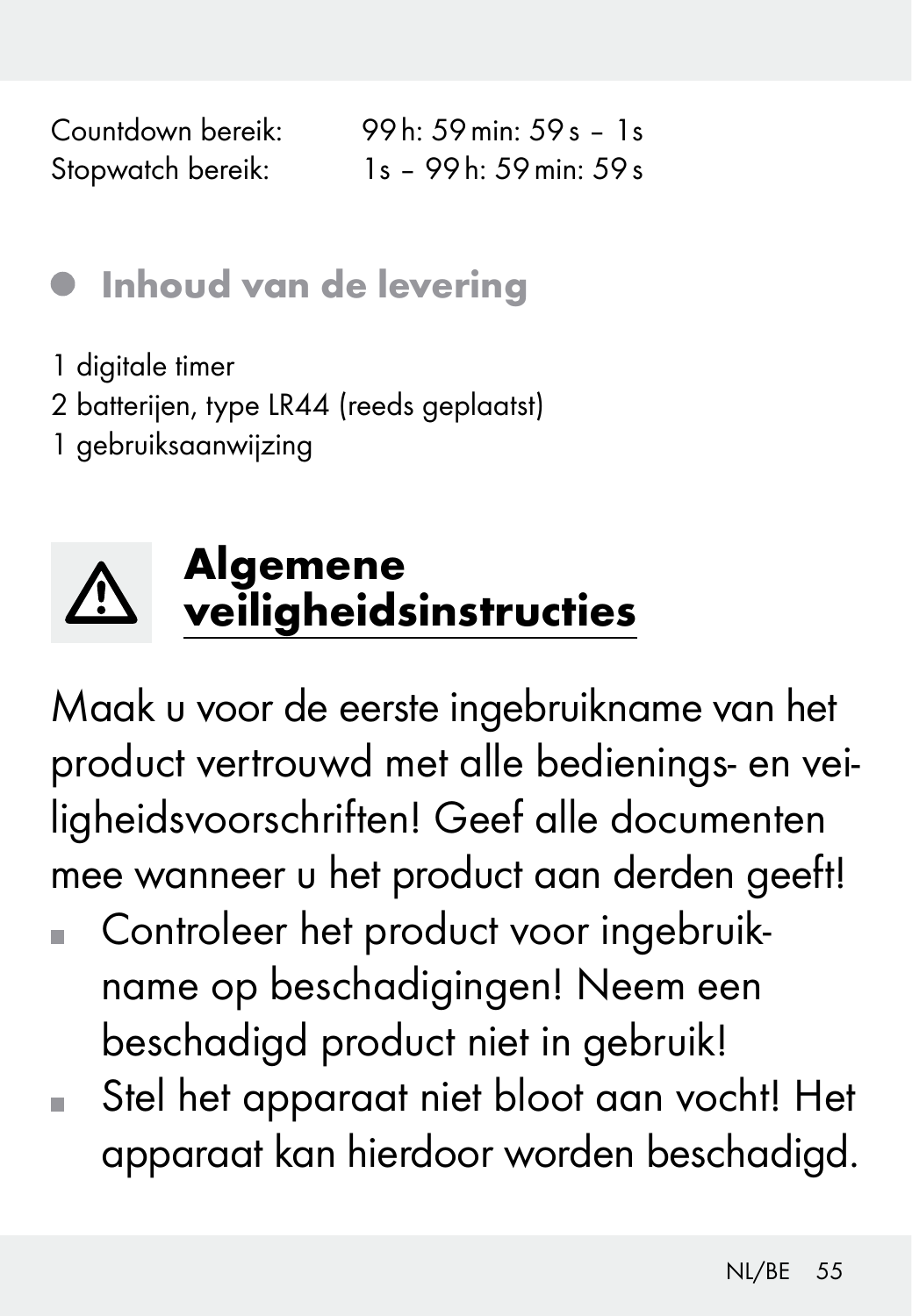Dit apparaat kan door kinderen vanaf 8 alsook personen met verminderde fysieke, sensorische of mentale vaardigheden of een gebrek aan ervaring en kennis worden gebruikt, als zij onder toezicht staan of geïnstrueerd werden met betrekking tot het veilige gebruik van het apparaat en de hieruit voortvloeiende gevaren begrijpen. Kinderen mogen niet met het apparaat spelen. Reiniging en onderhoud mag niet door kinderen zonder toezicht worden uitgevoerd.

## Veiligheidsinstructies voor het gebruik van batterijen

## A WAARSCHUWING! LEVENSGE-

 VAAR! Houd batterijen uit de buurt van kinderen. Raadpleeg bij inslikken onmiddellijk een arts!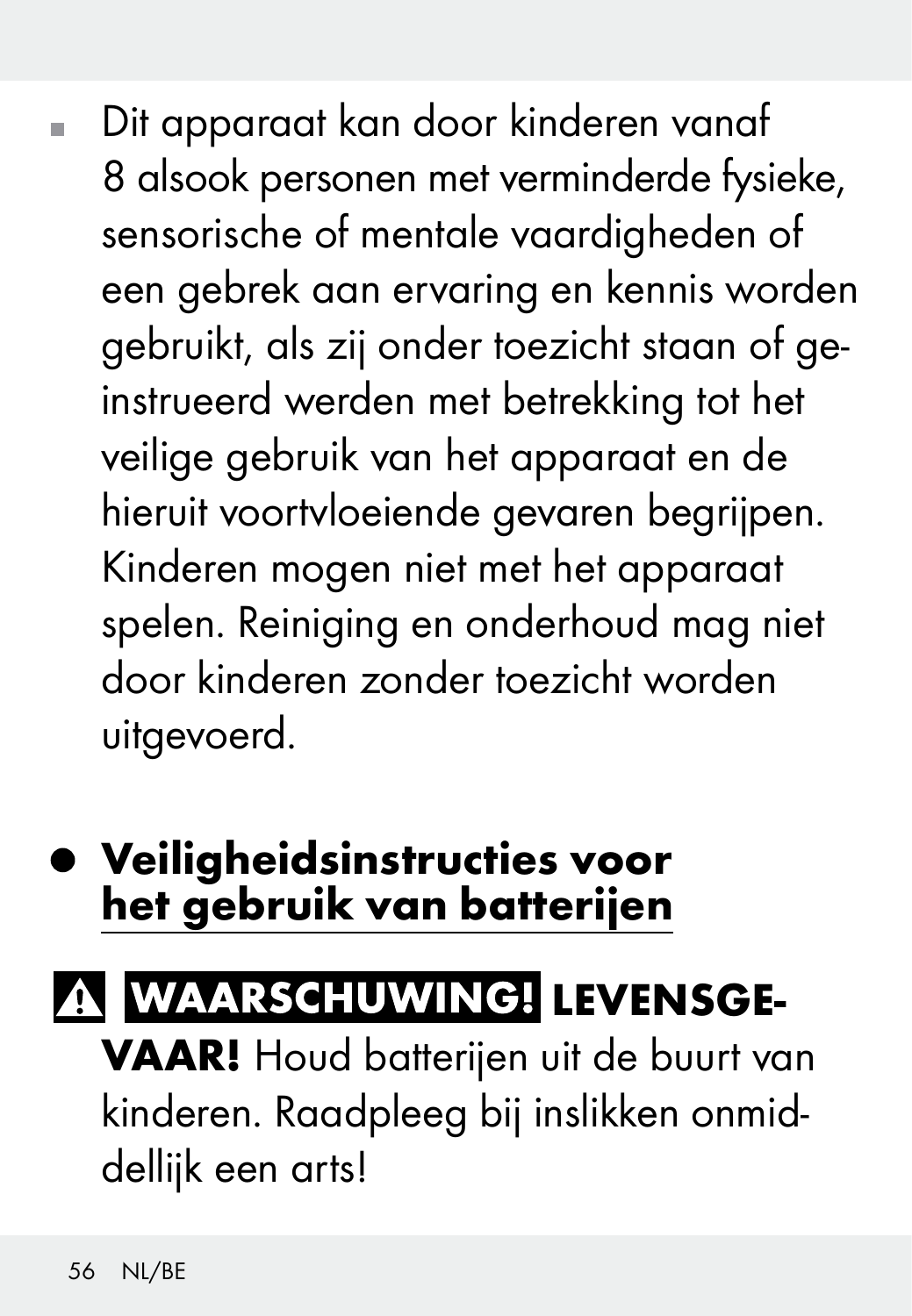

## **EXPLOSIEGEVAAR!** Laad

niet-oplaadbare batterijen nooit op,

sluit ze niet kort en/of open ze niet!

- Gooi batterijen nooit in vuur of water!
- Stel batterijen niet bloot aan mechanische belastingen!

## Gevaar dat de batterijen lekken

- Als de batterijen lekken dient u deze direct uit het apparaat te halen om beschadigingen te voorkomen!
- Vermijd contact met huid, ogen en slijmvliezen! Spoel in geval van contact met batterijzuur de desbetreffende plekken direct af met voldoende schoon water en raadpleeg onmiddellijk een arts!
- Gebruik alleen batterijen van hetzelfde type! Gebruik nooit gelijktijdig oude en nieuwe batterijen!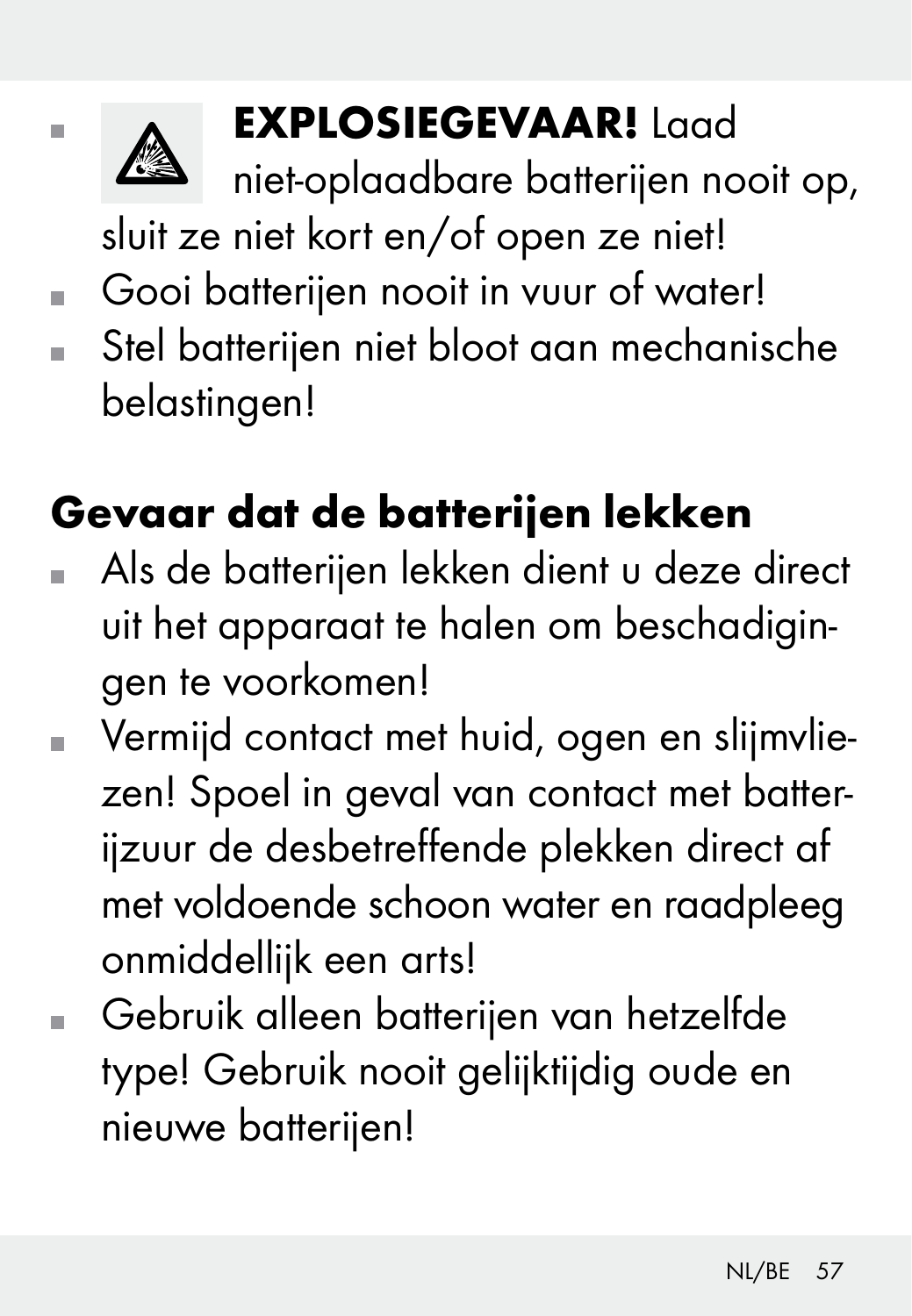- Vermijd extreme omstandigheden en temperaturen die invloed op de batterijen zouden kunnen hebben, bijv. door radiatoren!
- Verwijder de batterijen uit het apparaat als het gedurende een langere periode niet wordt gebruikt!

## Gevaar voor beschadiging van het apparaat

- Gebruik uitsluitend het aangegeven batterijtype!
- Let bij het plaatsen van de batterijen op de juiste polariteit! Deze wordt aangegeven op het batterijvak!
- Reinig de contacten van het product en van de batterijen zo nodig voordat u de batterijen plaatst!
- Verwijder verbruikte batterijen direct uit het apparaat!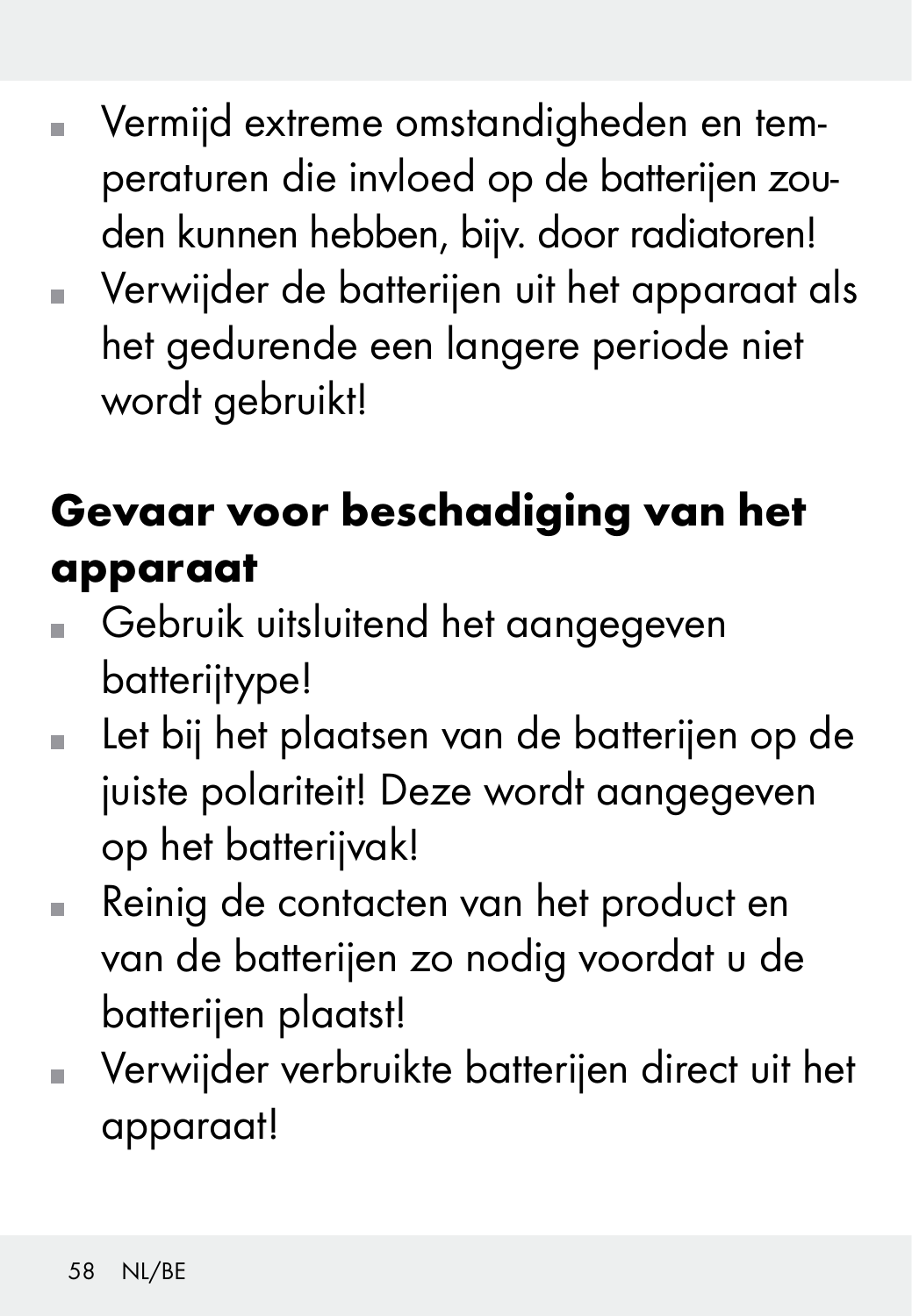### <sup>Q</sup> Voor de ingebruikname

- Verwijder voor de ingebruikname de beschermfolie van het  $display$  1 van het apparaat. Onder het batterijvakdeksel 14 komt een isolatiestrip uit het batterijvak tevoorschijn.
- Open het batterijvakdeksel, door het naar beneden te schuiven. Haal de isolatiestrip eruit.
- Sluit het batterijvakdeksel weer.

Uw digitale timer is nu gereed voor gebruik.

### Apparaat plaatsen

U kunt het apparaat op een verticaal, vlak oppervlak plaatsen door de voet 11 naar beneden te klappen (zie afb. B). Als alternatief kunt u het apparaat met de magneet 13 aan een magnetisch oppervlak bevestigen.

### **Bediening**

Gebruiksmodi van het apparaat

De digitale timer beschikt over twee gebruiksmodi die boven in het display 1 worden weergegeven.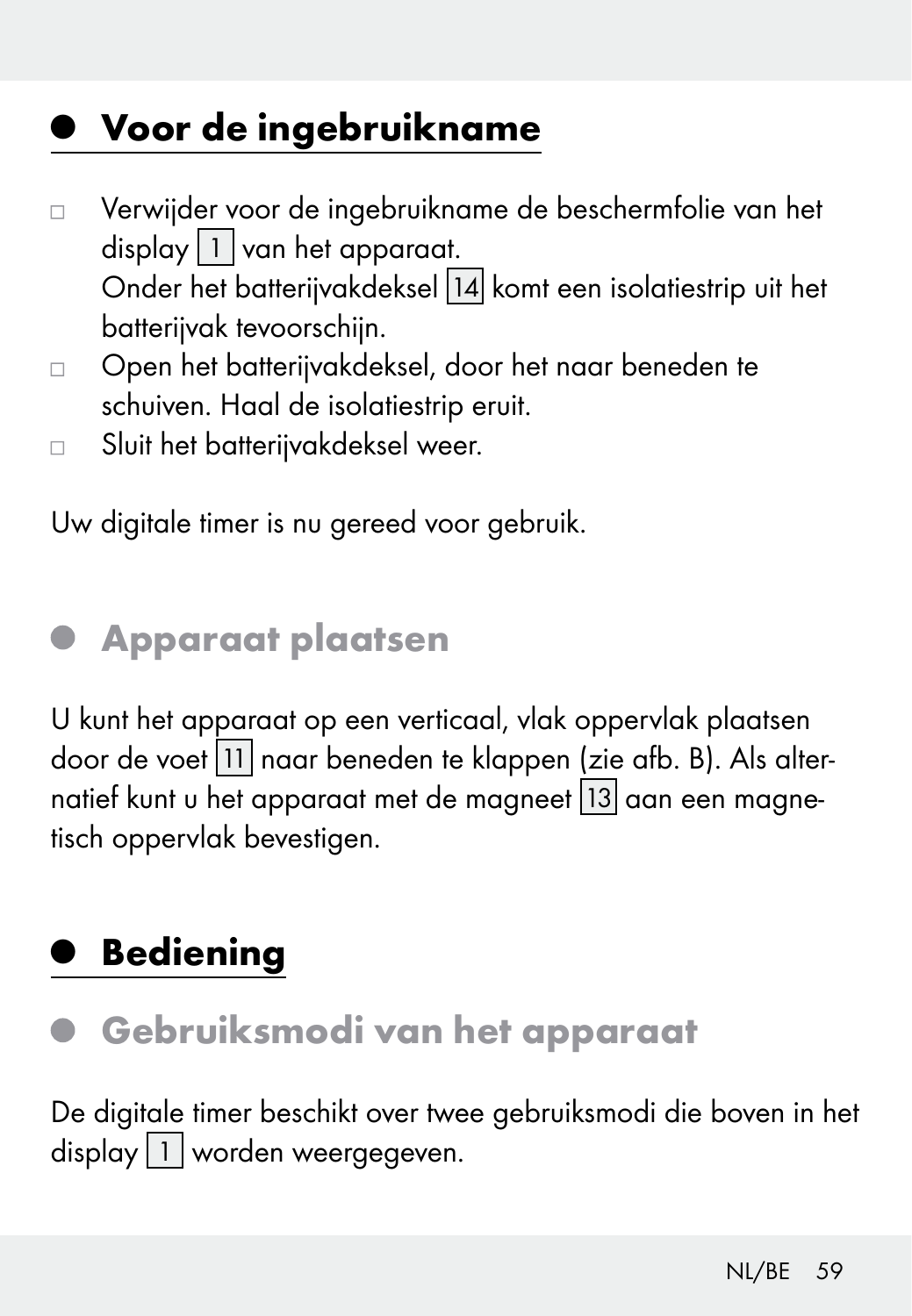□ Druk op de CLOCK (TIMER)-knop 5 om tussen de gebruiksmodi tijd (CLOCK) en timer (weergave TIMER) te wisselen.

### $\bullet$  Modus tijd (CLOCK)

In de tijd-modus wordt in het bovenste veld van het display  $|1|$  de tijd weergegeven. De beide onderste velden geven de tijd van de stopwatch weer (afb. C).

### Tijd instellen

- □ Houd in de tijdmodus de CLOCK (TIMER)-knop 5 3 seconden lang gedrukt. Het bovenste veld van het display 1 knippert.
- Druk op de S-knop  $\boxed{4}$ , de M-knop (12/24h)  $\boxed{3}$  resp. de H-knop 2, om de getoonde waarde voor seconde (S), minuut (M) resp. uur (H) stapsgewijs te veranderen. TIP: Houd de dienovereenkomstige knop gedrukt om de cijfers tijdens het instellen sneller te laten lopen.
- Druk kort op de CLOCK (TIMER)-knop om de ingestelde tijd te bevestigen. De tijd wordt nu zonder te knipperen weergegeven.
- Druk op de M-toets  $(12/24h)$  3, om te wisselen tussen 12- en 24-uurs modus.

#### Stopwatch activeren

Druk in de tijdmodus op de START/STOP (MEMORY)-knop 6. In het onderste gedeelte van het display  $\boxed{1}$  start de stopwatch en toont de afgelopen seconden, minuten en uren. In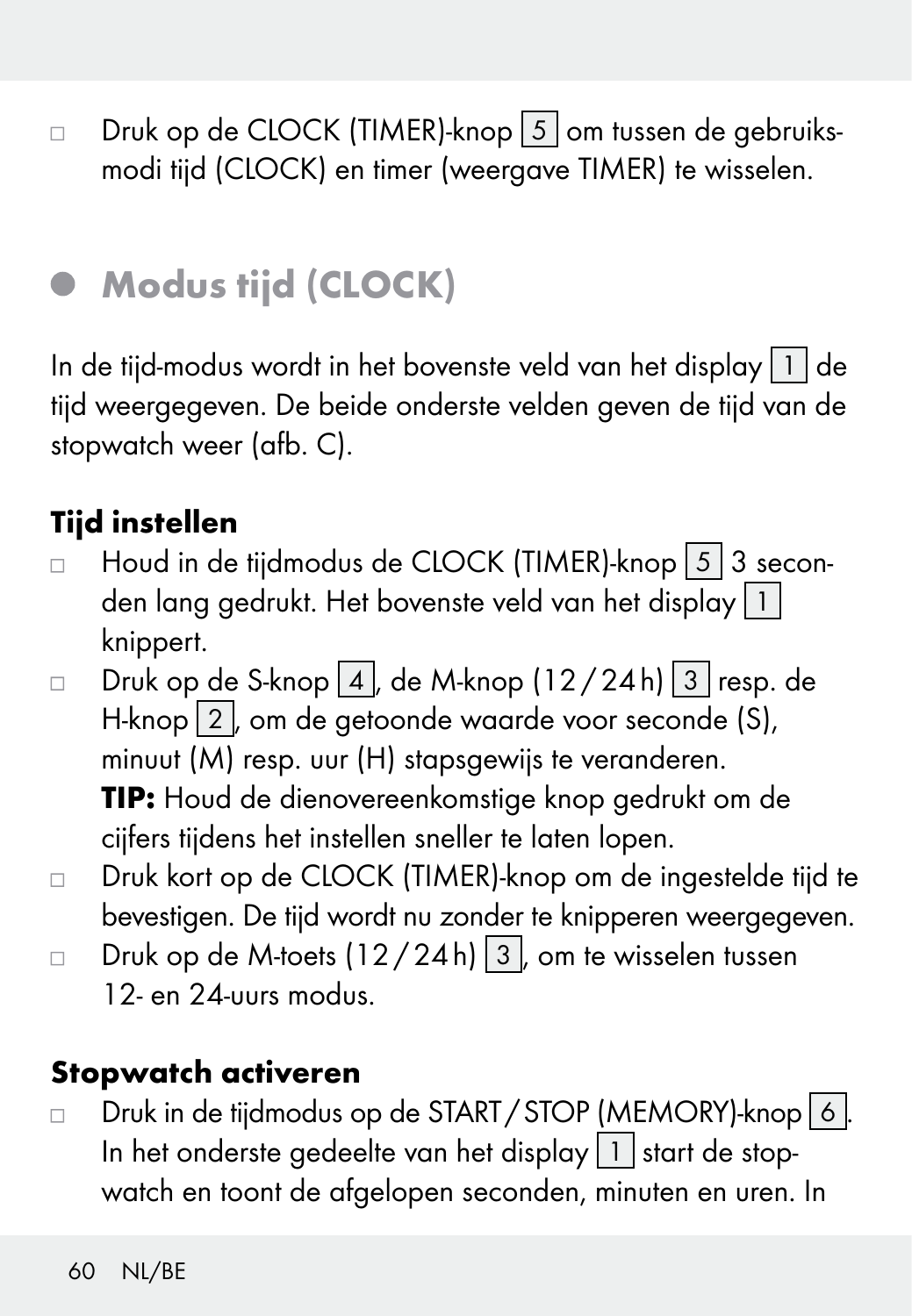het middelste veld van het display worden de honderdste van een seconde geteld.

- Druk op de START /STOP (MEMORY)-knop om de stopwatch te stoppen resp. het verder laten lopen weer te activeren.
- Nadat u de stopwatch hebt gestopt, kunt u de stopwatch door op de CLEAR-knop 7 te drukken weer op 0 zetten.

### Modus timer

In de timer modus verschijnen 3 tijdvelden. In alle drie de velden staat een timer ter beschikking (afb. D).

#### Gewenste tijd instellen

- □ Houd de T1-knop 10 3 seconden lang ingedrukt. Het veld naast de knop knippert en geeft op deze manier aan, dat een tijd kan worden ingesteld.
- Druk op de S-knop  $\boxed{4}$ , de M-knop (12/24h)  $\boxed{3}$  resp. de H-knop 2, om de getoonde waarde voor seconde (S), minuut (M) resp. uur (H) stapsgewijs te veranderen. TIP: Houd de dienovereenkomstige knop gedrukt om de cijfers tijdens het instellen sneller te laten lopen.
- □ Druk eventjes op de T1-knop on uw instelling te bevestigen. Het display van timer 1 stopt met knipperen en toont de ingestelde tijd.

Stel de timer naast de T2-knop 9 resp. de T3-knop 8 op dezelfde manier in.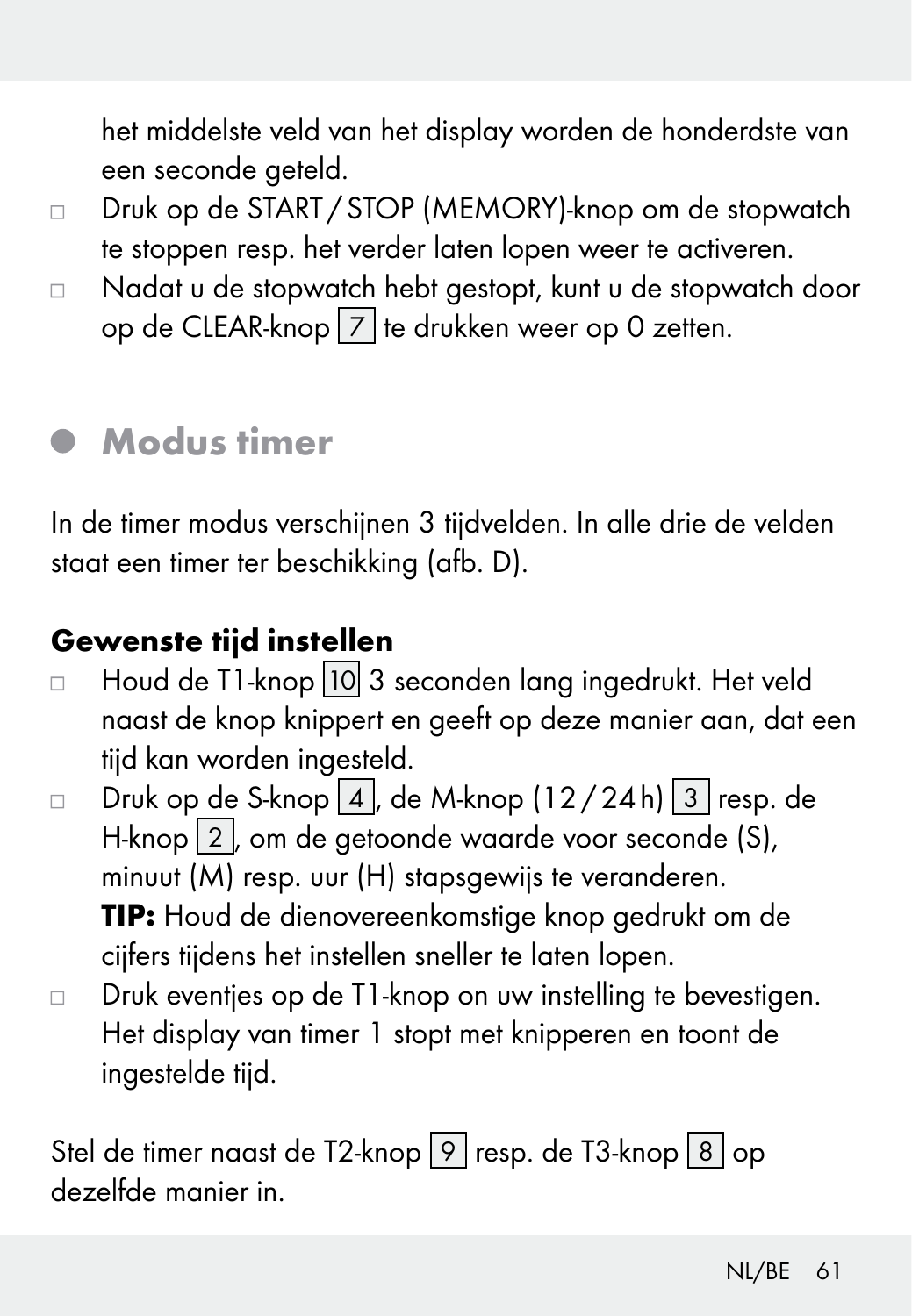#### Ingestelde timer activeren

De timer bevindt zich in de modus timer en de gekozen timer geeft de gekozen tijd aan.

- Druk opnieuw op de T1-knop 10 om de bovenste timer te activeren. De teller begint nu terug te tellen totdat hij bij 0 aankomt. Na afloop van de ingestelde tijd krijgt u een minuut lang een alarm te horen. Het display van de timer knippert, boven links boven de timer knippert de weergave TIME'S UP ("de tijd is afgelopen") en de timer begint nu weer voorwaarts te tellen.
- Druk op de T1-knop of de START/STOP (MEMORY)-knop 6 om het aftelproces van de timer en het alarm te stoppen.
- Druk op de CLEAR-knop  $\boxed{7}$  om de teller weer op 0 te zetten.

Stel de timer naast de T2-knop 9 resp. de T3-knop 8 op dezelfde manier in.

#### Proces van een timer onderbreken

□ Druk op de knop naast de desbetreffende timer (T1-, T2- resp. T3-knop) om de afloop van de desbetreffende timer te allen tijde te stoppen en ook weer te activeren.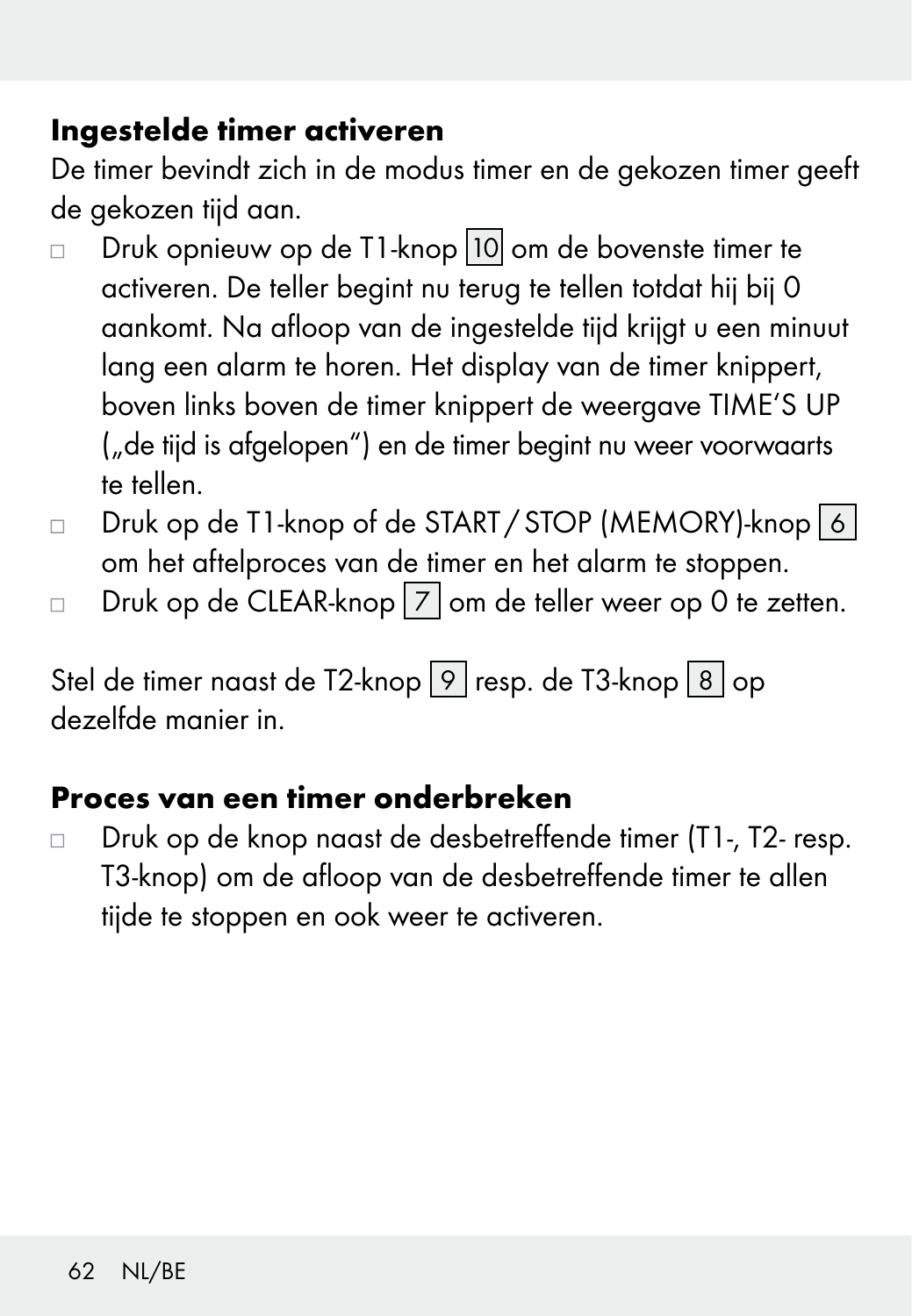### $\bullet\,$  Memory functie

### Memory functie van afzonderlijke timers

Iedere timer slaat de laatst gekozen tijd op. Door op de T1-, T2- resp. T3-knop 10, 9, resp. 8 te drukken, wordt in de modus timer de voor de desbetreffende timer als laatst gekozen tijd op het display  $\boxed{1}$  getoond.

- Druk nogmaals op de desbetreffende T1-, T2- resp. T3-knop om de bij deze knop bijbehorende timer te activeren.
- Druk op de desbetreffende T1-, T2- resp. T3-knop om het geluid uit te schakelen.

### Memory functie voor alle timers

- Druk op de START/STOP (MEMORY)-knop 6 om voor alle drie de timers de laatst geselecteerde tijden weer te geven.
- Druk nogmaals op de START /STOP (MEMORY)-knop om alle 3 tijden gelijktijdig te starten. Het geluid kan nu naar keuze via de desbetreffende T-knop (T1, T2, T3) of de START/STOP (MEMORY)-knop worden onderbroken.
- Druk na afloop van alle 3 de tijden op de CLEAR-knop  $\boxed{7}$  om na elkaar de timer 1 tot 3 op 0 te zetten.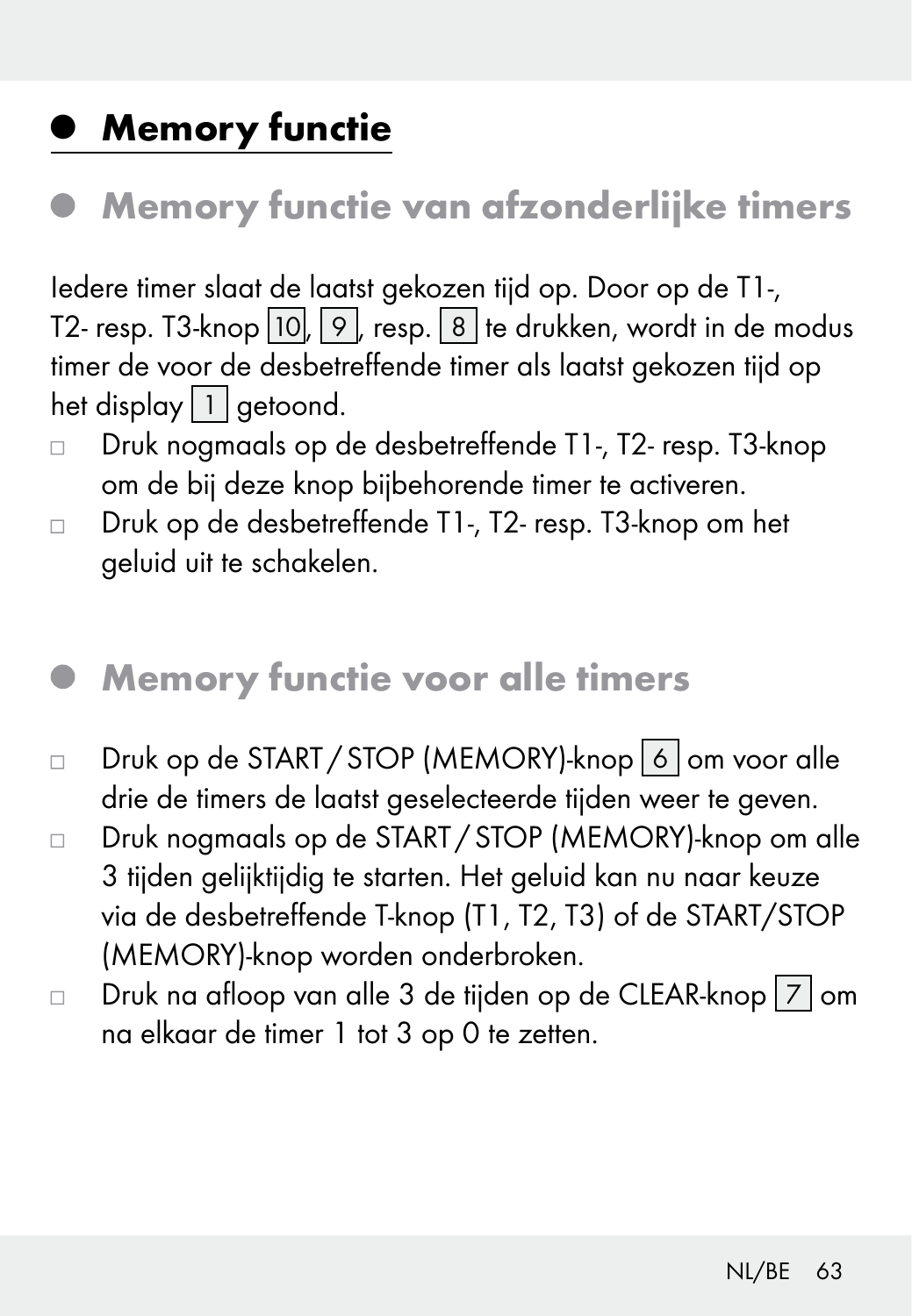### <sup>Q</sup> Batterijen vervangen

Opmerking: Als de leesbaarheid van het display 1 vanwege een zwakker wordend contrast slechter wordt, zijn de geplaatste batterijen leeg en moeten deze worden vervangen.

- □ Open het batterijvakdeksel 14 aan de achterkant van het apparaat, door het naar beneden te schuiven.
- Verwijder de oude batterijen. Gebruik een dun puntig voorwerp om de batterijen uit het batterijvak te bewegen. Opmerking: Let tijdens het plaatsen van de nieuwe batterijen op de juiste polariteit. Deze wordt boven het batterijvak aangegeven.
- Sluit het batterijvakdeksel weer zo, dat het hoorbaar vast klikt.

### <sup>Q</sup> Storingen verhelpen

Het apparaat bevat kwetsbare elektronische componenten. Daarom is het mogelijk dat het door radiografische apparaten in de directe omgeving gestoord wordt. Als onjuiste weergaven op het display 1 verschijnen, dient u dergelijke apparaten uit de buurt van dit apparaat te verwijderen.

Elektrostatische ontladingen kunnen tot functionele storingen leiden. Druk in dergelijke gevallen een dun, puntig voorwerp (bijv. de draad van een paperclip) in het RESET-gat 12 en druk er zachtjes tegenaan. Het apparaat activeert dan kortstondig alle weergaven van het display en stelt zich dan opnieuw in.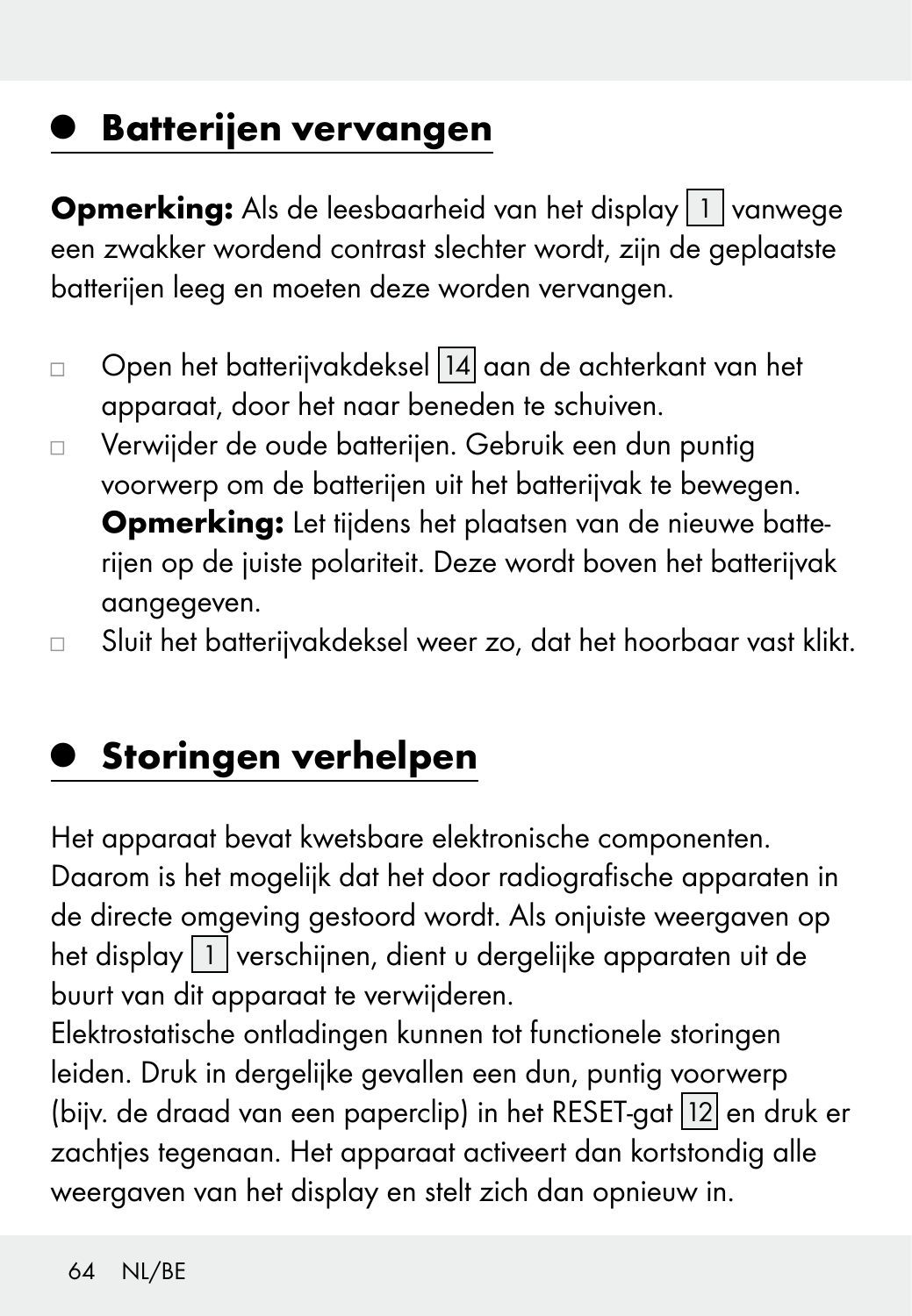### <sup>Q</sup> Reiniging en onderhoud

 Reinig het apparaat alleen aan de buitenzijde met een zachte, droge doek.

### <sup>Q</sup> Verwijdering



De verpakking bestaat uit milieuvriendelijke grondstoffen die u via de plaatselijke recyclingcontainers kunt afvoeren.

Informatie over de mogelijkheden om het uitgediende product na gebruik te verwijderen, verstrekt uw gemeentelijke overheid.



Gooi het afgedankte product omwille van het milieu niet weg via het huisvuil, maar geef het af bij het daarvoor bestemde depot of het gemeentelijke milieupark. Over afgifteplaatsen en hun openingstijden kunt u zich bij uw aangewezen instantie informeren.

Defecte of verbruikte batterijen moeten volgens de richtlijn 2006/66/ EG en diens veranderingen worden gerecycled. Geef batterijen en /of het apparaat af bij de daarvoor bestemde verzamelstations.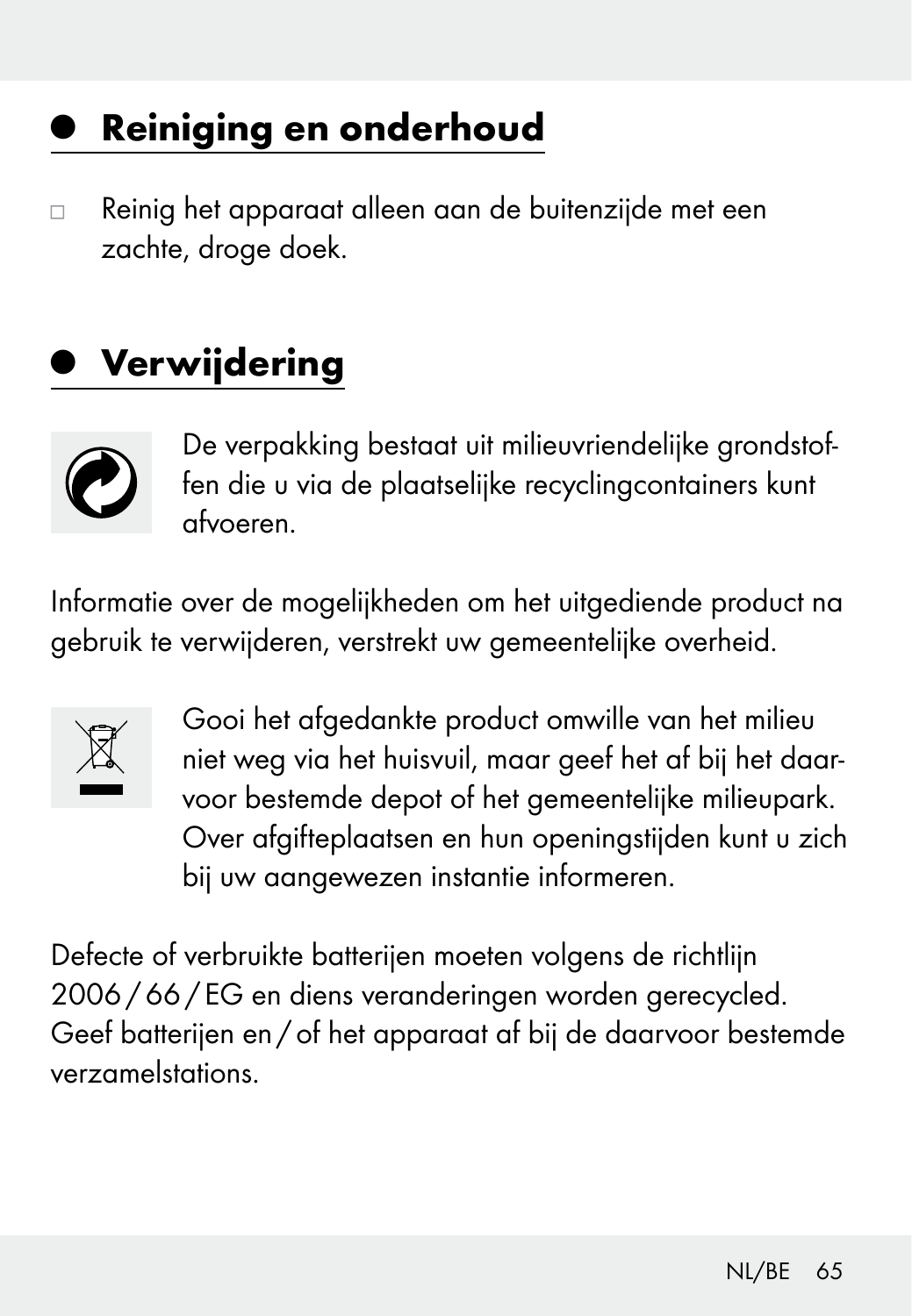

Batterijen mogen niet via het huisvuil worden weggegooid. Ze kunnen giftig zwaar metaal bevatten en vallen onder het chemisch afval. De chemische symbolen

van de zware metalen zijn als volgt:  $Cd = cadmium$ , Ha = kwik, Pb = lood. Geef verbruikte batterijen daarom af bij een gemeentelijk inzamelpunt.

## Garantie

Het product wordt volgens strenge kwaliteitsrichtlijnen zorgvuldig geproduceerd en voor levering grondig getest. In geval van schade aan het product kunt u rechtmatig beroep doen op de verkoper van het product. Deze wettelijke rechten worden door onze hierna vermelde garantie niet beperkt.

Op dit product verlenen wij 3 jaar garantie vanaf aankoopdatum. De garantieperiode start op de dag van aankoop. Bewaar de originele kassabon alstublieft. Dit document is nodig als bewijs voor aankoop.

Wanneer binnen 3 jaar na de aankoopdatum van dit product een materiaal- of productiefout optreedt, dan wordt het product door ons – naar onze keuze – gratis voor u gerepareerd of vervangen. Deze garantie komt te vervallen als het product beschadigd wordt, niet correct gebruikt of onderhouden wordt.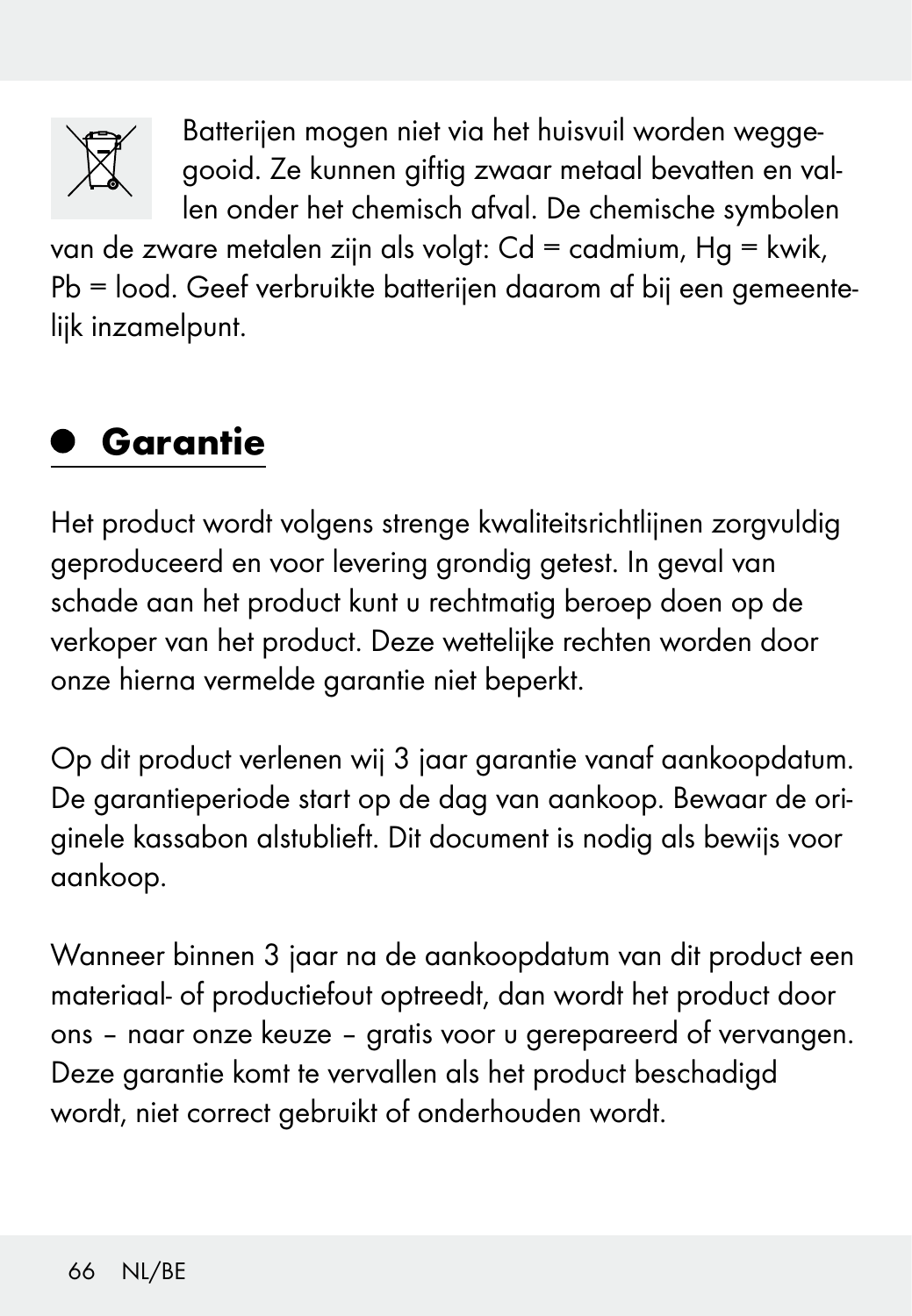De garantie geldt voor materiaal- en productiefouten. Deze garantie is niet van toepassing op productonderdelen, die onderhevig zijn aan normale slijtage en hierdoor als aan slijtage onderhevige onderdelen gelden (bijv. batterijen) of voor beschadigingen aan breekbare onderdelen, zoals bijv. schakelaars, accu's of dergelijke onderdelen, die gemaakt zijn van glas.

# $\epsilon$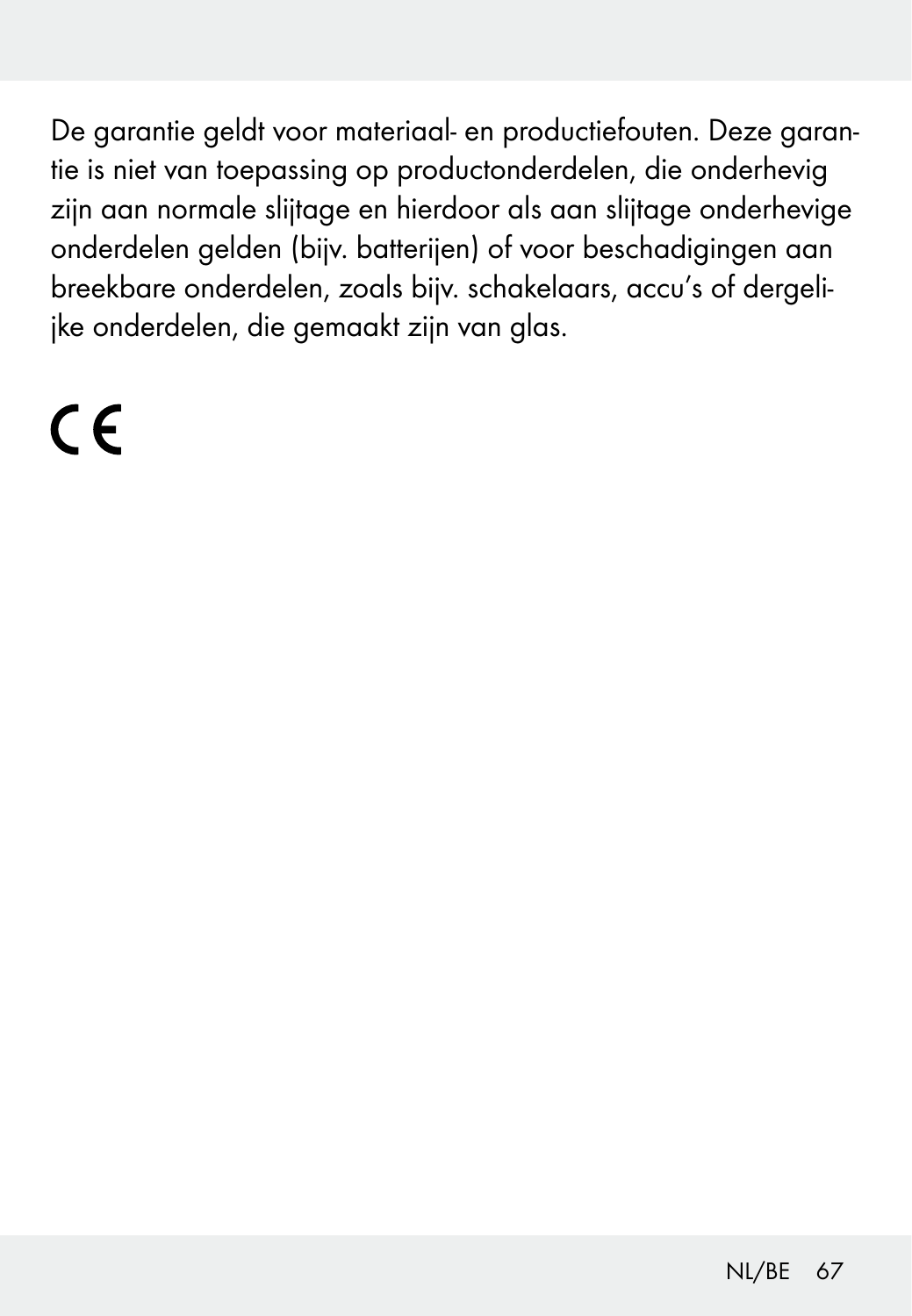| Einleitung<br>Bestimmungsgemäße Verwendung Seite 69 |  |
|-----------------------------------------------------|--|
| Allgemeine Sicherheitshinweise Seite 71             |  |
| Sicherheitshinweise zu Batterien  Seite 72          |  |
|                                                     |  |
|                                                     |  |
|                                                     |  |
|                                                     |  |
|                                                     |  |
|                                                     |  |
|                                                     |  |
|                                                     |  |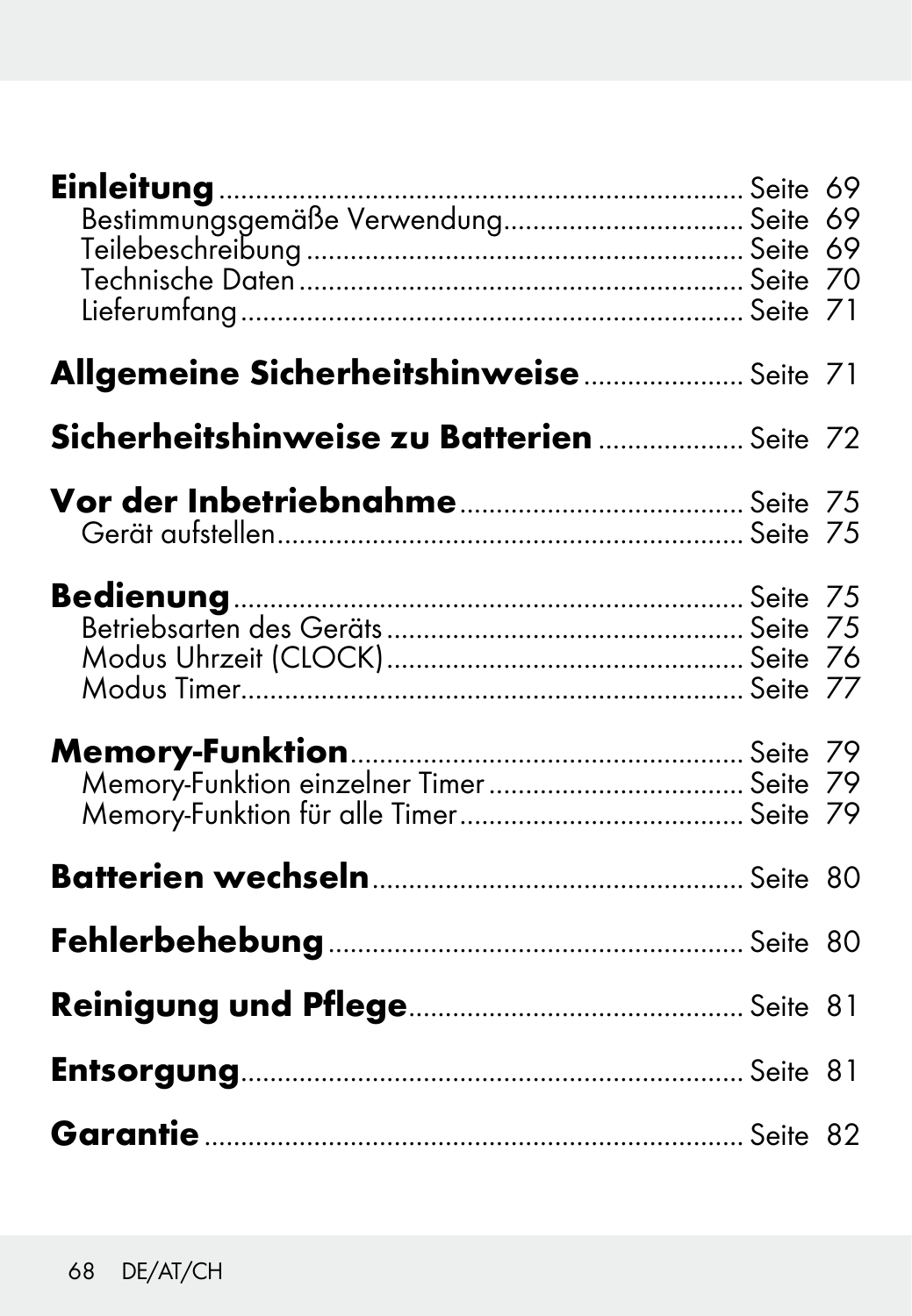### Kurzzeitmesser

### **B** Einleitung

Wir beglückwünschen Sie zum Kauf Ihres neuen Produkts. Sie haben sich damit für ein hochwertiges Produkt entschieden. Die Bedienungsanleitung ist Teil dieses Produkts. Sie enthält wichtige Hinweise für Sicherheit, Gebrauch und Entsorgung. Machen Sie sich vor der Benutzung des Produkts mit allen Bedien- und Sicherheitshinweisen vertraut. Benutzen Sie das Produkt nur wie beschrieben und für die angegebenen Einsatzbereiche. Händigen Sie alle Unterlagen bei Weitergabe des Produkts an Dritte mit aus.

### **· Bestimmungsgemäße Verwendung**

Der digitale Kurzzeitmesser ist dazu geeignet, den gleichzeitigen Ablauf von verschiedenen Zeitintervallen akustisch anzuzeigen. Darüber hinaus verfügt er über eine Uhrzeitanzeige sowie eine Stoppuhr. Das Gerät ist nur für den Betrieb in geschlossenen Räumen bei normaler Zimmertemperatur geeignet.

### **• Teilebeschreibung**

| 1 Display           |
|---------------------|
| $\boxed{2}$ H-Taste |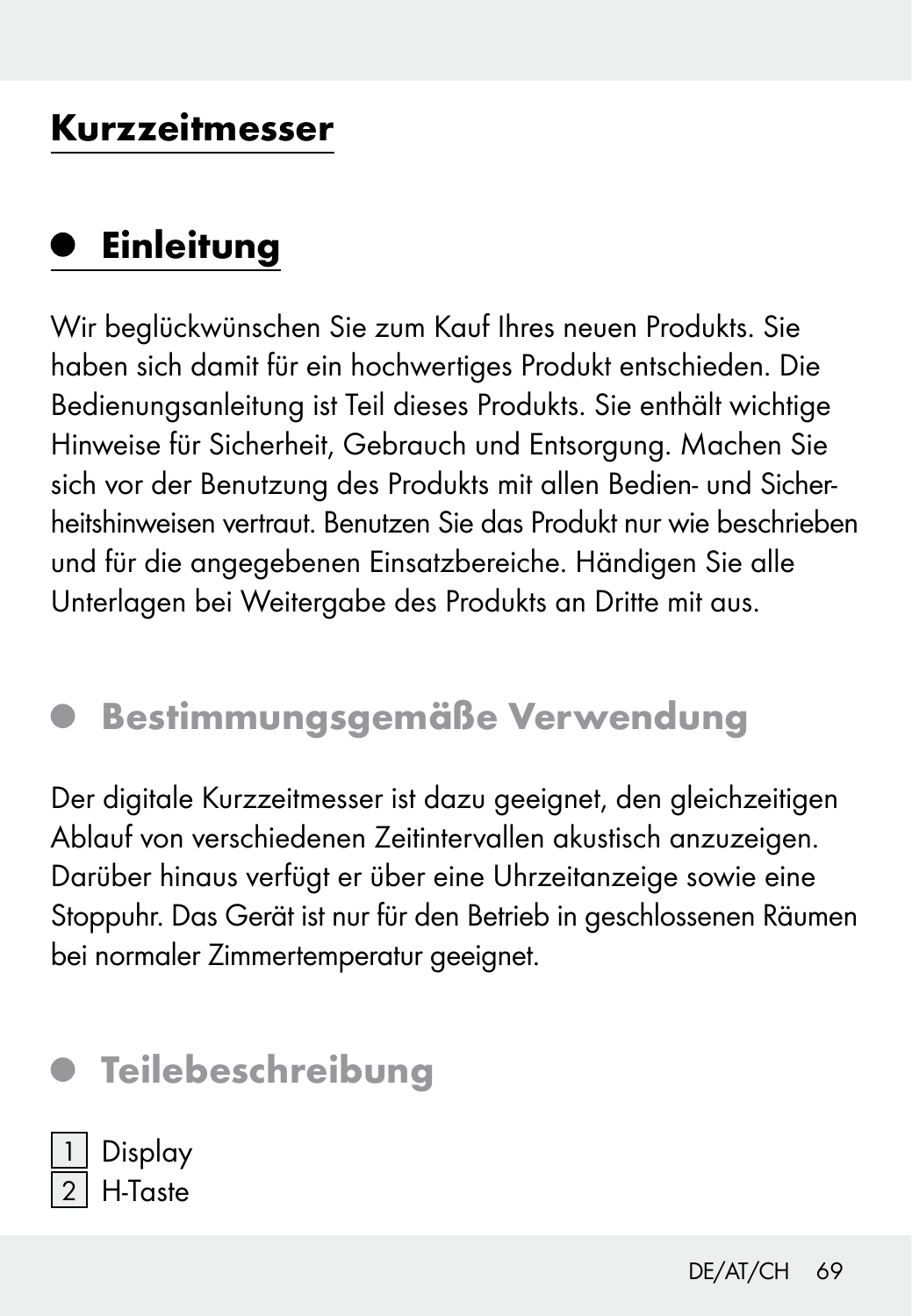3 M-Taste (12/24h) 4 S-Taste 5 CLOCK (TIMER)-Taste<br>6 START / STOP IMENAC 6 START /STOP (MEMORY)-Taste 7 CLEAR-Taste 8 T3-Taste 9 T<sub>2</sub>-Taste 10 T1-Taste 11 Aufsteller  $\overline{12}$  RESET-Loch 13 Magnet 14 Batteriefachdeckel<br>15 Uhrzeit 15 Uhrzeit 16 Hundertstelsekunden 17 Stoppuhr 18 Timer 1 19 Timer 2 20 Timer 3

### Technische Daten

Betriebsspannung:  $3V \rightarrow$  (Gleichstrom) Batterietyp: 2 x 1,5V, Knopfzellen, Typ LR44 Abwärtszählbereich: 99h: 59min: 59s – 1s Aufwärtszählbereich: 1s – 99h: 59min: 59s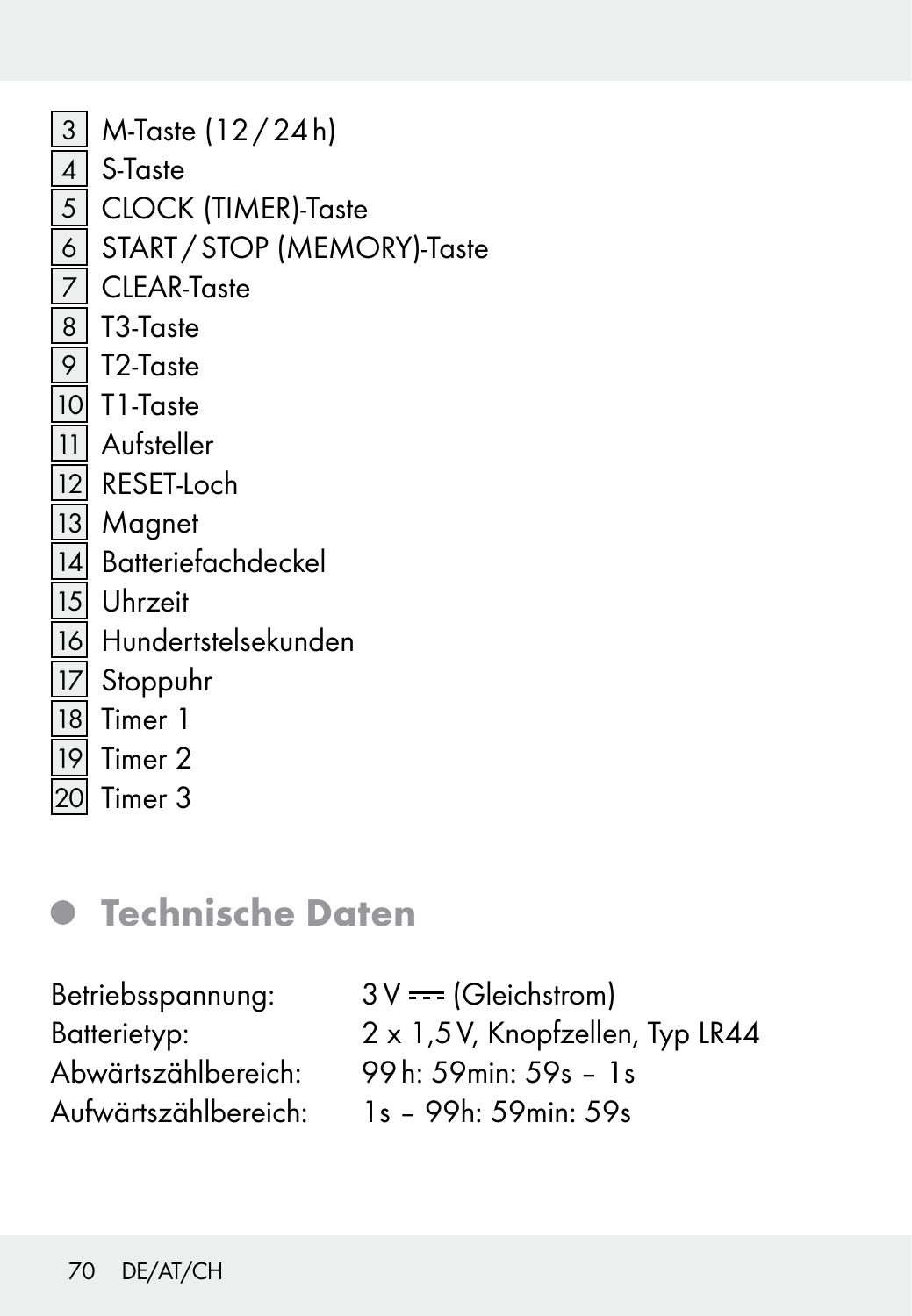### Lieferumfang

- 1 digitaler Kurzzeitmesser
- 2 Batterien, Typ LR44 (bereits eingelegt)
- 1 Bedienungsanleitung

## Allgemeine Sicherheitshinweise

Machen Sie sich vor der ersten Benutzung des Produkts mit allen Bedien- und Sicherheitshinweisen vertraut! Händigen Sie alle Unterlagen bei Weitergabe des Produkts an Dritte ebenfalls mit aus!

- Kontrollieren Sie das Produkt vor der Inbetriebnahme auf Beschädigungen! Nehmen Sie ein beschädigtes Produkt nicht in Betrieb!
- Setzen Sie das Gerät keiner Feuchtigkeit aus! Es kann hierdurch beschädigt werden.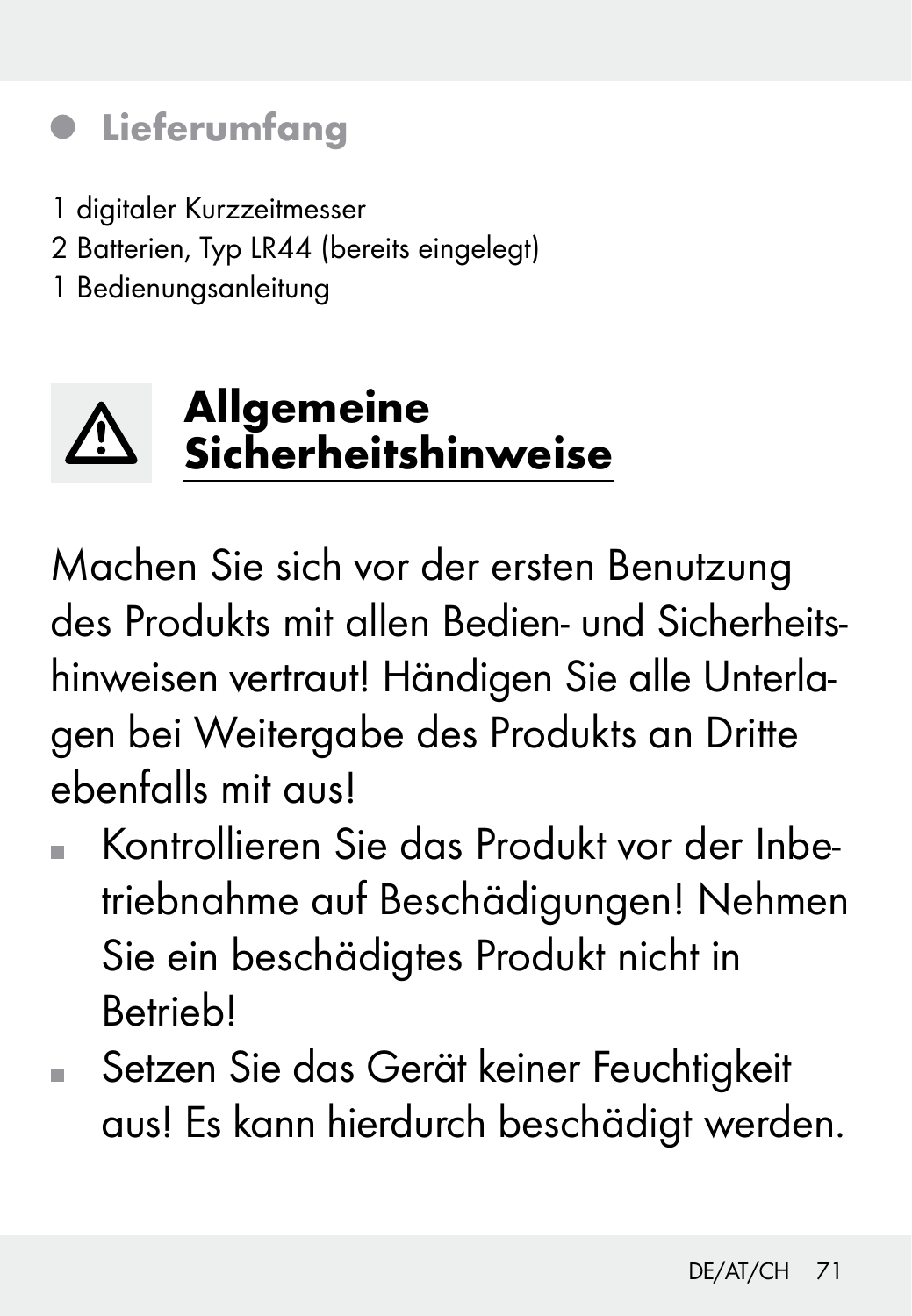Dieses Gerät kann von Kindern ab 8 Jahren und darüber sowie von Personen mit verringerten physischen, sensorischen oder mentalen Fähigkeiten oder Mangel an Erfahrung und Wissen benutzt werden, wenn sie beaufsichtigt oder bezüglich des sicheren Gebrauchs des Gerätes unterwiesen wurden und die daraus resultierenden Gefahren verstehen. Kinder dürfen nicht mit dem Gerät spielen. Reinigung und Benutzerwartung dürfen nicht von Kindern ohne Beaufsichtigung durchgeführt werden.

## Sicherheitshinweise zu Batterien

## **A WARNUNG! LEBENSGEFAHR!**

 Batterien gehören nicht in Kinderhände. Suchen Sie im Falle eines Verschluckens sofort einen Arzt auf!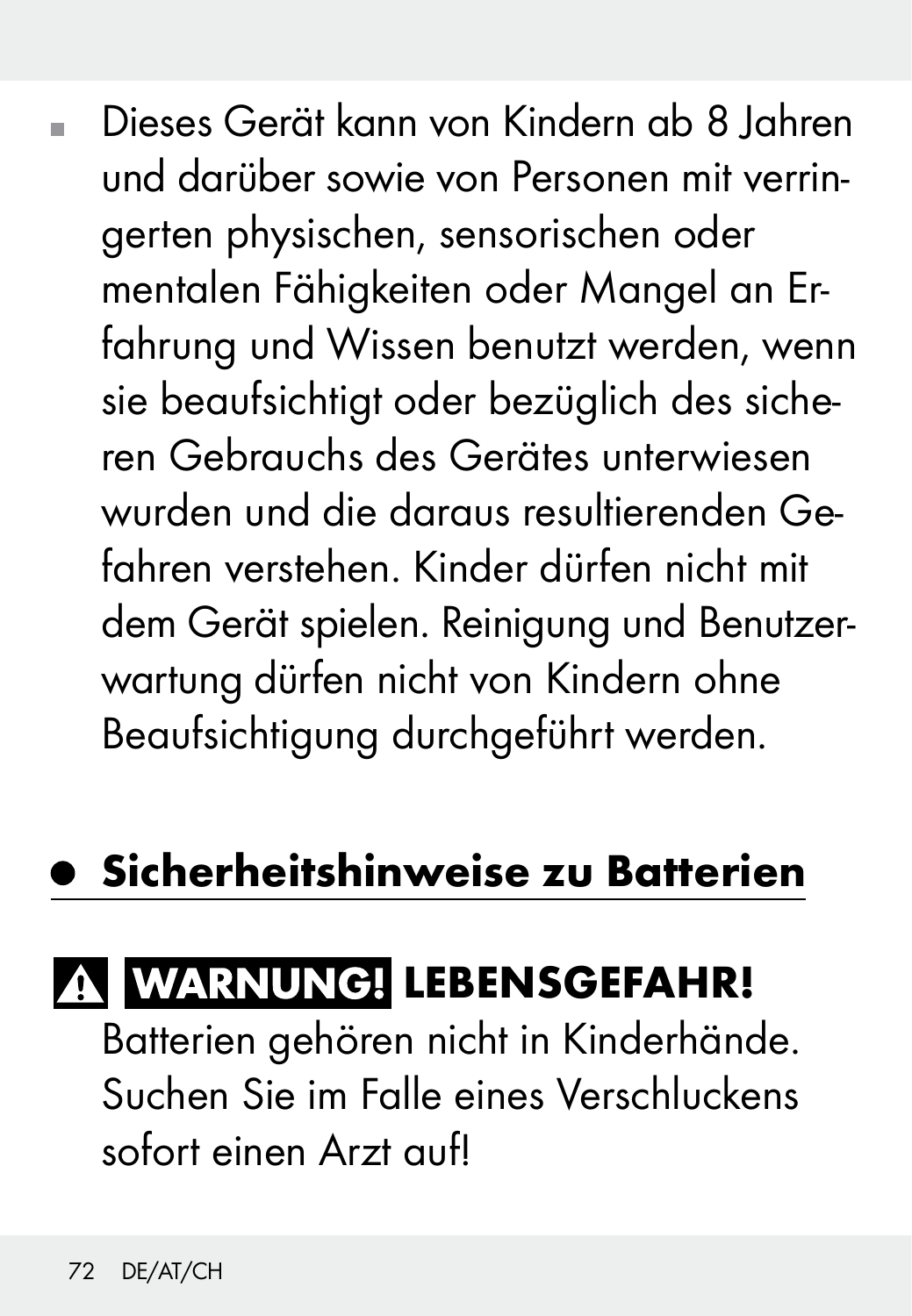

# **EXPLOSIONSGEFAHR!** Laden

Sie nicht aufladbare Batterien

 niemals wieder auf, schließen Sie sie nicht kurz und/oder öffnen Sie sie nicht!

- Werfen Sie Batterien niemals in Feuer oder Wasser!
- Setzen Sie Batterien keiner mechanischen Belastung aus!

# Gefahr des Auslaufens der Batterien

- Im Falle eines Auslaufens der Batterien entfernen Sie diese sofort aus dem Gerät, um Beschädigungen zu vermeiden!
- Vermeiden Sie den Kontakt mit Haut, Augen und Schleimhäuten! Spülen Sie bei Kontakt mit Batteriesäure die betroffenen Stellen sofort mit klarem Wasser und suchen Sie umgehend einen Arzt auf!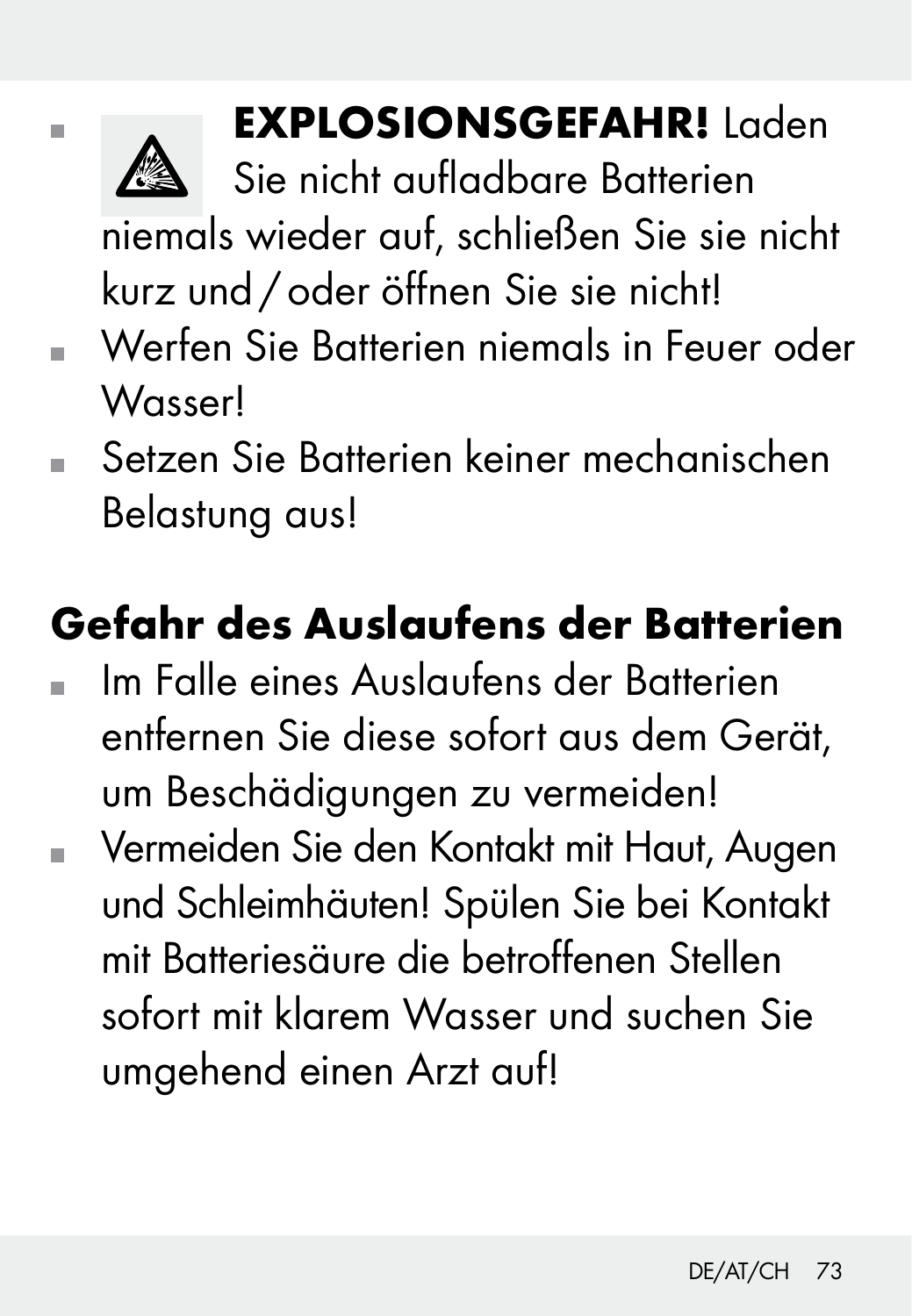- Verwenden Sie nur Batterien des gleichen Typs! Alte Batterien nicht mit neuen mischen!
- **Vermeiden Sie extreme Bedingungen und** Temperaturen, die auf Batterien einwirken können z. B. auf Heizkörpern!
- Entfernen Sie die Batterien, wenn sie längere Zeit nicht verwendet worden sind, aus dem Gerät!

# Gefahr der Gerätebeschädigung

- Ausschließlich den angegebenen Batterietyp verwenden!
- Achten Sie beim Einlegen auf die richtige Polarität! Diese wird auf dem Batteriefach angezeigt!
- Reinigen Sie Batterie- und Gerätekontakt vor dem Einlegen falls erforderlich!
- **Entfernen Sie verbrauchte Batterien umge**hend aus dem Gerät!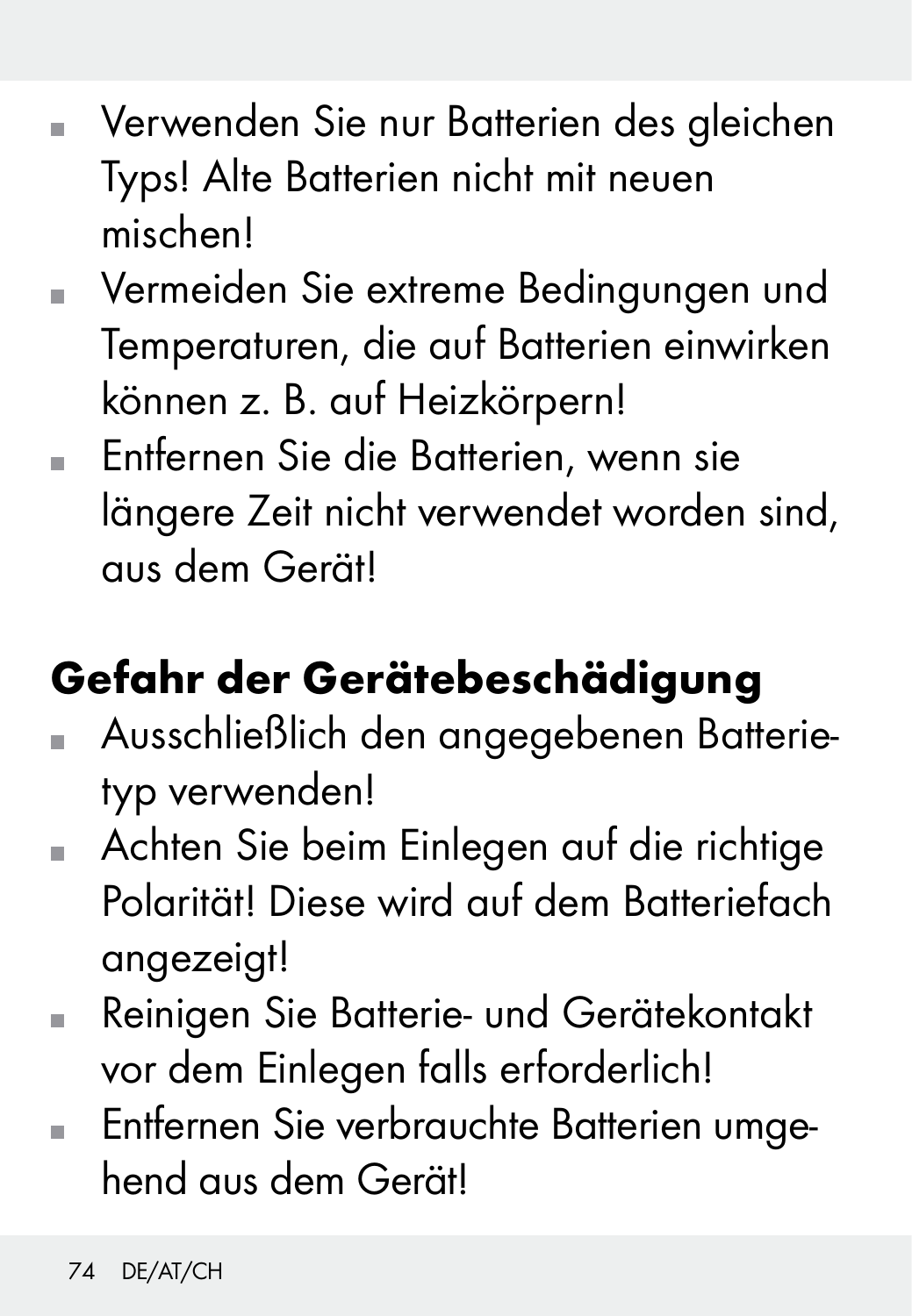### $\bullet\,$  Vor der Inbetriebnahme

- Entfernen Sie vor der Inbetriebnahme die Schutzfolie vom Display 1 des Geräts. Unter dem Batteriefachdeckel 14 ragt ein Isolierstreifen aus dem Batteriefach.
- Öffnen Sie den Batteriefachdeckel, indem Sie ihn nach unten schieben. Entnehmen Sie den Isolierstreifen.
- Schließen Sie den Batteriefachdeckel wieder.

Ihr digitaler Kurzzeitmesser ist nun betriebsbereit.

#### Gerät aufstellen

Sie können das Gerät auf waagerechten, ebenen Oberflächen aufstellen, indem Sie den Aufsteller 11 nach unten klappen (siehe Abb. B). Alternativ können Sie das Gerät mit dem Magneten 13 an magnetisierbaren Oberflächen befestigen.

# **Bedienung**

Betriebsarten des Geräts

Der digitale Kurzzeitmesser verfügt über zwei Betriebsarten, welche oben im Display  $\boxed{1}$  angezeigt werden.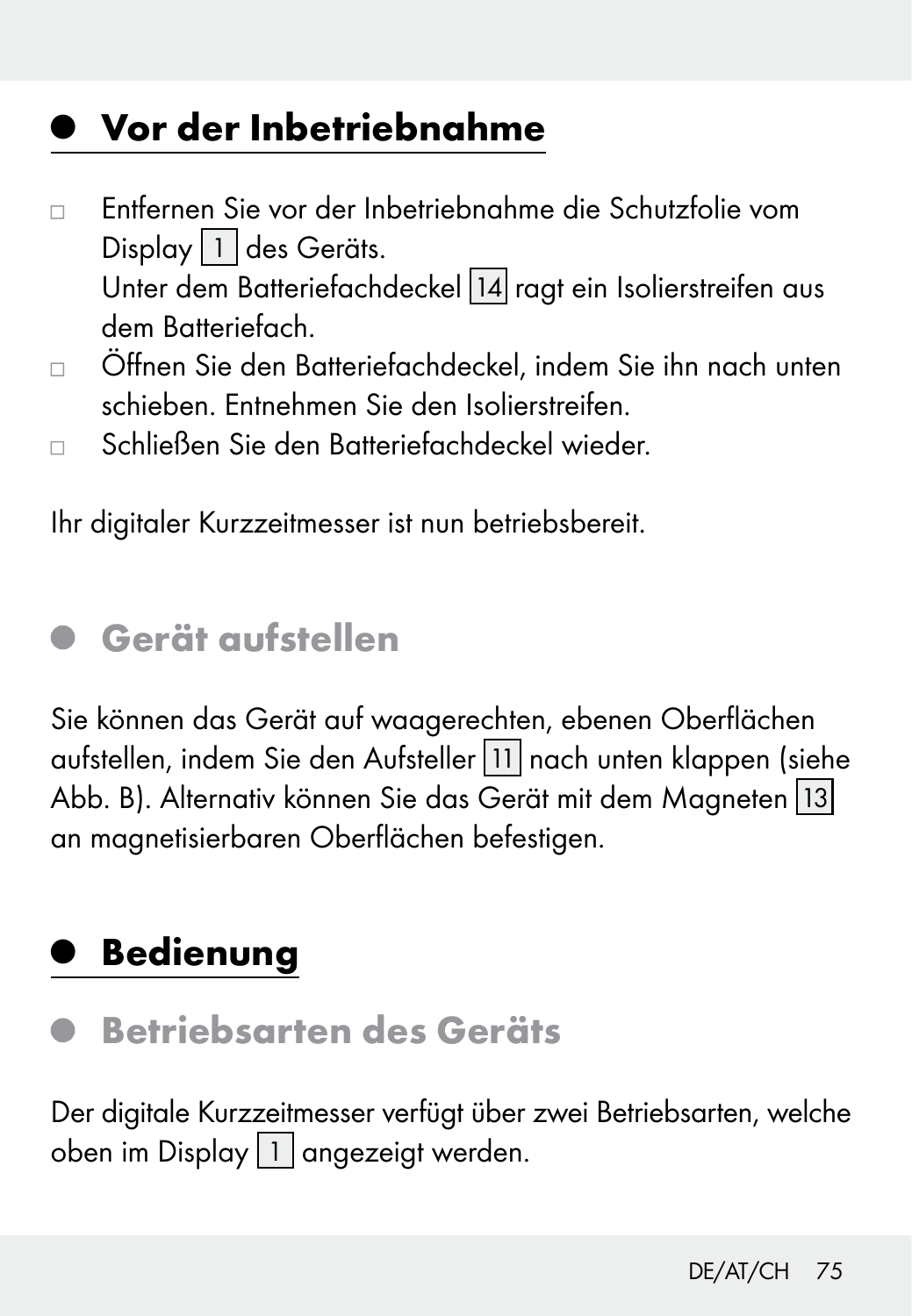□ Drücken Sie die CLOCK (TIMER)-Taste 5 , um zwischen den Betriebsarten Uhrzeit (CLOCK) und Timer (Anzeige TIMER) hin- und herzuschalten.

### Modus Uhrzeit (CLOCK)

Im Uhrzeit-Modus wird im oberen Feld des Displays 1 die Uhrzeit angezeigt. Die beiden unteren Felder zeigen die Zeit der Stoppuhr an (Abb. C).

#### Uhrzeit einstellen

- □ Halten Sie im Uhrzeit-Modus die CLOCK (TIMER)-Taste 5 3 Sekunden lang gedrückt. Das oberste Feld des Displays 1 blinkt.
- □ Drücken Sie die S-Taste 4, die M-Taste (12/24h) 3 bzw. die H-Taste 2, um die angezeigten Werte für Sekunde (S), Minute (M) bzw. Stunde (H) schrittweise zu verändern. TIPP: Halten Sie die entsprechende Taste gedrückt, um zur schnelleren Einstellung einen automatischen Vorlauf der Zahlen zu erzeugen.
- □ Drücken Sie kurz die CLOCK (TIMER)-Taste, um die eingestellte Uhrzeit zu bestätigen. Die Uhrzeit wird ohne Blinken angezeigt.
- Drücken Sie die M-Taste (12/24 h) 3. um zwischen 12- und 24-Stunden-Modus zu wechseln.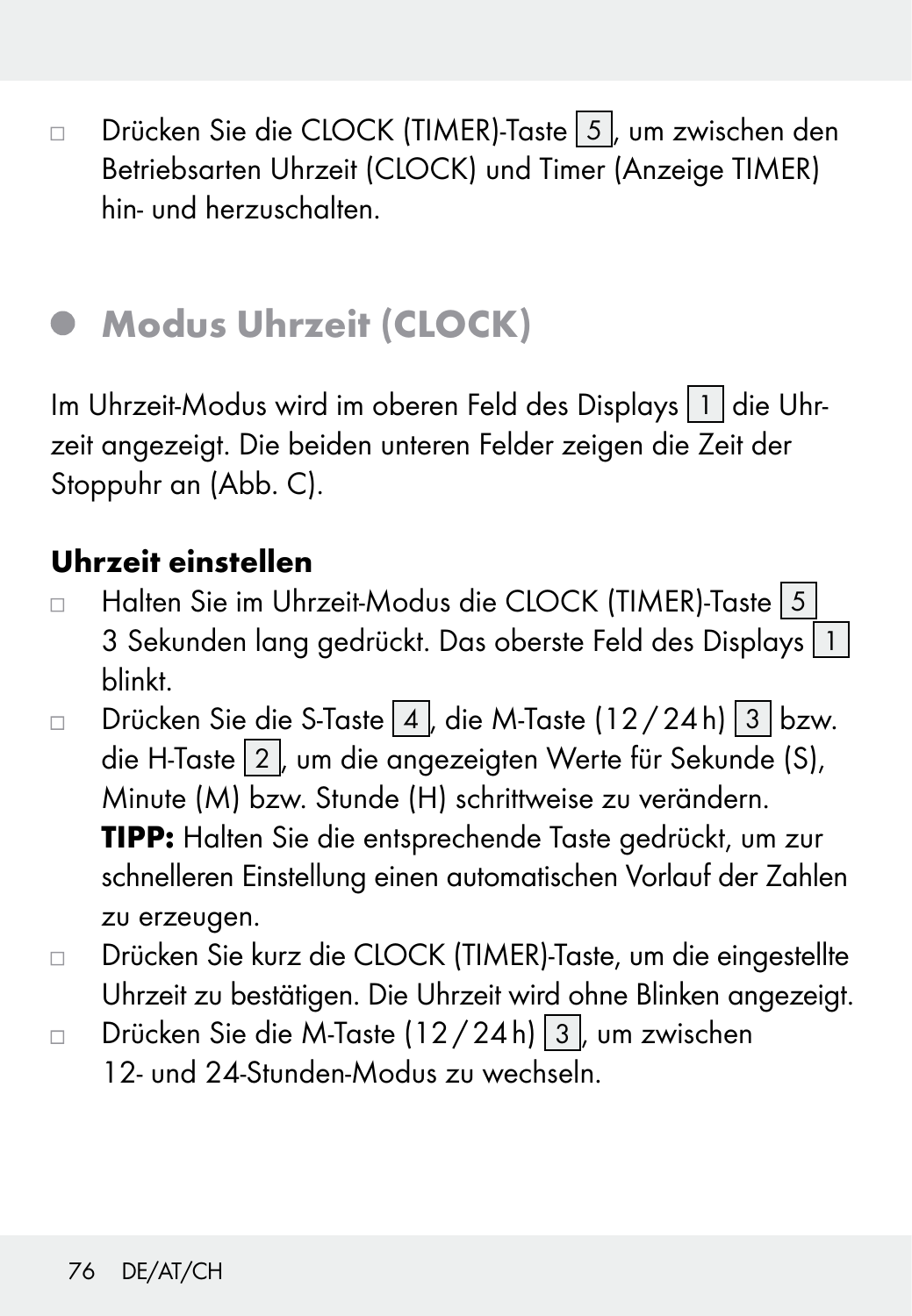#### Stoppuhr aktivieren

- Drücken Sie im Uhrzeit-Modus die START /STOP (MEMORY)- Taste 6. Im unteren Teil des Displays 1 startet die Stoppuhr und zeigt die abgelaufenen Sekunden, Minuten und Stunden an. Im mittleren Feld des Displays werden die Hundertstelsekunden gezählt.
- Drücken Sie die START/STOP (MEMORY)-Taste, um die Stoppuhr anzuhalten bzw. das Weiterzählen wieder zu aktivieren.
- Nachdem Sie die Stoppuhr angehalten haben, können Sie die Stoppuhr durch Drücken der CLEAR-Taste 7 wieder auf 0 stellen.

#### Modus Timer

Im Modus Timer erscheinen 3 Zeitfelder. In allen drei Feldern wird ein Timer bereitgestellt (Abb. D).

#### Gewünschte Zeit einstellen

- □ Halten Sie die T1-Taste 10 3 Sekunden lang gedrückt. Das Feld neben der Taste blinkt und signalisiert auf diese Art, dass eine Zeit eingestellt werden kann.
- □ Drücken Sie die S-Taste 4, die M-Taste (12/24h) 3 bzw. die H-Taste 2 , um die angezeigten Werte für Sekunde (S), Minute (M) bzw. Stunde (H) schrittweise zu verändern. TIPP: Halten Sie die entsprechende Taste gedrückt, um zur schnelleren Einstellung einen automatischen Vorlauf der Zahlen zu erzeugen.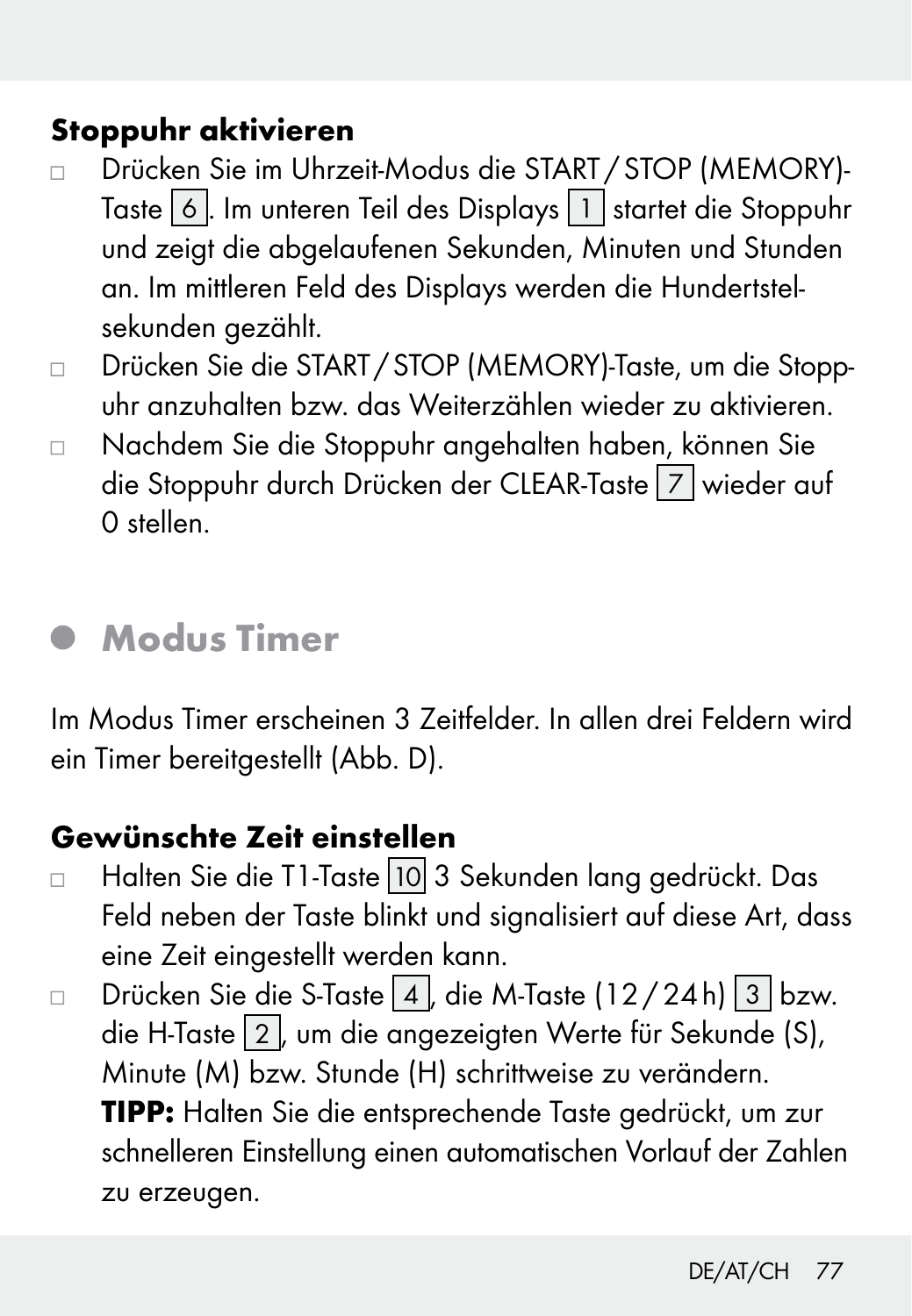Drücken Sie kurz die T1-Taste, um Ihre Einstellung zu bestätigen. Das Display des Timers 1 hört auf zu blinken und zeigt die eingestellte Zeit an.

Stellen Sie die Timer neben der T2-Taste 9 bzw. der T3-Taste 8 auf die gleiche Art ein.

#### Eingestellten Timer aktivieren

Der Kurzzeitmesser befindet sich im Modus Timer und der gewählte Timer zeigt die gewählte Zeit an.

- □ Drücken Sie erneut die T1-Taste 10, um den obersten Timer zu aktivieren. Der Zähler zählt nun abwärts bis auf 0. Nach Ablauf der eingestellten Zeit ertönt für die Dauer von einer Minute ein Signalton. Das Display des Timers blinkt, oben links über dem Timer blinkt die Anzeige TIME'S UP ("die Zeit ist abgelaufen") und der Timer zählt aufwärts.
- Drücken Sie die T1-Taste oder die START /STOP (MEMORY)- Taste 6 , um den Zählvorgang des Timers und das Tonsignal zu stoppen.
- $\Box$  Drücken Sie die CLEAR-Taste  $\boxed{7}$ , um den Zähler wieder auf 0 zu setzen.

Stellen Sie die Timer neben der T2-Taste 9 bzw. der T3-Taste 8 auf die gleiche Art ein.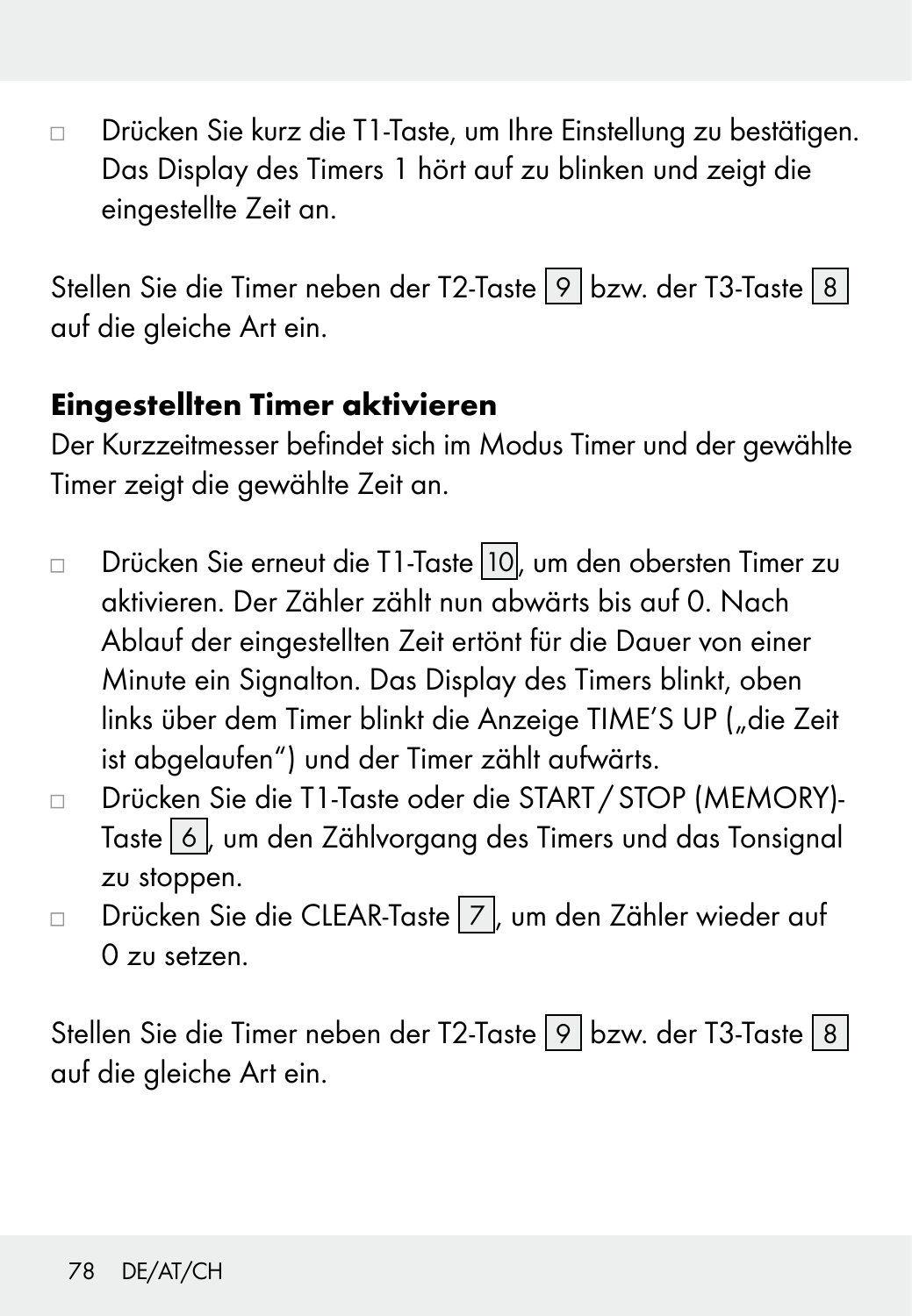#### Ablauf eines Timers unterbrechen

 Drücken Sie die Taste neben dem jeweiligen Timer (T1-, T2 bzw. T3-Taste), um den Zeitablauf des jeweiligen Zählers jederzeit anzuhalten und auch wieder zu aktivieren.

### **Memory-Funktion**

### Memory-Funktion einzelner Timer

Jeder Timer speichert die zuletzt gewählte Zeit. Durch Drücken der T1-, T2- bzw. T3-Taste 10, 9 , bzw. 8 wird im Modus Timer die für den jeweiligen Timer zuletzt gewählte Zeit im Display 11 aufgerufen.

- Drücken Sie die jeweilige T1-, T2- bzw. T3-Taste erneut, um den dieser Taste zugehörigen Timer zu aktivieren.
- Drücken Sie die jeweilige T1-, T2- bzw. T3-Taste, um das Tonsignal zu stoppen.
- Memory-Funktion für alle Timer
- □ Drücken Sie die START / STOP (MEMORY)-Taste 6 , um für alle drei Timer die zuletzt gewählten Zeiten aufzurufen.
- Drücken Sie die START /STOP (MEMORY)-Taste erneut, um alle 3 Zeiten gleichzeitig zu starten. Das Tonsignal kann nun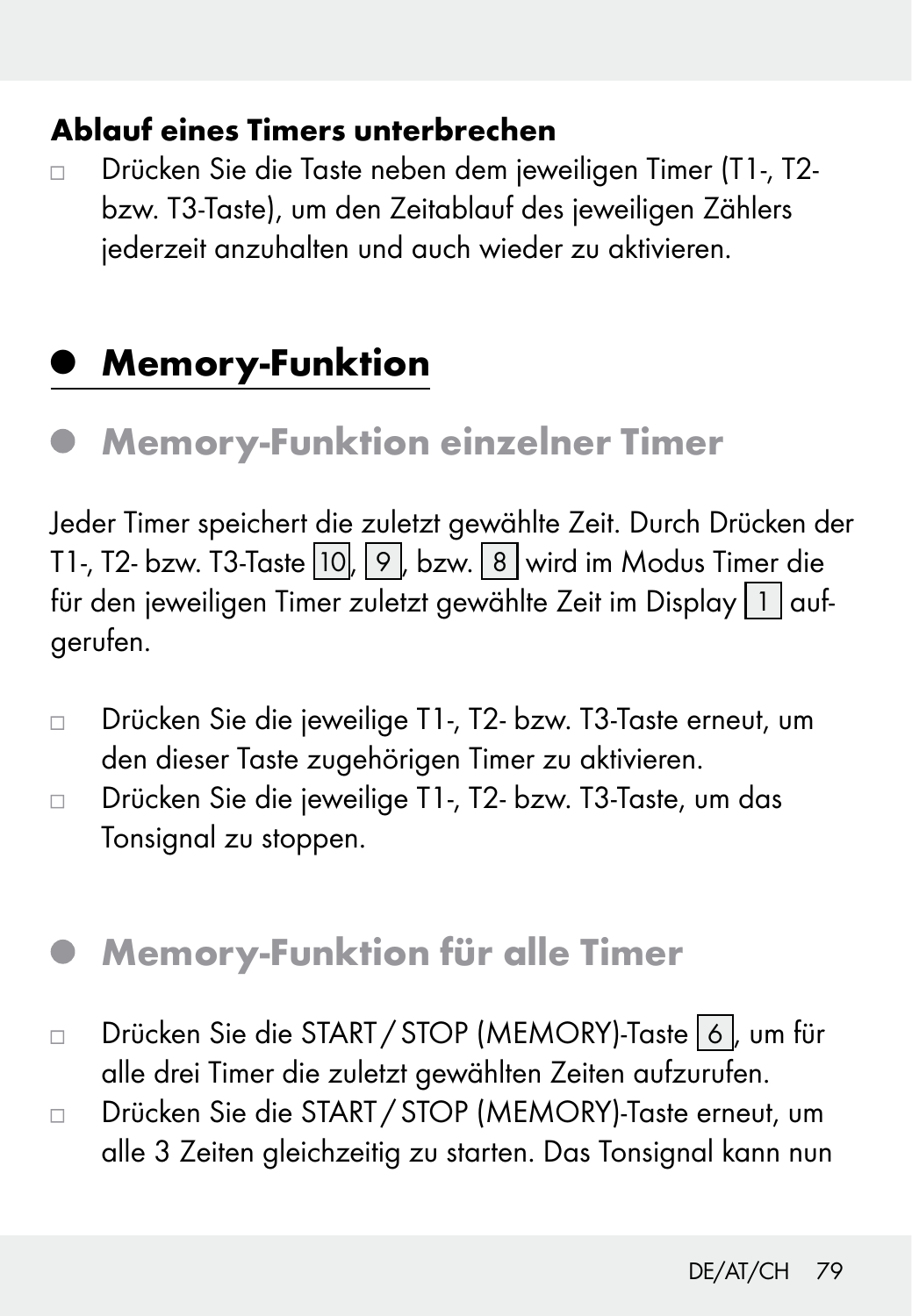wahlweise über die jeweilige T-Taste (T1, T2, T3) oder die START /STOP (MEMORY)-Taste unterbrochen werden.

Drücken Sie nach Ablauf aller 3 Zeiten die CLEAR-Taste [7]. um nacheinander die Ablaufzähler 1 bis 3 auf 0 zu setzen.

### $\bullet$  Batterien wechseln

Hinweis: Wenn die Lesbarkeit des Displays 1 aufgrund des schwächer werdenden Kontrastes nachlässt, sind die eingelegten Batterien aufgebraucht und müssen getauscht werden.

- Öffnen Sie den Batteriefachdeckel 14 auf der Rückseite des Geräts, indem Sie ihn nach unten schieben.
- Entnehmen Sie die alten Batterien. Verwenden Sie einen dünnen spitzen Gegenstand, um die Batterien aus dem Batteriefach zu hebeln.

Hinweis: Achten Sie beim Einsetzen der neuen Batterien auf die richtige Polarität. Diese wird über dem Batteriefach angezeigt.

 Schließen Sie den Batteriefachdeckel wieder, sodass er hörbar einrastet.

# <sup>Q</sup> Fehlerbehebung

Das Gerät enthält empfindliche elektronische Bauteile. Daher ist es möglich, dass es durch Funkübertragungsgeräte in unmittelbarer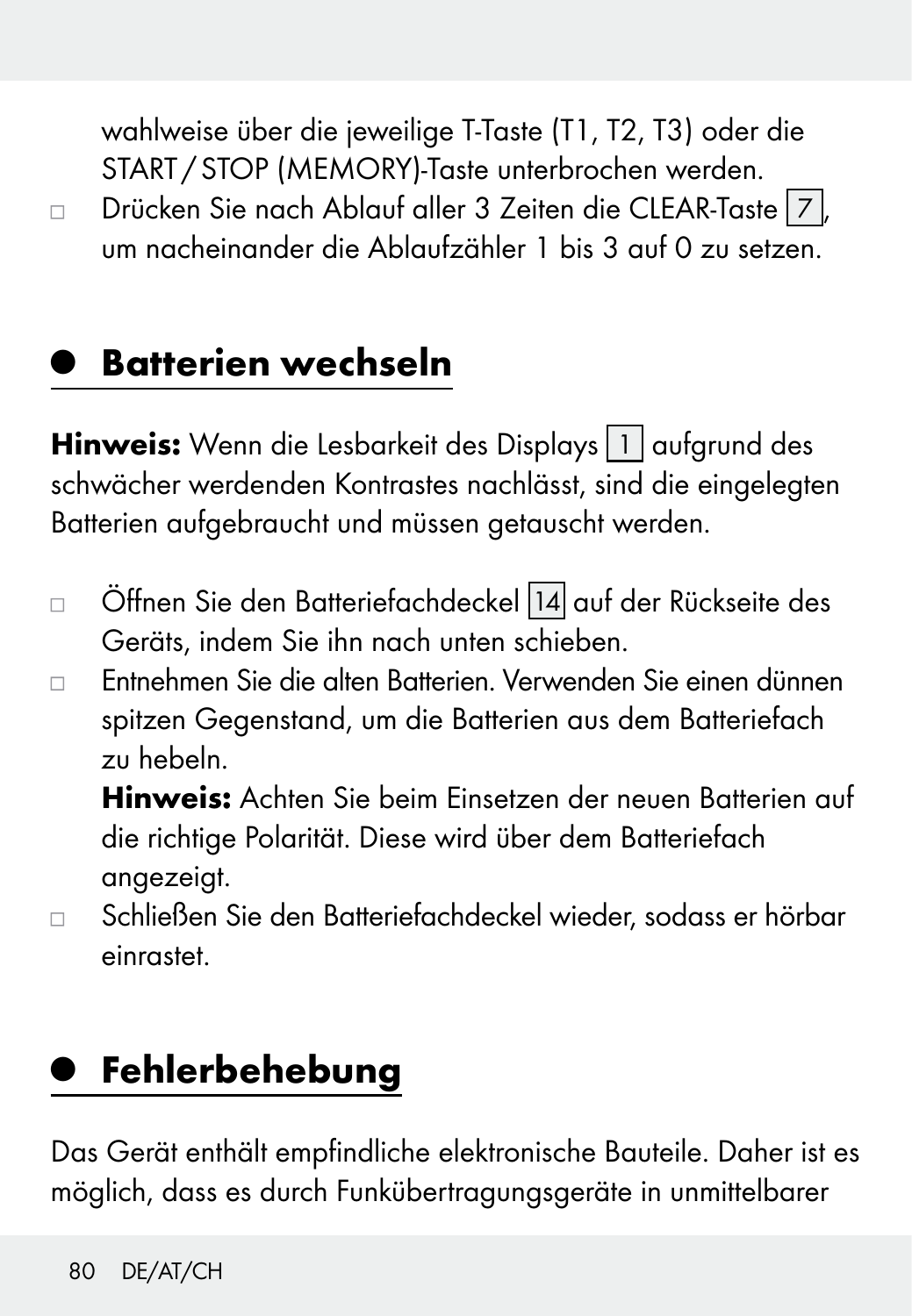Nähe gestört wird. Treten Fehlanzeigen im Display 1 auf, entfernen Sie solche Geräte aus der Umgebung des Gerätes. Elektrostatische Entladungen können zu Funktionsstörungen führen. Führen Sie in solchen Fällen einen dünnen, spitzen Gegenstand (z. B. den Draht einer Büroklammer) in das RESET-Loch 12 ein und drücken Sie leicht dagegen. Das Gerät aktiviert dann kurzzeitig alle Anzeigen des Displays und stellt sich neu ein.

# $\bullet~$  Reinigung und Pflege

 Reinigen Sie das Gerät nur äußerlich mit einem weichen trockenen Tuch.

# **Entsorgung**



Die Verpackung besteht aus umweltfreundlichen Materialien, die Sie über die örtlichen Recyclingstellen entsorgen können.

Möglichkeiten zur Entsorgung des ausgedienten Produkts erfahren Sie bei Ihrer Gemeinde- oder Stadtverwaltung.



Werfen Sie Ihr Produkt, wenn es ausgedient hat, im Interesse des Umweltschutzes nicht in den Hausmüll, sondern führen Sie es einer fachgerechten Entsorgung zu. Über Sammelstellen und deren Öffnungszeiten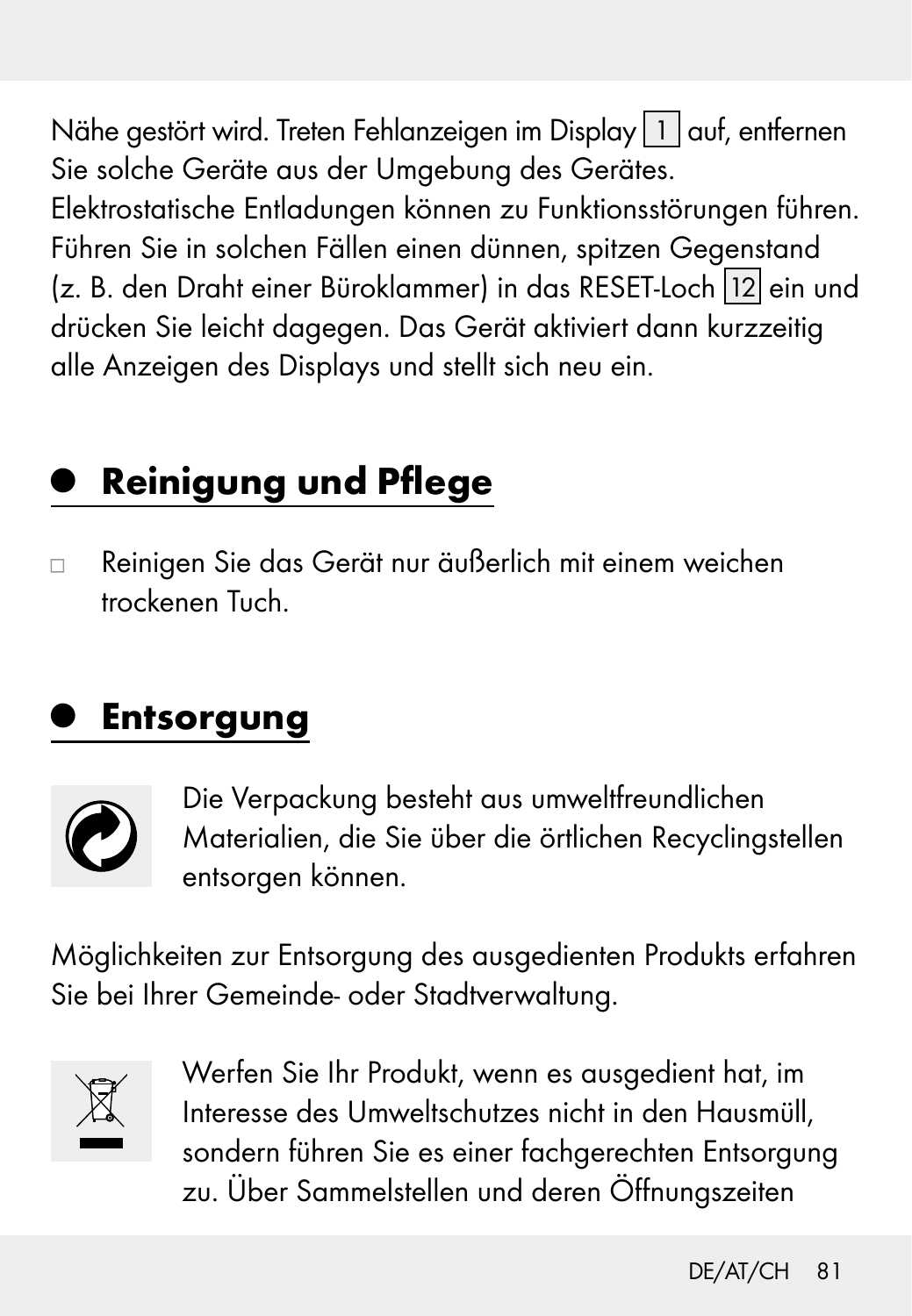können Sie sich bei Ihrer zuständigen Verwaltung informieren.

Defekte oder verbrauchte Batterien müssen gemäß Richtlinie 2006/66/EG und deren Änderungen recycelt werden. Geben Sie Batterien und/oder das Gerät über die angebotenen Sammeleinrichtungen zurück.



Batterien dürfen nicht über den Hausmüll entsorgt werden. Sie können giftige Schwermetalle enthalten und unterliegen der Sondermüllbehandlung. Die chemischen

Symbole der Schwermetalle sind wie folgt: Cd = Cadmium, Hg = Quecksilber, Pb = Blei. Geben Sie deshalb verbrauchte Batterien bei einer kommunalen Sammelstelle ab.

# Garantie

Das Produkt wurde nach strengen Qualitätsrichtlinien sorgfältig produziert und vor Anlieferung gewissenhaft geprüft. Im Falle von Mängeln dieses Produkts stehen Ihnen gegen den Verkäufer des Produkts gesetzliche Rechte zu. Diese gesetzlichen Rechte werden durch unsere im Folgenden dargestellte Garantie nicht eingeschränkt.

Sie erhalten auf dieses Produkt 3 Jahre Garantie ab Kaufdatum. Die Garantiefrist beginnt mit dem Kaufdatum. Bitte bewahren Sie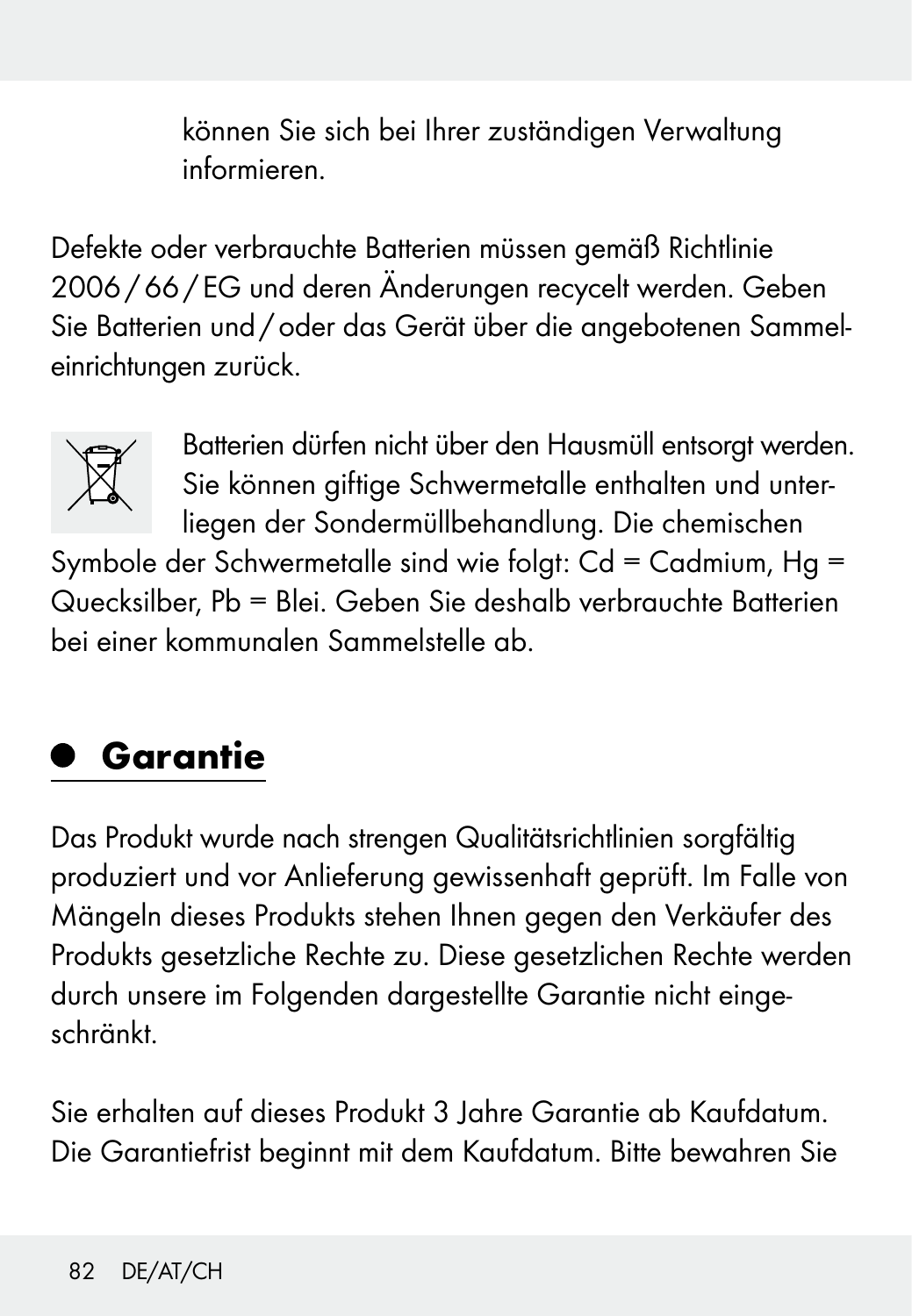den Original-Kassenbon gut auf. Diese Unterlage wird als Nachweis für den Kauf benötigt.

Tritt innerhalb von 3 Jahren ab dem Kaufdatum dieses Produkts ein Material- oder Fabrikationsfehler auf, wird das Produkt von uns – nach unserer Wahl – für Sie kostenlos repariert oder ersetzt. Diese Garantie verfällt, wenn das Produkt beschädigt, nicht sachgemäß benutzt oder gewartet wurde.

Die Garantieleistung gilt für Material- oder Fabrikationsfehler. Diese Garantie erstreckt sich nicht auf Produktteile, die normaler Abnutzung ausgesetzt sind (z. B. Batterien) und daher als Verschleißteile angesehen werden können oder für Beschädigungen an zerbrechlichen Teilen, z. B. Schalter, Akkus oder die aus Glas gefertigt sind.

# $\epsilon$